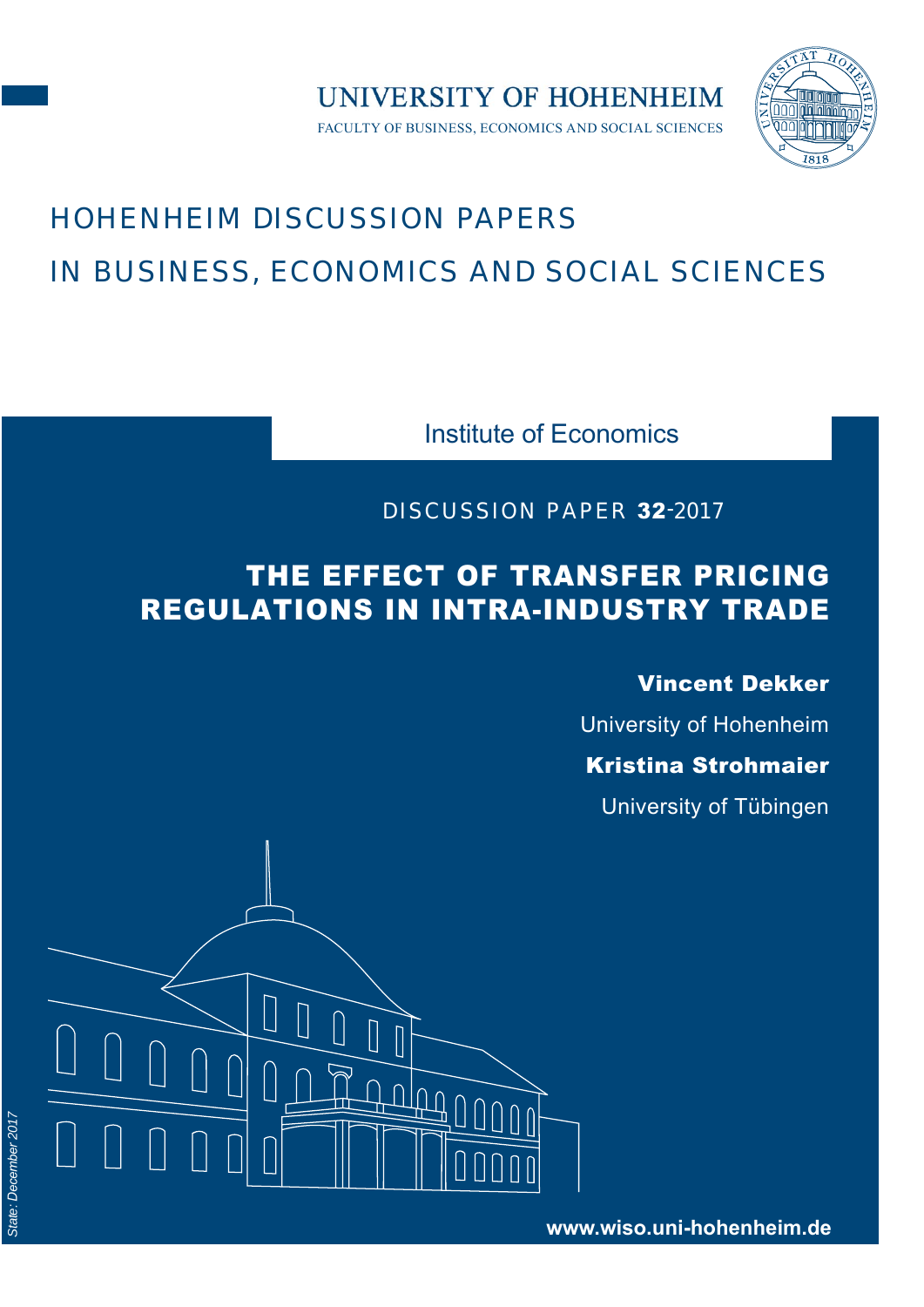Discussion Paper 32-2017

### **The Effect of Transfer Pricing Regulations on Intra-Industry Trade**

Vincent Dekker, Kristina Strohmaier

Download this Discussion Paper from our homepage: <https://wiso.uni-hohenheim.de/papers>

ISSN 2364-2084

Die Hohenheim Discussion Papers in Business, Economics and Social Sciences dienen der schnellen Verbreitung von Forschungsarbeiten der Fakultät Wirtschafts- und Sozialwissenschaften. Die Beiträge liegen in alleiniger Verantwortung der Autoren und stellen nicht notwendigerweise die Meinung der Fakultät Wirtschafts- und Sozialwissenschaften dar.

Hohenheim Discussion Papers in Business, Economics and Social Sciences are intended to make results of the Faculty of Business, Economics and Social Sciences research available to the public in order to encourage scientific discussion and suggestions for revisions. The authors are solely responsible for the contents which do not necessarily represent the opinion of the Faculty of Business, Economics and Social Sciences.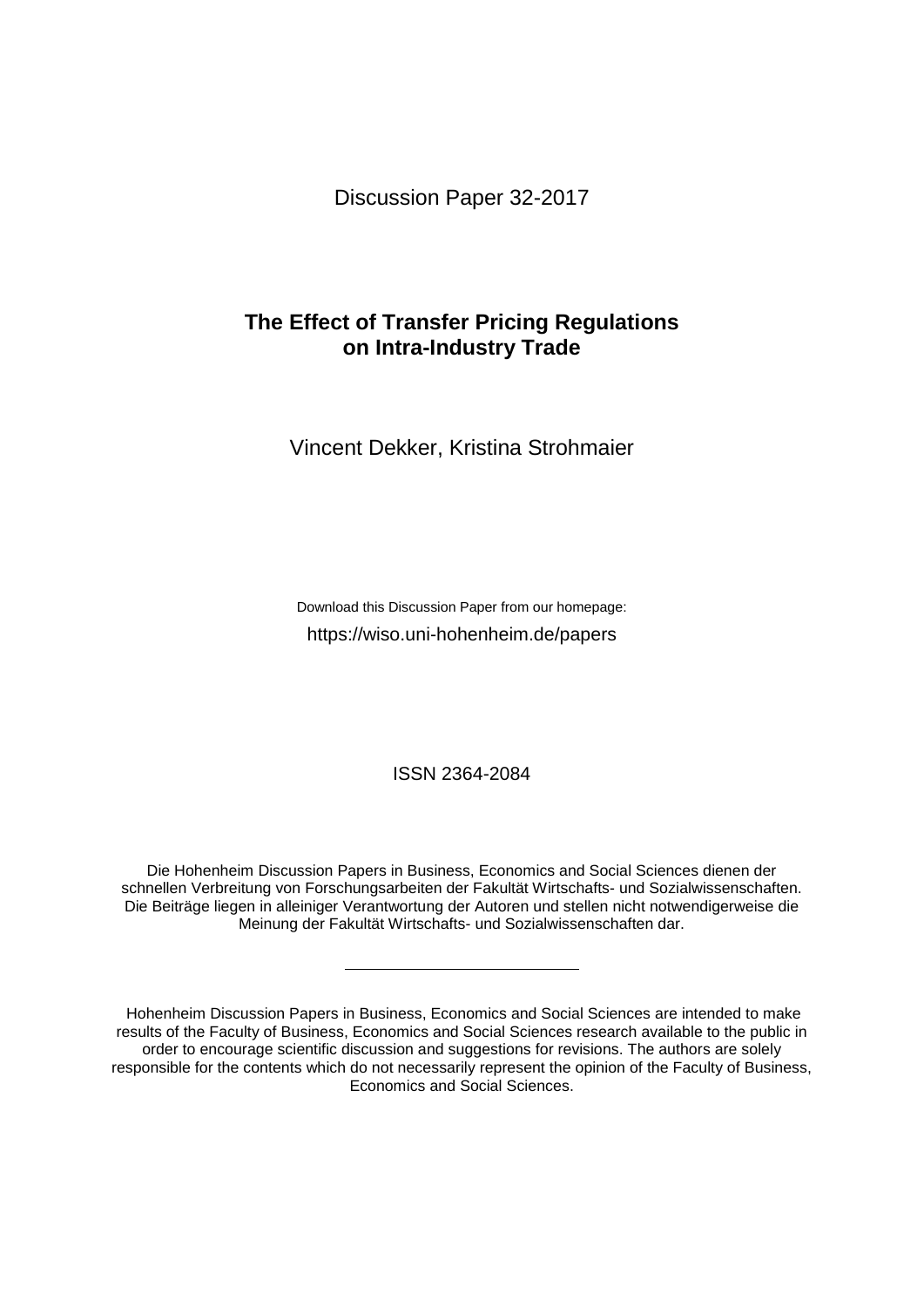## The Effect of Transfer Pricing Regulations on Intra-Industry Trade \*

Vincent Dekker<sup>†</sup> Kristina Strohmaier<sup>†</sup>

7th December 2017

#### **Abstract**

We analyse the effect of transfer pricing regulations on trade flows. We base our estimation on a panel gravity model, where the transfer pricing regulations are modeled as trade costs. To abstract from any aggregate demand shocks, we focus on intermediate goods in the car industry. Our results suggest a significant volume effect on the exported quantity as a result of the introduction of transfer pricing laws in the exporting country. Exports to lower tax rate countries are reduced, whilst exports to higher tax rate countries are increased. In line with theory, transfer pricing regulations only play a role if a tax rate difference exists between the trading partners.

JEL Classification: F23, H25, H26

Keywords: Panel Gravity Model, Transfer Pricing Regulations, Intermediate Goods Trade, Corporate Tax

<sup>\*</sup>We thank Ron Davies, Henning Mühlen and the participants of the IIPF conference 2016 in Lake Tahoe as well as the Brown-Bag seminar in Stuttgart-Hohenheim for valuable comments and suggestions.

University of Hohenheim, Department of Economics, Chair of Public Economics, Schloss Hohenheim 1D, 70599 Stuttgart, Germany. Email: vincent.dekker@uni-hohenheim.de

<sup>&</sup>lt;sup>‡</sup>University of Tübingen, Department of Economics, Chair of Public Finance and Economic Policy. Email: k.strohmaier@uni-tuebingen.de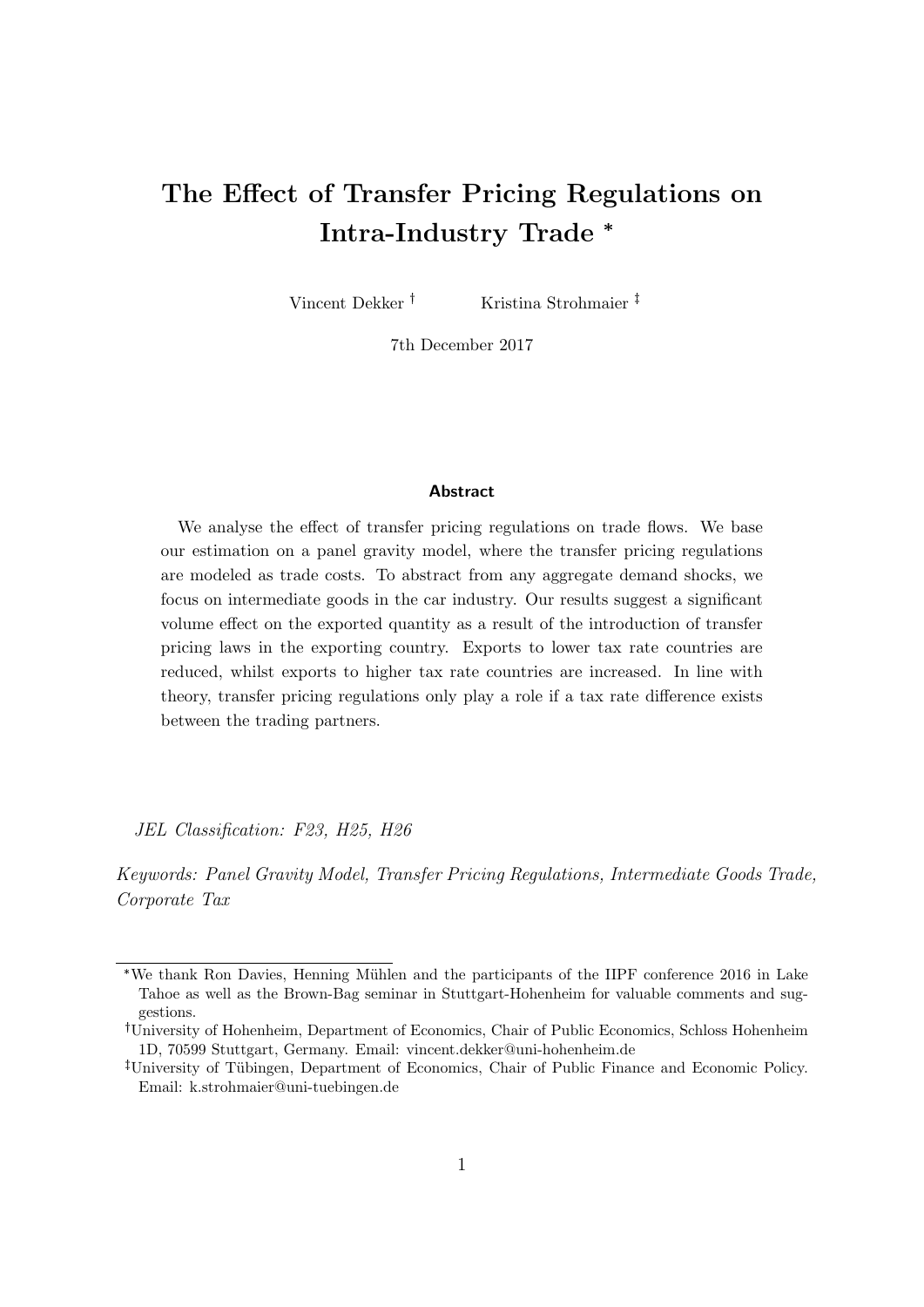## 1 Motivation

In October 2015, the OECD announced the Base Erosion and Profit Shifting (BEPS) action plan, which aims at taxing corporations at the location where production takes place and preventing MNEs to internationally shift profits. Multinational firms have several possibilities to shift profit to affiliates in low tax countries. One of the predominant tax planning strategies is the manipulation of intra-firm prices. Many countries have introduced transfer pricing regulations to keep corporate profits within their borders. Overall, these laws attempt to tie intra-firm prices to arm's-length equivalents. The empirical literature has shown that firms manipulate transfer prices for tax optimising purposes (Bartelsman and Beetsma, 2003; Huizinga and Laeven, 2008; Clausing, 2003; Cristea and Nguyen, 2013; Davies et al., 2015) and that they react sensitive to transfer pricing regulations (Lohse and Riedel, 2013). While the literature has provided evidence for the manipulation of intra-firm transfer prices exploiting the pricing mechanism, little is known about how trade volumes are affected.

The main objective of this paper is to analyse the quantity effects on trade flows that transfer pricing regulations might have. Under the premise that intra-firm prices did indeed deviate from their corresponding arm's-length prices, we assume that prices are adjusted towards the arm's-length price when transfer pricing regulations are introduced. Although this change in prices influences the profits and therefore the tax bases of firms in the respective countries, which on its own could lead to severe economic consequences, we argue that a change in trade volume could amplify this effect. In other words, only considering the pricing channel would lead to an underestimation of the effectiveness of transfer pricing regulations. In the extreme case, if an affiliate was only held for tax optimising purposes and intermediate goods were merely imported and reexported, reoptimisation by the multinational would lead to the abandonment of the affiliate in that country. An effect of transfer pricing regulations on traded quantities also hints at allocative inefficiencies that are induced by taxation.<sup>1</sup>

We base our estimation strategy on the workhorse model of international trade, the gravity model. First applied by Tinbergen in 1962, it shows that trade between two countries can be explained by their relative force of gravity, using GDP as the weight of the countries and distance between them as a negative correction. Baltagi et al. (2003) develop a panel data gravity model that we adopt here for the use of intermediate goods trade. Transfer pricing regulations enter the model as one form of trade costs. We estimate the model using UN COMTRADE data on bilateral exports of intermediate goods in the car industry for the period 1995 until 2012. The car industry is characterised by high specialisation and a low share of trade between unrelated third parties, thus

<sup>&</sup>lt;sup>1</sup>The effect of taxation on intra-firm trade is documented in Egger and Seidel (2013).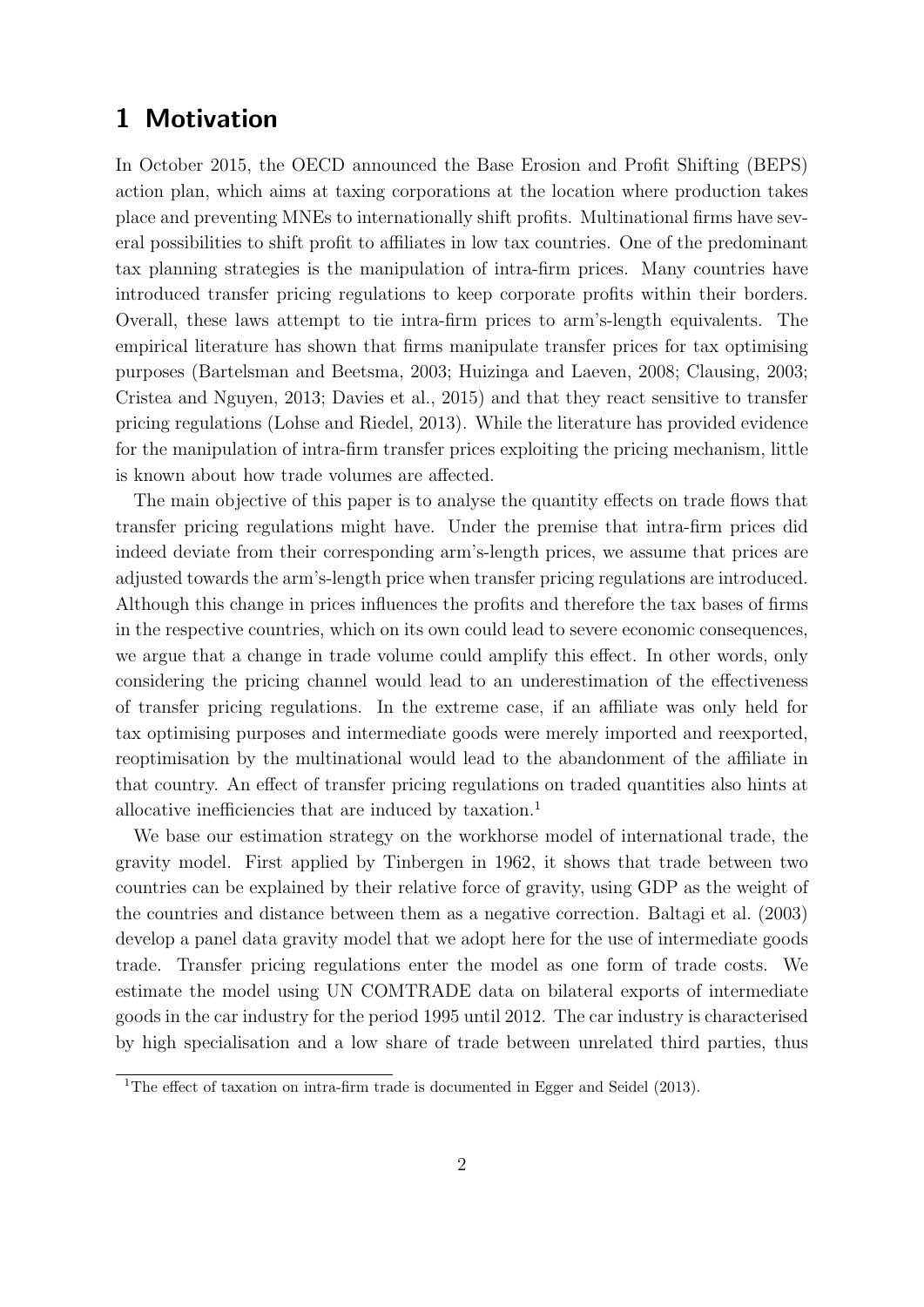providing ample opportunities to manipulate transfer prices. The approach taken in this paper allows us to analyse the effect at the level where the variation in regulations takes place. Because not all trade activities between countries can be attributed to profit shifting behaviour, it is important to keep in mind that we will not find results at the extensive margin of trade but rather at the intensive margin.

Our main findings are as follows: Under the assumption that transfer prices have been manipulated, the introduction of TPR reduce (increase) trade with countries that have a lower (higher) tax rate than the exporting country. The effect is driven by the size of the tax rate differential. In a back-of-the-envelope calculation utilising the value of trade, we can show that the pricing reaction in our data is in line with the literature and that the quantity effects found in our study amplify the reaction of firms to TPR, thus increasing the effectiveness of TPR from a host country perspective.

The rest of the paper is structured as follows: We first describe our data and derive our hypotheses, before explaining the estimation strategy. Section 5 presents and discusses the results. The final section concludes.

## 2 Data

The data used in this study comes from the UN COMTRADE database as harmonised by the CEPII in their BACI database. It provides bilateral trade data at a disaggregated, 6-digit HS goods classification level. We observe all intermediate goods, which enter the production for motorised vehicles weighing less than  $3.5t$ <sup>2</sup> Considering intermediate goods trade has an appealing advantage over trade in final goods: It allows us to abstract from demand shocks that are less pronounced compared to final goods. We focus on the car industry, which relies on highly specialised intermediate goods and is characterised by frequent trade between related parties. For example in 2012, the US exports to related parties accounted for  $58.92\%$  of all exports in that year in the car industry<sup>3</sup>, which was second only to tobacco products  $(67.48\%)$ .<sup>4</sup> Therefore, the manipulation of transfer prices is relatively easier and we expect a significant reaction to transfer pricing regulations. The data were merged with information on corporate tax rates coming from Loretz (2008) as well as KPMG. Data on GDP and economic integration were taken from the World Bank and the EIA Database respectively.

In order to interpret the effects measured on the country level, it is crucial to understand the type of data observed in the aggregated COMTRADE data. This is depicted in Figure 1. When a firm wants to sell its products, it has several possibilities regarding

<sup>2</sup>HS-codes ranging from 870600 to 870899.

<sup>3</sup>As measured by NAICS4 code: 3361 Motor vehicles

<sup>4</sup>Data taken from: https://relatedparty.ftd.census.gov/, last accessed 12.10.2017.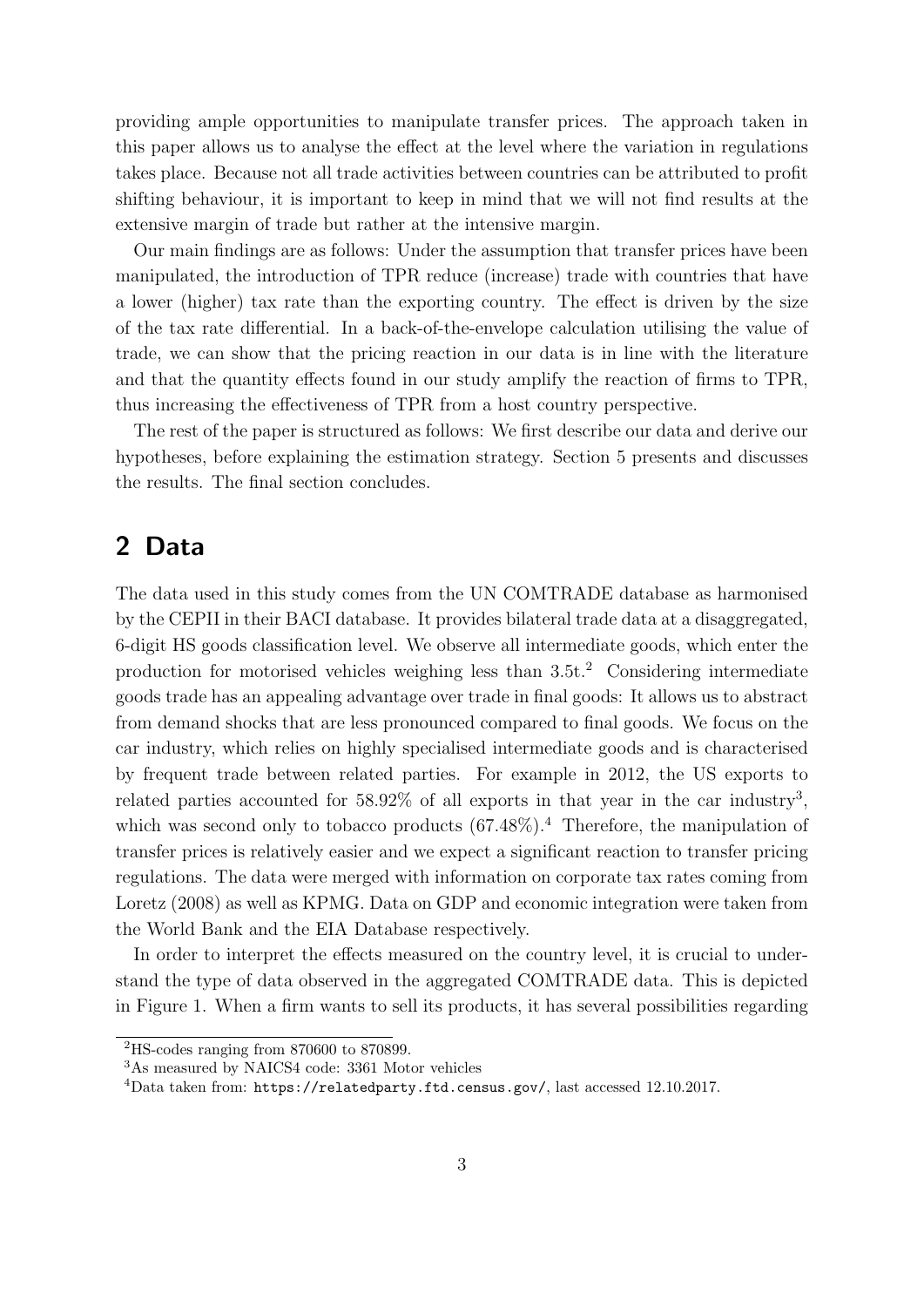

Notes: The figure shows the types of firms that are observable in the COMTRADE data. Due to the aggregation, we are not able to differentiate between the types of firms. The solid rectangle represents the type of firm that is targeted by TPR.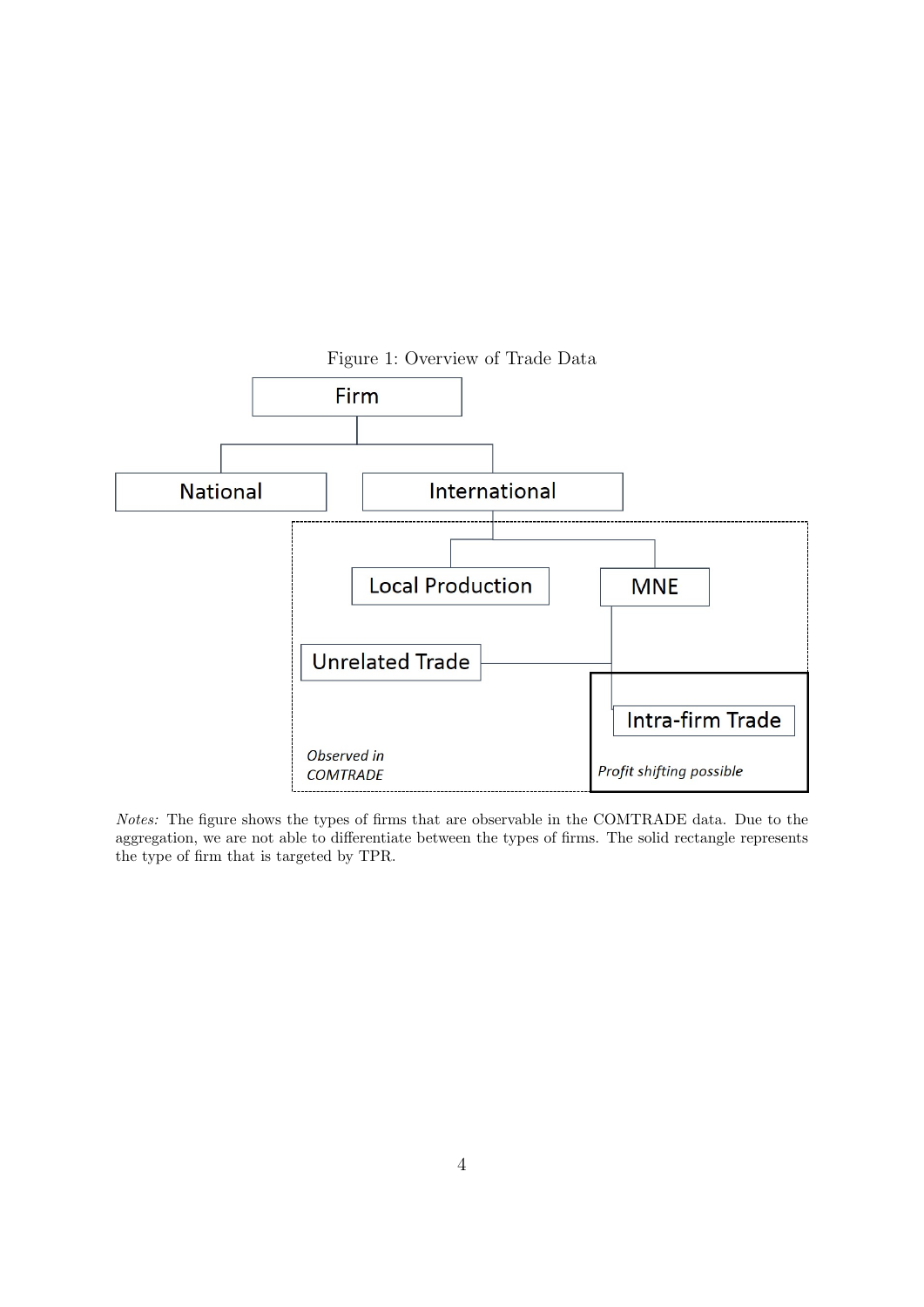which markets to serve. The smallest option is to remain national and only serve the local market. As an example, think of your local bakery. These type of firms do not engage in international trade and are therefore not observed in our data. Given that the firm has made a decision to export, it faces two choices: produce local and sell abroad or produce and sell abroad. The former case is a firm that only has production within one country. These firms are observed in our data but are not able to utilise tax rate differences, because all profits accrue within a countries borders.<sup>5</sup> Once the firm decides to produce and sell abroad, it turns into an MNE. The MNE can either trade with unrelated third parties or intra-firm. Only the latter trade flow can be susceptible to transfer mis-pricing and could show a reaction to the introduction of TPR. Keeping this in mind, any reaction found in the data is a lower bound of the real reaction for the relevant subgroup (intra-firm trade of MNE), given that we also observe trade between unrelated parties that should not react to TPR.

We hand collected data on introduction of transfer pricing regulations from Deloitte (2015); Ernst&Young (2014); KPMG (2014) and PWC (2016). For some countries, the publications offer different years of enactment of transfer pricing regulations and we chose the most common. When several dates were offered in one publication, we chose the point in time where mandatory documentation requirements came into place. Table (1) shows the years in which the exporting countries in our sample introduced transfer pricing regulations.

We concentrate on data from 1995 until 2012, a period in which many countries introduced transfer pricing regulations, which gives us the variation for identification. We focus on the 14 most important exporting countries with the largest car industries as measured by production in 1995 and assess their trade with all other countries of the world. This gives us confidence that our model captures a great share of worldwide intermediate goods trade in the car industry.<sup>6</sup> The BACI data provides us with information on actual trade flows, but omits zero trade flows. For our analysis however, it is important to also account for trade flows that did not take place, as these could potentially be caused by the existence of transfer pricing regulations. Therefore we rectangularise our data set so that we have observations for each exporter-importer-year combination. All new observations are assigned a quantity and a value of zero, assuming that if we do not observe a trade flow, there was none. In an extension, we could explore the possibility of misreporting by the exporting country by analysing imports of the partner country,

<sup>&</sup>lt;sup>5</sup>We are abstracting from within-country differences in corporate taxation that appear in a few federal countries like Germany, the US and Switzerland, where taxation rights lie with a lower than national authority.

 $6$ The 14 countries had a share in excess of  $95\%$  of total car production in 1995(https: //www.rita.dot.gov/bts/sites/rita.dot.gov.bts/files/publications/national\_ transportation\_statistics/html/table\_01\_23.html\_mfd. Last accessed 18.06.2017).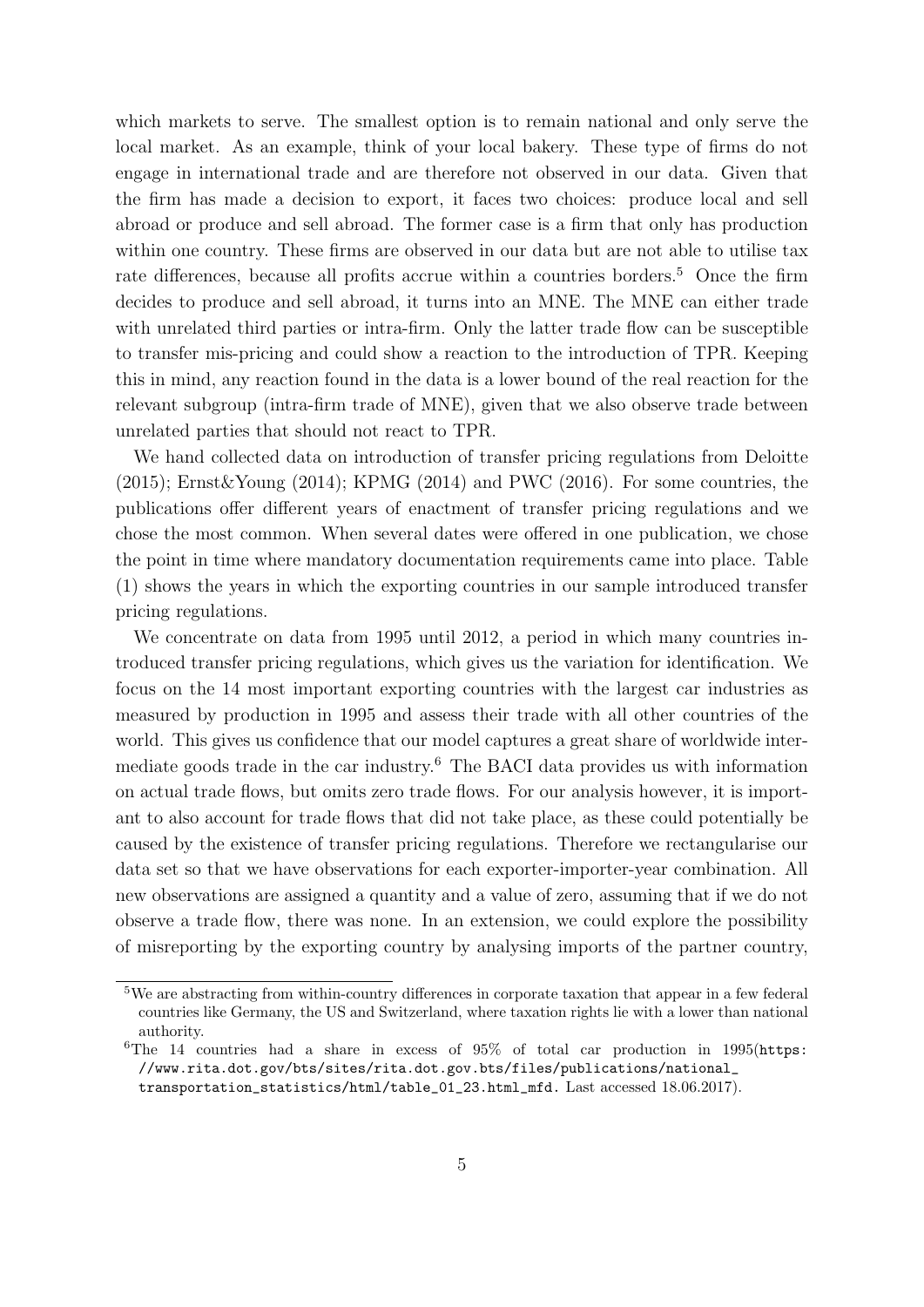| Country        | TP Regulations |
|----------------|----------------|
| Brazil         | 1997           |
| Canada         | 1998           |
| China          | 2008           |
| France         | 1996           |
| Germany        | 2003           |
| India          | 2001           |
| Italy          | 2010           |
| Japan          | 1986           |
| Mexico         | 1997           |
| Russia         |                |
| South Korea    | 1996           |
| Spain          | 2006           |
| United Kingdom | 1999           |
| United States  | 1994           |

Table 1: Transfer Pricing Regulations

which we can use to verify our procedure. We are left with a total of 153 importing countries for which we have obtained all variables.

## 3 Hypotheses

To stress the quantity effect and why allocative distortions could exist, consider a representative MNE active in the three countries A, B and C. To produce the final good, only trade in intermediaries from  $A$  to  $B$  is required. In the absence of taxation or in the case that all countries set the same corporate tax rate, we would only observe trade from country A to country B, with country C playing no role. In the presence of tax rate differences, however, intermediate goods are exported from A to C and then from C to B for tax optimising purposes. The existence of more intra-firm trade in the presence of differences in the corporate tax rate is also shown theoretically in Egger and Seidel (2013). Figure 2 shows such a situation. In order to minimise the tax burden, the MNE would like profits to accrue in country C. This can be facilitated by undervaluing exports from A to C and overvaluing exports from C to B.

Now suppose country A introduces transfer pricing regulations. Because C has a lower tax rate, the exports from country  $A$  to country  $C$  are undervalued to minimise profits in A and maximise profits in C. The regulations will force companies in A to increase their prices, therefore again making the trade via C relatively more expensive. This is the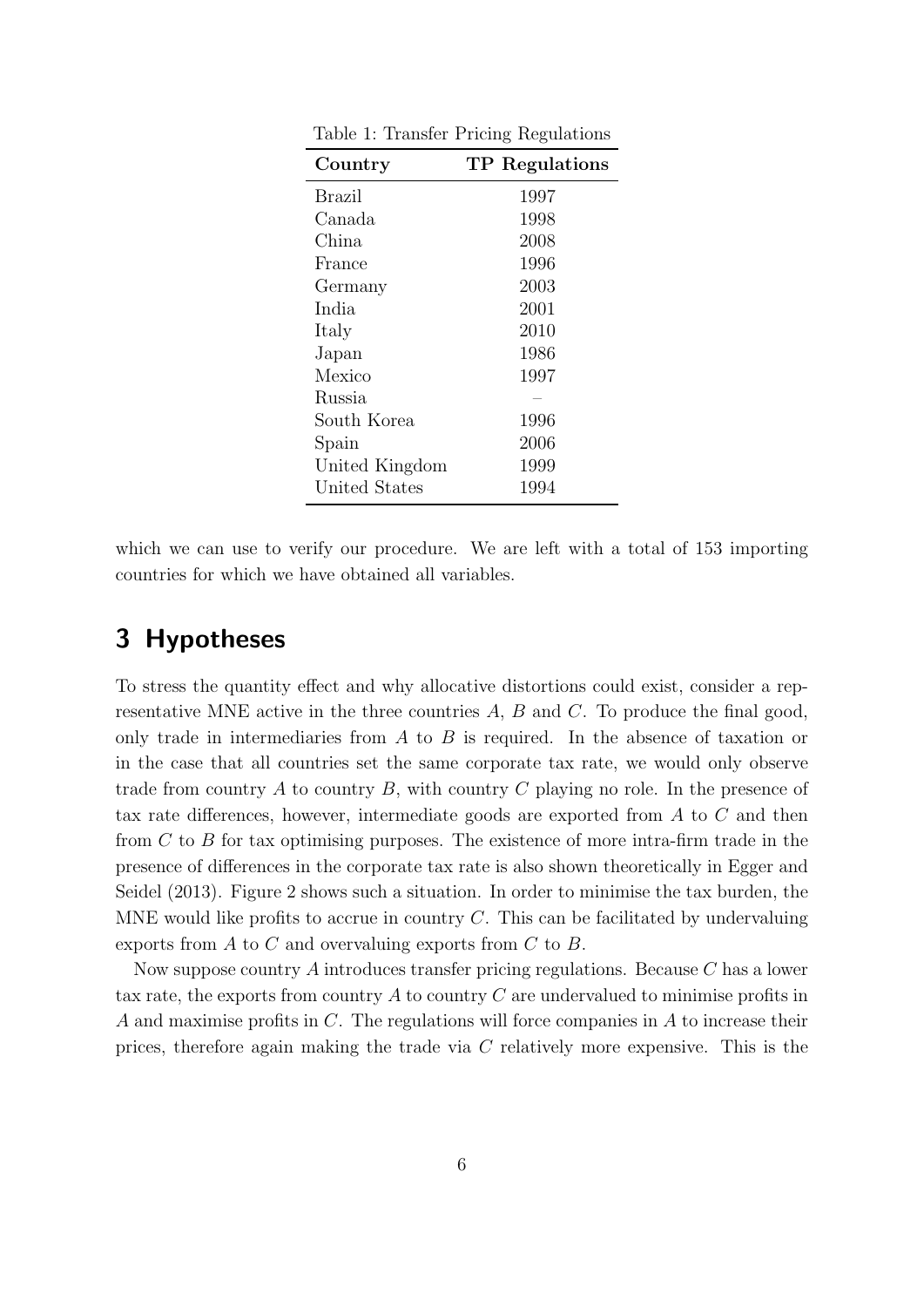Figure 2: Three Country Model with Tax Rate Differences



situation that is analysed in the empirical application of this paper.<sup>7</sup> This simple illustration shows that no matter which country imposes transfer pricing regulations, there are incentives for firms to alter the volumes traded between countries, given sufficiently high trade costs.

A priori, we would expect MNEs to utilise tax rate differences and therefore export more to countries that have a lower tax rate than the home country. This would indicate that we should see a negative coefficient for the tax rate difference, when it is non-positive and a positive coefficient when the tax rate difference is positive. The introduction of transfer pricing regulations should bring the effects closer together and we expect this to be strongly driven by the size of the tax rate difference. This corresponds to a positive coefficient on the interaction of tax rate difference and transfer pricing regulations for non-positive tax rate differences and a negative effect for this interaction for importers with a lower tax rate than the exporting country.

## 4 Estimation Strategy

The gravity model of trade was first introduced by Tinbergen (1962). It applies Newton's law of gravity from physics to economics and explains trade between two countries as proportional to their economic size (GDP) and inversely proportional to the distance between the two countries. Although the gravity model in its simplest form is able to explain a substantial amount of trade already, several extensions to the base model exist, most notably the introduction of trade costs as a second deterring factor of trade and the inclusion of multilateral resistance terms (Anderson and Van Wincoop, 2003). In

<sup>&</sup>lt;sup>7</sup>Transfer pricing regulations in B will require the company in B to pay an arm's-length price for the intermediate good imported from  $C$ . This will increase profits in  $B$  and decrease profits in  $C$ , which also lowers the attractiveness of exporting via country  $C$ . Country  $C$  benefits from the manipulation of transfer prices and therefore has no incentive to introduce TPR.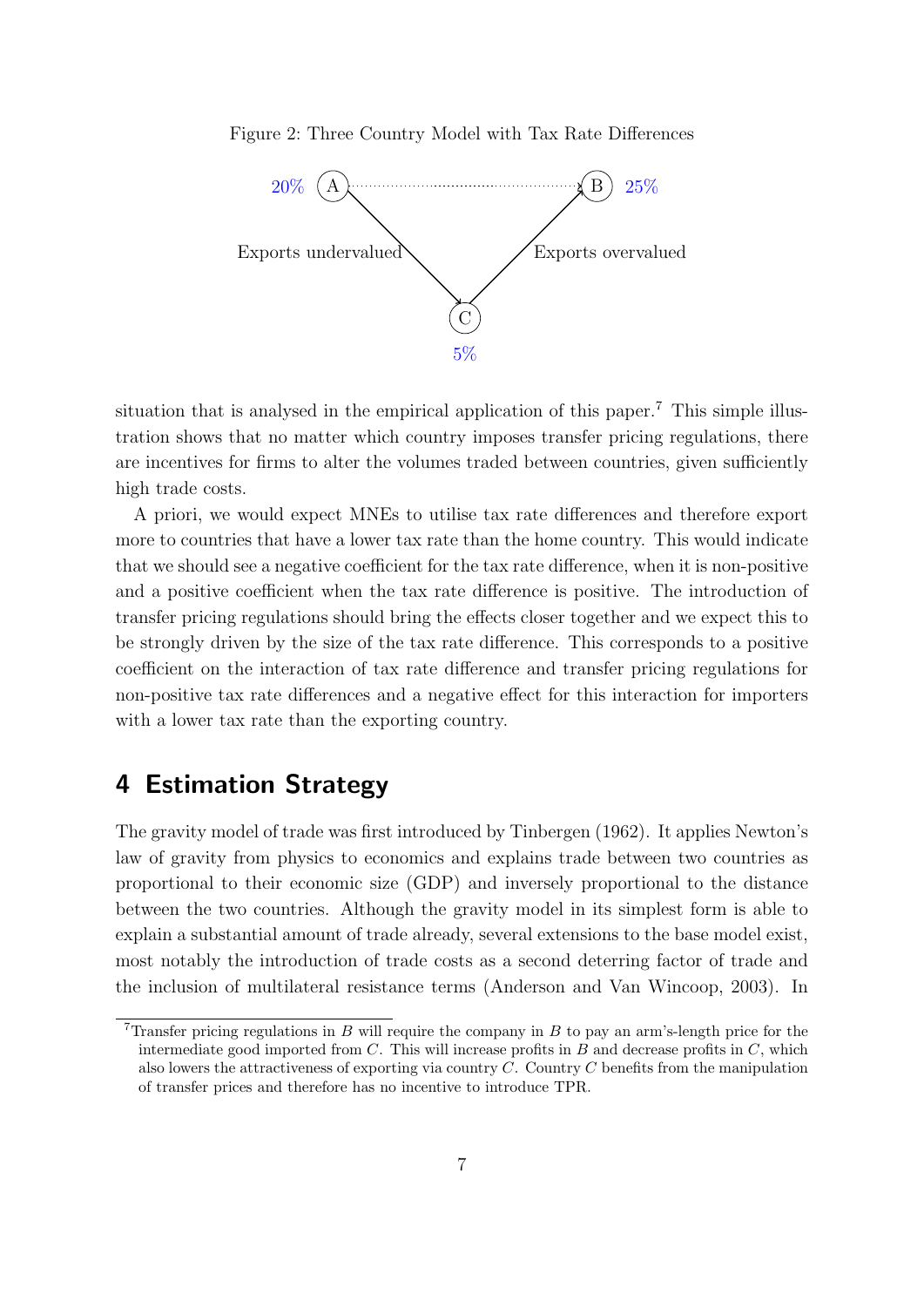empirical applications, these are controlled for by adding country fixed effects to the estimation.

We analyse the relationship between transfer pricing regulations and trade flows using a gravity-type model of the following form:

$$
X_{ijt} = \alpha l_{it}^{\lambda} m_{jt}^{\mu} t_{ijt}^{\beta},\tag{1}
$$

which follows Baltagi et al. (2014) and where  $X_{ijt}$  denotes the exports (quantity or value) from country i to country j at time t. Baltagi et al. (2014) define  $l_{it}$  and  $m_{it}$  as exportertime-specific and importer-time-specific factors respectively.  $t_{ijt}$  broadly reflects trade costs that can possibly vary across all dimensions and  $\lambda$ ,  $\mu$  and  $\beta$  are measures for the partial elasticity of trade flows with respect to the respective parameters.

To estimate the model, we impose a logarithmic transformation on Equation (1) and follow Baltagi et al. (2014) in defining the following set-up for our estimation equation:

$$
ln(X_{ijt}) = \alpha + \mathbf{t}'_{ijt}\beta + \lambda l_{it} + \mu m_{jt} + u_{ij} + \delta_t + \varepsilon_{ijt},
$$
\n(2)

where  $u_{ij}$  are country-pair fixed effects,  $\delta_t$  represent time fixed effects and  $\varepsilon_{ijt}$  is an error term. To avoid endogeneity problems, it is important that the equation consists of some components that are exporter-time-specific and importer-time-specific, i.e.  $l_{it}$ and  $m_{it}$  from Equation (1) respectively. Baltagi et al. (2003) propose a generalised model that accounts for this endogeneity by adding exporter-time and importer-time fixed effects instead of the simple year fixed effects in Equation (2). A drawback from this approach, however, is that it does not allow to separately identify the effect of time-invariant variables. In our application, the variable of interest - transfer pricing regulations - varies at the exporter-year or importer-year level, that is it would drop from the estimation due to collinearity. We account for exporter-time-specific and importertime-specific factors by including control variables that are either independent of the  $i$ dimension, representing importer-year-specific factors, or the  $j$  dimension, representing exporter-year-specific factors. Furthermore, trade costs are represented by the tax rates and a transfer pricing regulation dummy, as well as an interaction term between the two. Our estimation equation thus takes on the following form:

$$
ln(X_{ijt}) = \alpha + \beta_1 \ln \tau_{it} + \beta_2 \ln \tau_{jt} + \beta_3 TPR_{it} + \beta_4 \ln \tau_{it} \cdot TPR_{it} +
$$
  
\n
$$
EIA_{ijt} + \lambda \ln GDP_{it} + \mu \ln GDP_{jt} + u_{ij} + \delta_t + \varepsilon_{ijt},
$$
\n(3)

where  $\tau_{it}$  and  $\tau_{it}$  represent the statutory corporate tax rates in country i and j at time t, respectively,  $TPR_{it}$  is a dummy indicating whether transfer pricing regulations were in place in the exporting country at time t and  $EIA_{ijt}$  controls for the strength of economic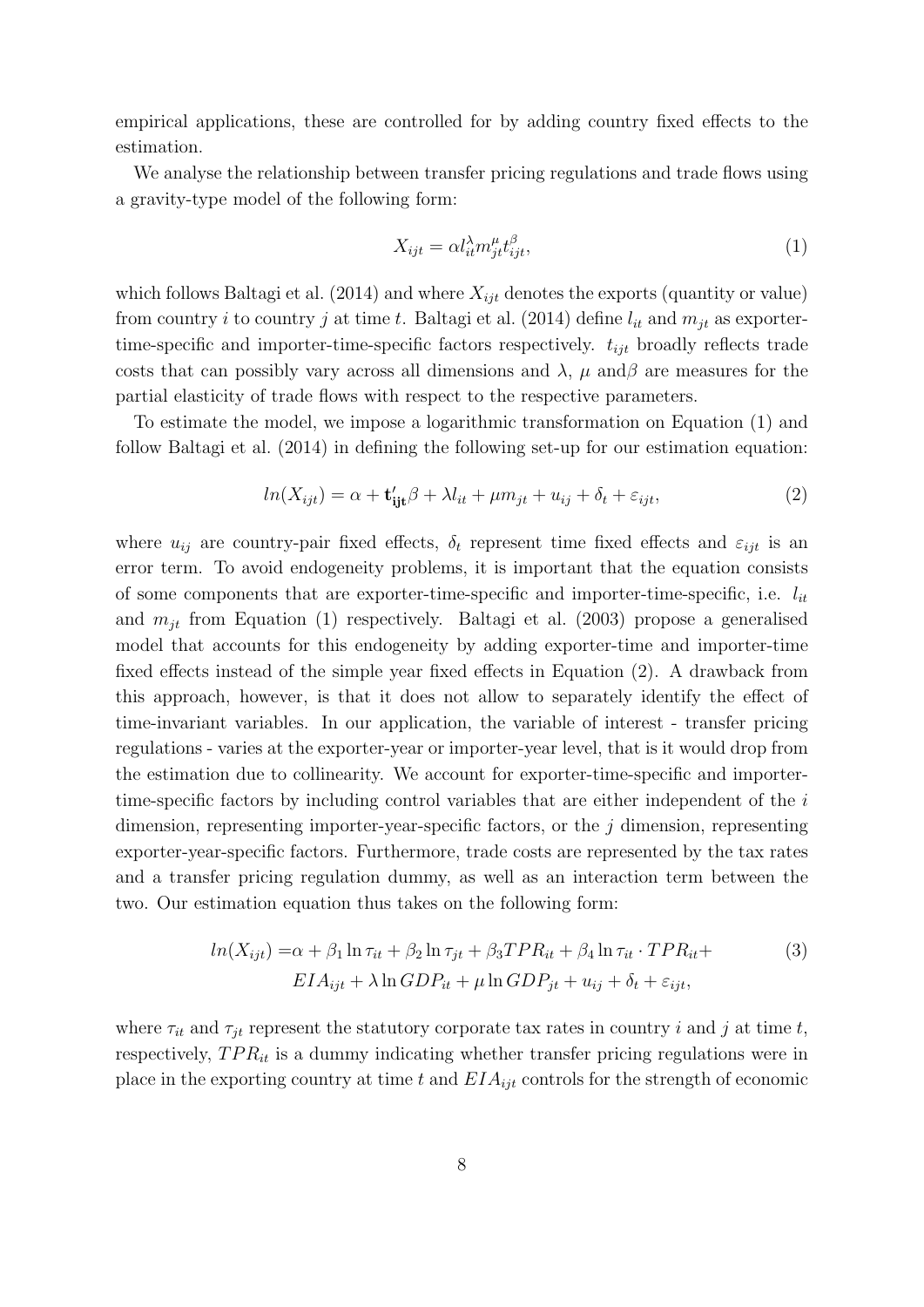integration between i and j through a set of dummies.  $GDP_{it}$  and  $GDP_{jt}$  are GDP in the exporting and importing country at time  $t.^8$ 

A regression of Equation (3) using the full sample could be problematic, because the incentives to shift profits (and possibly quantities) differ depending on the sign of the tax rate difference between two trading partners. If a positive tax rate difference exists, firms in country  $i$  will have an incentive to shift profits to country  $j$  by manipulating the transfer price downwards, whilst in the case that a negative tax rate difference exists, the transfer prices should be manipulated upwards. Looking at both cases together could cancel out any effects of transfer pricing regulations, as we expect opposite reactions depending on the sign of the tax rate difference. We therefore split the sample into cases where  $\tau_i > \tau_j$  (positive tax difference) and cases where  $\tau_i < \tau_j$  (negative tax difference) and explicitly exclude the case where the tax rates are equal, as profit shifting opportunities only arise, when a tax rate difference can be utilised.

When analysing worldwide trade, the number of country pair fixed effects to be estimated increases rapidly. Also, log-linearisation of the model that is common in the literature could lead to biased estimates, for example through the mishandling of zero trade flows. Silva and Tenreyro (2006) propose a Poisson Pseudo Maximum Likelihood (PPML) estimator that incorporates the multilateral resistance terms and circumvents the problems arising from log-linearising the model. The results suggest some fundamental differences with parameters estimated using the traditional fixed effects method on log-linearised data. For example, the effect of GDP is not close to one but significantly lower and the effect of geographical distance as well as colonial ties are greatly exaggerated in the classical log-linearised model. We will therefore report results of estimating a traditional fixed effects log-linear gravity model as well as a PPML model and discuss potential differences between the models.

### 5 Results

#### 5.1 Effect on Quantities

The baseline results of estimating Equation (3) are shown in Table 2. The observational unit is a bilateral trade flow from exporting country  $i$  to importing country  $j$ . In total, we observe  $N = 26,419$  such pairs. In the first two columns, we regress the logarithm of quantity only on the logarithm of the tax rates in i and j as well as the control variables.<sup>9</sup>

<sup>8</sup>We do not include distance or other time-invariant country pair characteristics that are familiar from earlier gravity models, because they are collinear to the country pair fixed effect  $u_i$ ;

<sup>&</sup>lt;sup>9</sup>Throughout all estimations in this section, the coefficients for  $\ln GDP_{i/j}$  are positive and significant, as suggested by economic theory. We cannot report estimates for other common control variables in the trade literature such as distance, common language or contiguity, because they are captured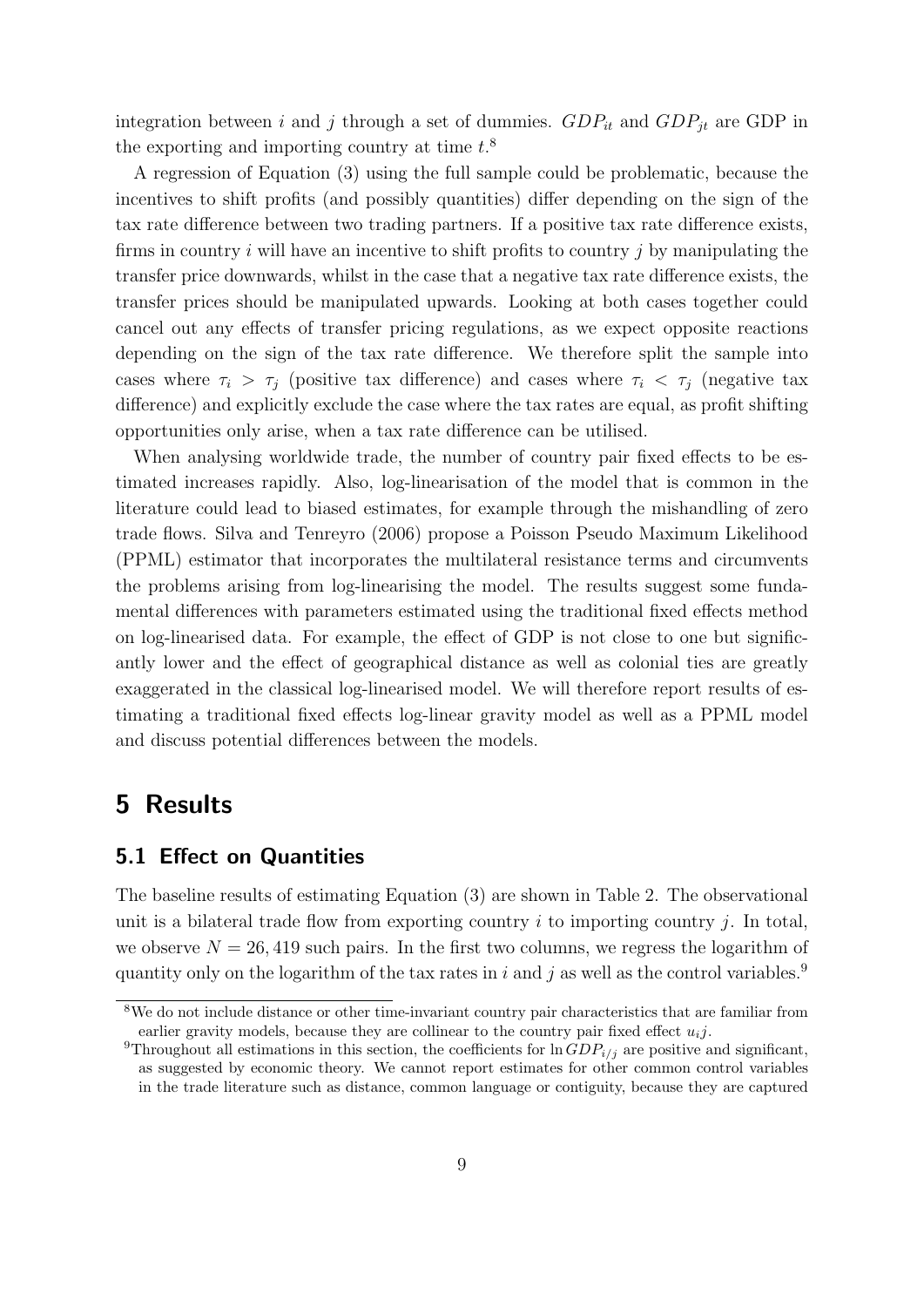Column  $(1)$  shows the results for all country pairs, where the exporting country i has a higher tax rate than the importing country  $j$ . The positive and significant coefficient on the own tax rate indicates on the one hand that countries with higher tax rates tend to export more and on the other hand also shows that ceteris paribus i.e. for a given tax rate of the importing country, an increase in the exporting country's tax rate leads to more trade. From an economic point of view, this is a plausible result, because as we are looking at the sample where  $\tau_i > \tau_j$ , any increase in  $\tau_i$  will ultimately increase the tax difference and therefore the incentive to shift profits. The reverse is true for the case where we have a negative tax difference  $(\tau_i < \tau_j)$  and this can be seen in column (2) with the positive coefficient for  $\tau_j$ . The cross tax rates are both negative, which further enhances the effect of the tax rate difference, but both coefficients are statistically not distinguishable from zero, thus suggesting that trade flows depend more on the country with the higher tax rate. The results furthermore show that trade flows differ in a world where taxation exists from trade flows in a world without (distortive) taxation.

In columns (3) and (4), we introduce a dummy indicating whether TPR were in place in country  $i$  at time  $t$ . In case of a positive tax rate difference, transfer pricing regulations lead to a slight increase in trade. This seems puzzling at first, because we would have assumed that more quantity was traded than optimally required, prior to the introduction of TPR and therefore, a reduction of the traded quantities should be expected. However, the reduction should take place especially with countries that have a substantially lower tax rate than the exporting country and as trade with the very low tax rate importing countries declines, trade with the importing countries that are close to the exporting country in terms of the tax rate could increase. This suggests that the effect is possibly driven by the tax rate and therefore in columns (5) and (6), we interact the TPR dummy with the tax rate of the exporting country (5) and importing country (6) respectively.

by the country-pair fixed effects.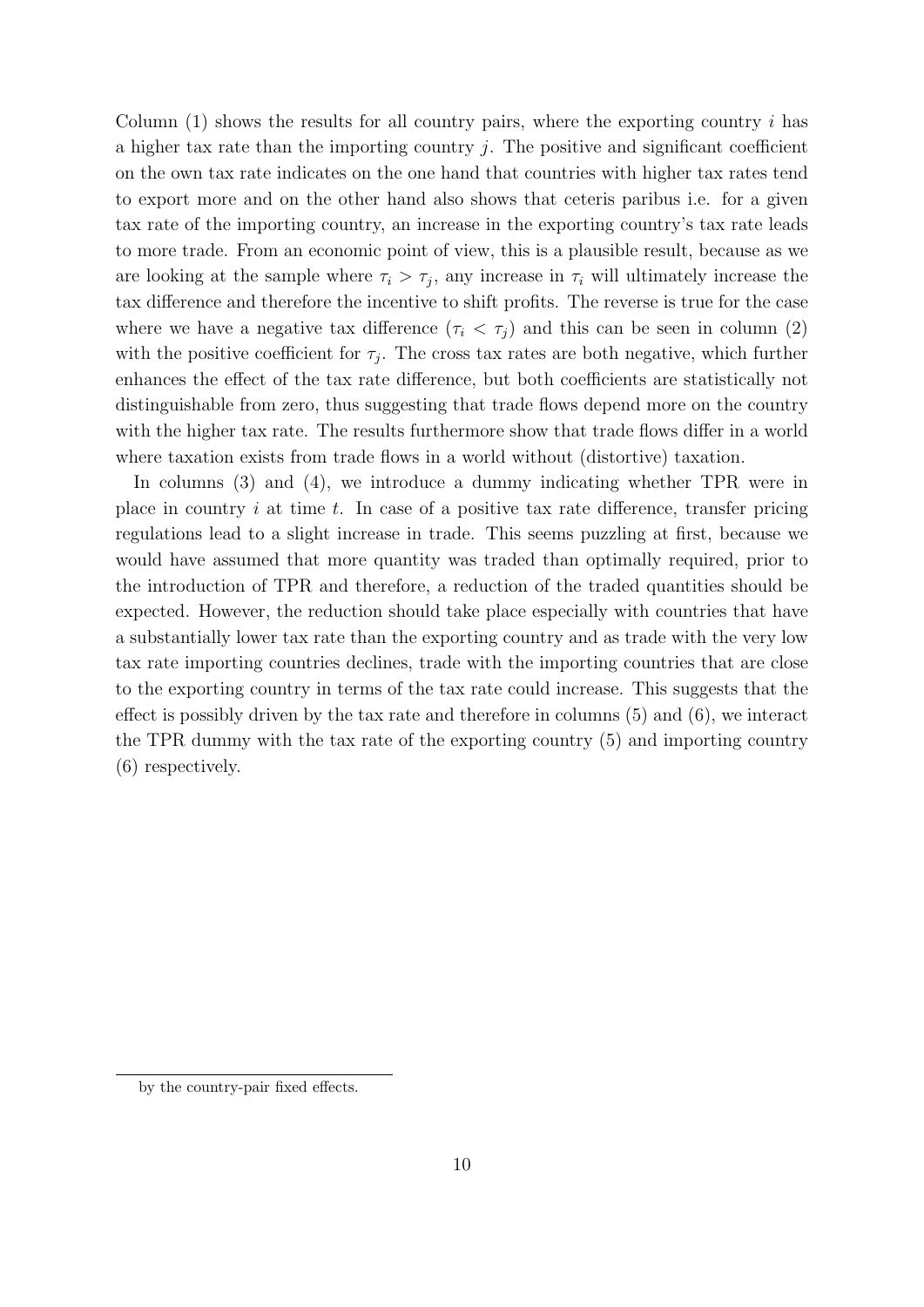|                      | (1)                   | $\left( 2\right)$     | (3)                   | (4)                  | (5)                    | (6)                  | (7)                    | (8)                 |
|----------------------|-----------------------|-----------------------|-----------------------|----------------------|------------------------|----------------------|------------------------|---------------------|
|                      | $\tau_i > \tau_j$     | $\tau_i < \tau_j$     | $\tau_i > \tau_j$     | $\tau_i < \tau_j$    | $\tau_i > \tau_j$      | $\tau_i < \tau_j$    | $\tau_i > \tau_j$      | $\tau_i < \tau_j$   |
| Dependent Variable:  |                       |                       |                       | Log of Exports       |                        |                      | <i>Exports</i>         |                     |
| $\tau_i$             | $1.472***$<br>(0.538) | $-0.618$<br>(1.836)   | $1.770***$<br>(0.543) | $-0.644$<br>(1.825)  | $3.357***$<br>(0.604)  | $-0.750$<br>(1.809)  | 0.449<br>(0.461)       | 2.146<br>(1.305)    |
| $\tau_j$             | $-0.365$<br>(0.478)   | $3.215***$<br>(1.323) | $-0.380$<br>(0.474)   | $3.190**$<br>(1.313) | $-0.289$<br>(0.459)    | $4.461**$<br>(1.751) | $-0.002$<br>(0.477)    | 1.058<br>(1.494)    |
| $TPR_i$              |                       |                       | $0.154***$<br>(0.045) | 0.062<br>(0.085)     | $2.545***$<br>(0.309)  | 0.871<br>(0.604)     | $1.198***$<br>(0.288)  | $-0.073$<br>(0.547) |
| $\tau_i \cdot TPR_i$ |                       |                       |                       |                      | $-7.984***$<br>(1.009) |                      | $-3.334***$<br>(0.841) |                     |
| $\tau_i \cdot TPR_i$ |                       |                       |                       |                      |                        | $-2.583$<br>(1.826)  |                        | $-0.008$<br>(1.223) |
| N                    | 19,300                | 7,119                 | 19,300                | 7,119                | 19,300                 | 7,119                | 18,827                 | 6,670               |
| $R^2$                | 0.227                 | 0.123                 | 0.228                 | 0.124                | 0.237                  | 0.124                |                        |                     |
| $F-Test$             |                       |                       |                       |                      | 0.000                  | 0.035                | 0.000                  | 0.339               |

Table 2: The Effect of Transfer Pricing Regulations on Quantity

Notes: Columns (1)-(6): Fixed effects regressions of Equation (3).  $\tau_i$  and  $\tau_j$  are in logarithms, also in the interaction term. Columns (7) and (8): PPML estimation. Cluster-Robust standard errors on the country-pair level are in parentheses. All estimations include the logarithm of GDP for both countries, <sup>a</sup> set of dummies controlling for economic integration and year fixed effects as control variables. Coefficients are omitted for brevity. F-Test showsthe p-value for a test of joint significance of the tax rate and the interaction term. \*  $p < 0.1$ , \*\*  $p < 0.05$ , \*\*\*  $p < 0.01$ .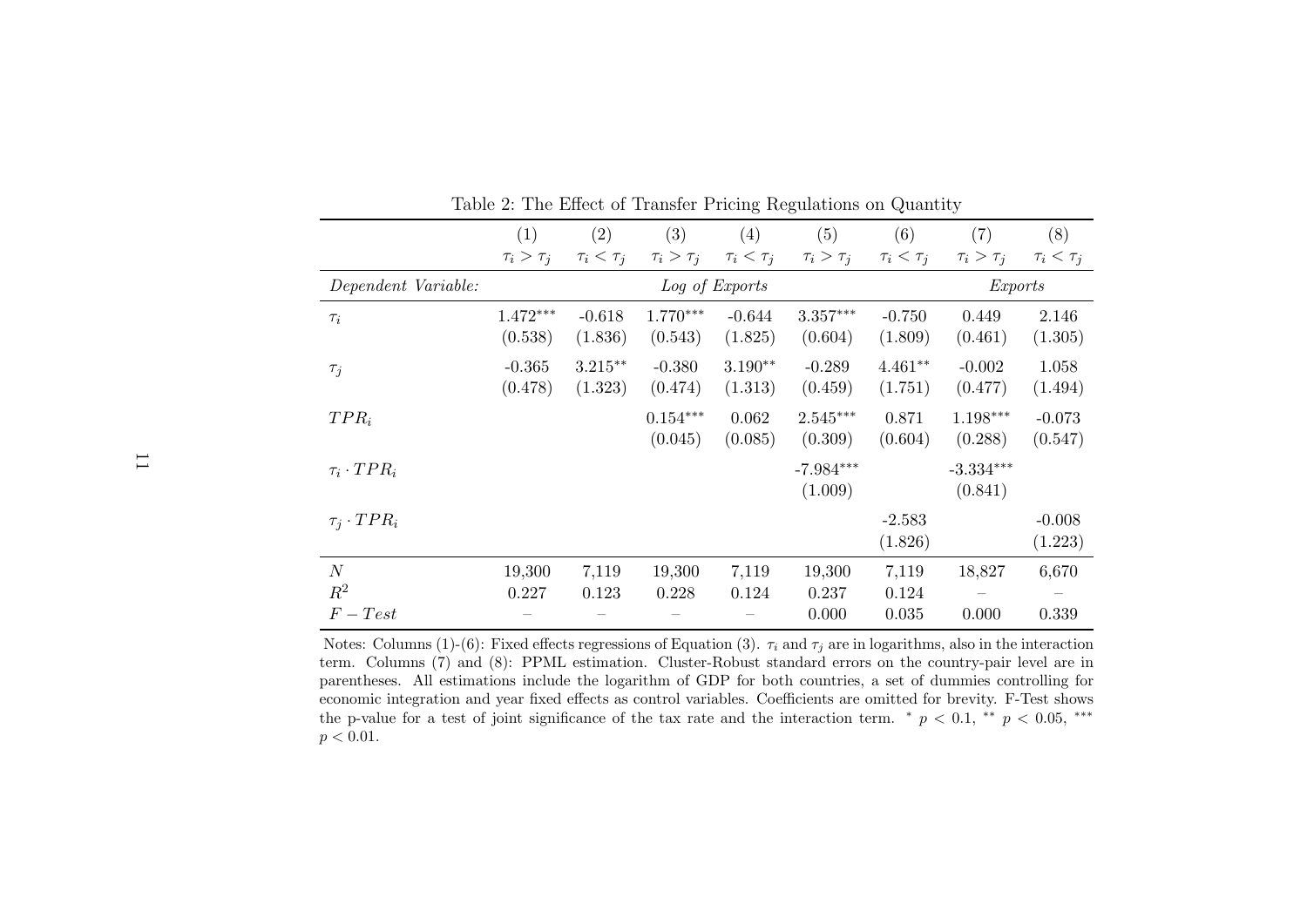The reaction is indeed driven by the tax rate, as indicated by the statistically significant negative coefficient on the interaction variable in column (5). Moreover, we find that the positive effect of the tax rate on exported quantities found in columns (1) and (3) was biased downward by country-pairs affected by TPR. An increases in  $\tau_i$  of one percent leads to an increase in exported quantities of 3.36 percent when no TPR are in place. Likewise, when TPR are in place, an increase of one percent in  $\tau_i$  leads to a decrease in traded quantities of 4.63 percent. When  $\tau_i < \tau_j$  though, TPR in country i do not seem to affect traded quantities as shown in column (4). The interaction effect with the tax rate of the importing country shows a slight decrease in the quantities traded when TPR are in place: An increase in the profit shifting incentive of one percent is associated with an increase in traded quantities of 1.88 percent as opposed to 4.46 percent without TPR, but in contrast to the case where  $\tau_i > \tau_j$ , the effect remains positive. A test for joint significance reveals that  $\tau_i$  and the interaction term are jointly significant at the five percent level. To account for the bilateral trade flows over time, we have relied on clustering the data at the country-pair level. However, as the variation in our treatment dummy comes from the exporting country side only, we ideally would like to use cluster-robust standard errors at the exporting country level. Due to the small number of exporting countries in our sample, standard clustering techniques are not suited and we employ randomisation inference in the spirit of Fisher (1935) to calculate valid p-values. The idea behind this inference technique is based on standard permutation methods: by reassigning treatment randomly across clusters many times, one gets a self-made distribution under the null hypothesis of no effect.<sup>10</sup> This distribution is then used to calculate p-values. Note that in our study, it is the sequence of the treatment dummy that has to be resampled and not the treatment dummy alone to avoid unrealistic transfer pricing histories where countries randomly seem to switch transfer pricing regulations on and off.

Using the specifications from columns (5) and (6) of Table 2, we ran 10,000 replications to construct a valid distribution of the t-values. From the results, we cannot identify a robust effect for importing countries that exhibit a higher tax rate than the exporting country, with the p-value for the interaction between the tax rate and the transfer pricing regulations being 0.602. But for the opposite case, we find a highly statistically significant  $(p = 0.005)$  reduction of the traded quantities from the exporting countries to countries with a lower tax rate once transfer pricing regulations are in place.

The estimations in columns (1) to (6) of Table 2 were conducted on log-linearised data and as pointed out by Silva and Tenreyro (2006), due to Jensens inequality, estimates could be severely biased as additional heterogeneity is introduced into the data that not only affects the variance but also biases the point estimate. Therefore, we follow the

 $10$ For a detailed description see Barrios et al. (2012); Ho and Imai (2006).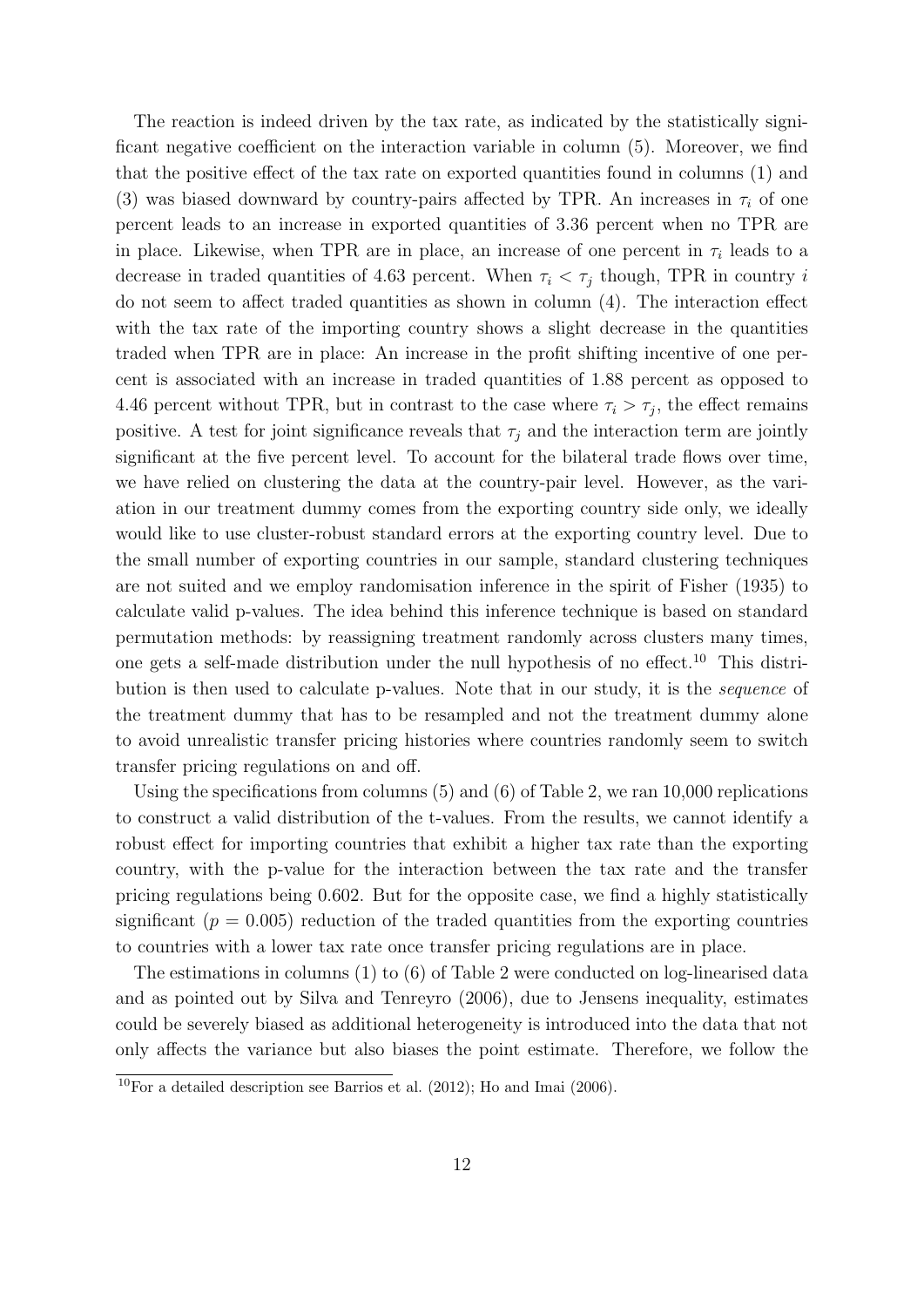recent advances in the literature and estimate the gravity model in its multiplicative form, utilising the PPML estimator proposed by Silva and Tenreyro (2006). The results from this exercise are presented in columns (7) and (8). The result from the column (5) is confirmed that  $\tau_i$  has a negative effect once TPR are in place, indicating that less trade commences when the tax rate difference increases. The effect is smaller in size, -2.89 percent compared to the -4.63 percent from column (5) for a one percent increase in  $\tau_i$ , but still statistically and economically significant. The difference in coefficient size is a common finding when comparing results from log-linearised models to models estimated by PPML and has been at the heart of the critique by Silva and Tenreyro (2006). Column (8) indicates no effect of TPR on quantities for cases where  $\tau_i < \tau_j$ . This somewhat contrasts the earlier findings and lets us conclude that the significantly smaller sample size for this relationship affects the OLS estimate. This finding is in line with Egger and Seidel (2013), who also struggle to find significant results for trade with countries that exhibit a higher tax rate than the US, due to the significantly smaller sample size. In summary, the PPML results confirm the qualitative results from the log-linearised model, namely the importance of TPR as an anti-avoidance measure when  $\tau_i > \tau_j$ , whilst the expected effect for the reverse case cannot be identified from the data. The coefficients are smaller in size, which is in line with the findings of previous authors regarding differences between log-linearised models estimated via OLS and multiplicative models estimated via PPML.

#### 5.2 Effect on Value

The COMTRADE data also include the value of an export. Value is defined as the product of price and quantity and therefore, the results should show a mixture of the price and the quantity reaction to the introduction of TPR. Given the way previous studies have identified the pricing reaction (Clausing, 2003; Lohse and Riedel, 2013), we would expect to see a decrease in the magnitude of the effect for value when compared to the quantity reaction alone. This is because the pricing and quantity reaction should have opposite signs: Following the introduction of TPR, prices should be reduced (increased) and quantities increased (reduced) when exports were overvalued (undervalued), Table 3 shows a replication of the quantity regressions from Table 2. The negative influence of TPR is also visible in column (3) where  $\tau_i > \tau_j$ , but no value reaction can be inferred for the opposite case. As expected from theory, the reduction in value  $(2.18\%)$ is smaller than the reduction in quantities  $(4.63\%)$  following a one percentage point increase in the tax difference.

Because of the differences found between OLS estimates and PPML estimates in Table 2, we proceed to re-estimate columns (3) and (4) using PPML. The results in columns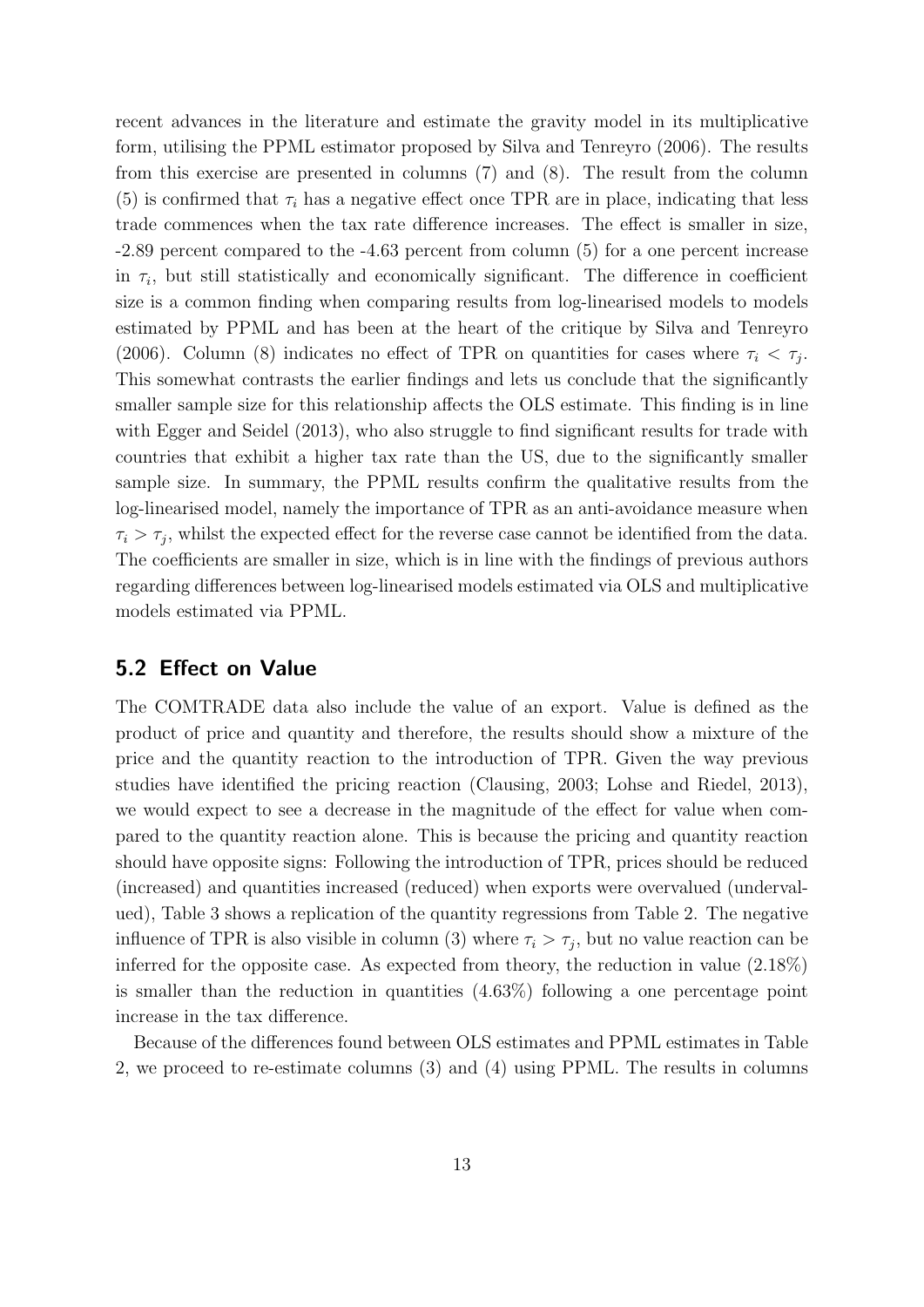|                      | (1)                    | (2)                 | (3)                    | (4)                   | (5)                   | (6)                   |
|----------------------|------------------------|---------------------|------------------------|-----------------------|-----------------------|-----------------------|
|                      | $\tau_i > \tau_j$      | $\tau_i < \tau_j$   | $\tau_i > \tau_j$      | $\tau_i < \tau_j$     | $\tau_i > \tau_j$     | $\tau_i < \tau_j$     |
| Dependent Variable:  |                        |                     | Log of Exports         |                       |                       | <i>Exports</i>        |
| $\tau_i$             | $2.683***$<br>(0.577)  | 2.008<br>(1.969)    | $4.402***$<br>(0.657)  | 1.903<br>(1.947)      | $-0.138$<br>(0.372)   | 0.278<br>(1.218)      |
| $\tau_j$             | $-1.580***$<br>(0.561) | $2.626*$<br>(1.384) | $-1.526***$<br>(0.545) | $3.515***$<br>(1.773) | $-0.452$<br>(0.467)   | $-1.066$<br>(1.055)   |
| $TPR_i$              |                        |                     | $2.182***$<br>(0.332)  | 0.650<br>(0.631)      | $0.505**$<br>(0.242)  | $-0.924**$<br>(0.361) |
| $\tau_i \cdot TPR_i$ |                        |                     | $-6.584***$<br>(1.082) |                       | $-1.370**$<br>(0.689) |                       |
| $\tau_i \cdot TPR_i$ |                        |                     |                        | $-1.859$<br>(1.940)   |                       | $1.863**$<br>(0.838)  |
| $\boldsymbol{N}$     | 19,300                 | 7,119               | 19,300                 | 7,119                 | 18,827                | 6,670                 |
| $R^2$                | 0.309                  | 0.145               | 0.316                  | 0.145                 |                       |                       |
| $F-Test$             |                        |                     | 0.000                  | 0.131                 | 0.052                 | 0.063                 |

Table 3: The Effect of Transfer Pricing Regulations on Value

Notes: Columns (1)-(4): Fixed effects regressions of Equation (3) using the logarithm of value instead of quantity as the dependent variable.  $\tau_i$  and  $\tau_j$  are in logarithms, also in the interaction term. Columns (5) and (6): PPML estimation. Cluster-Robust standard errors on the country-pair level are in parentheses. All estimations include the logarithm of GDP for both countries, a set of dummies controlling for economic integration and year fixed effects as control variables. Coefficients are omitted for brevity. F-Test shows the p-value for a test of joint significance of the tax rate and the interaction term.  $\alpha p < 0.1$ ,  $\alpha p < 0.05$ ,  $\alpha p < 0.01$ .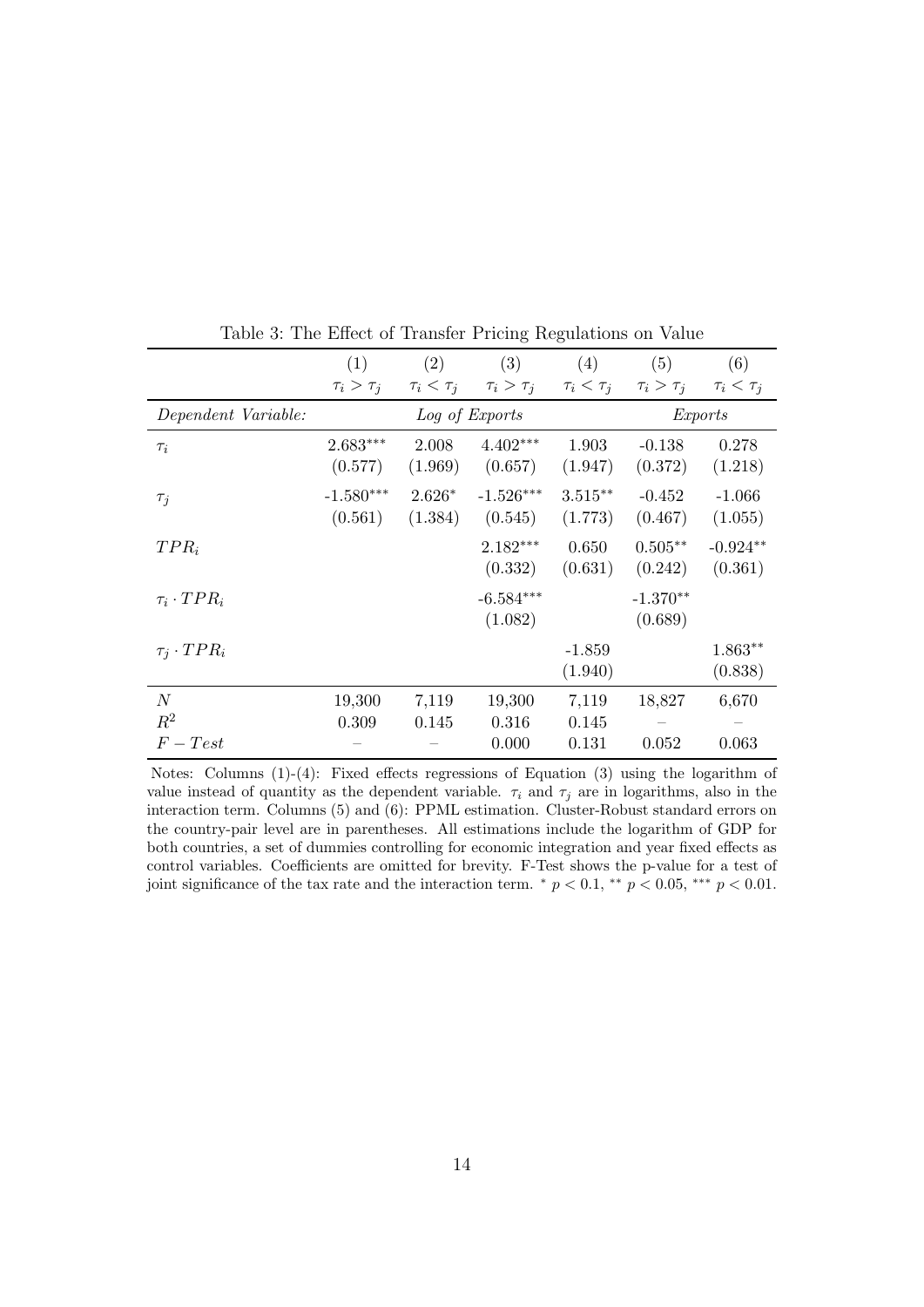|                       | PPML     |                                                                         | OLS      |          |
|-----------------------|----------|-------------------------------------------------------------------------|----------|----------|
|                       |          | $\tau_i > \tau_j$ $\tau_i < \tau_j$ $\tau_i > \tau_j$ $\tau_i < \tau_j$ |          |          |
| Quantity Reaction     | $-2.885$ | 1.050                                                                   | $-4.627$ | 1.878    |
| <i>Value Reaction</i> | $-1.508$ | 0.797                                                                   | $-2.182$ | -1.656   |
| $p_{crit}$            | 0.52     | 0.76                                                                    | 0.47     | 0.88     |
| <i>Price Reaction</i> | $\gt$ () | $\langle \ \}$                                                          | > 0      | $\leq 0$ |

Table 4: Price Reaction to TPR

Notes: The table shows estimated signs of the price reaction to the introduction of TPR. The price reaction is conditional on the price being larger than  $p_{crit}$ .

(5) and (6) differ in size from their OLS counterparts, complementing the findings in the quantity regressions. Most notably is the joint significance of the tax rate and TPR in cases where  $\tau_i < \tau_j$ . Column (6) shows a significant positive effect of the tax rate difference on the value of exports that are attributable to the introduction of TPR. This indicates that the pricing reaction is stronger than the quantity reaction that was not statistically different from zero in column (8) of Table 2.

#### 5.3 Effect on Prices

Having estimated the effects of TPR on the quantity and value of exports, we would like to validate that the pricing effect, which is implicitly in the value effect, has the expected sign. The pricing effect is expected to be positive (negative) when  $\tau_i > \tau_j$  $(\tau_i < \tau_j)$ . The magnitude of the value effects is smaller in absolute terms than the quantity effects in both settings. Table 4 shows the estimated effects that a tax rate increase has, given that TPR are in place. The coefficients for the PPML columns are taken from columns (7) and (8) of Table 2 (Quantity) and columns (5) and (6) of Table 3 (Value) respectively. The OLS results are taken from columns (5) and (6) of Table 2 (Quantity) and columns (3) and (4) of Table  $3^{11}$ . The difference between the quantity and the value effect is driven by the pricing reaction to taxation. Because

$$
v(\tau) = p(\tau) \cdot q(\tau),\tag{4}
$$

<sup>&</sup>lt;sup>11</sup>We focus on the discussion of the PPML results, although the results for OLS are similar and the arguments brought forward apply idem dito.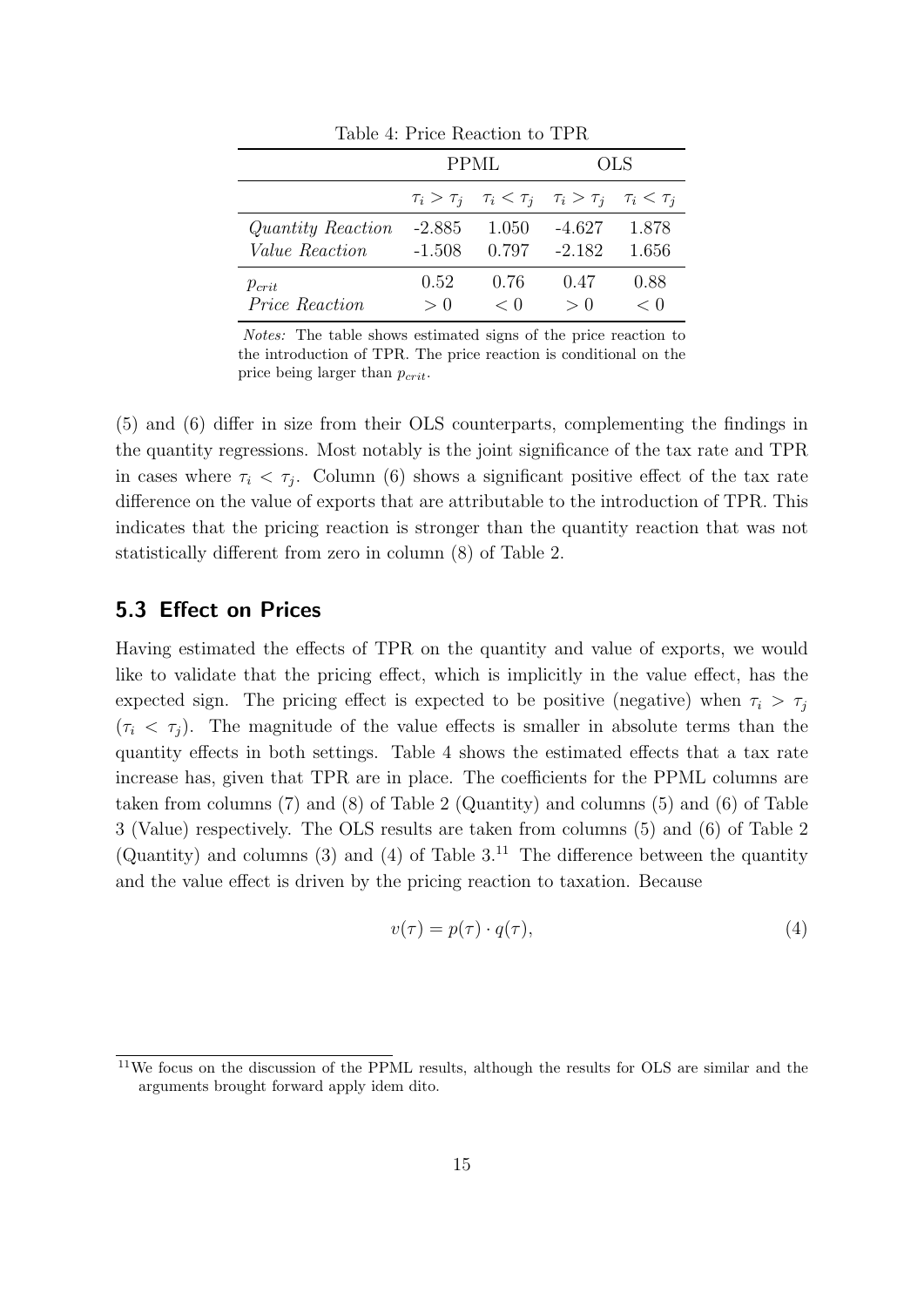we can decompose the effect of an increase in  $\tau^{12}$  on  $v(\tau)$  by the total differential to obtain:

$$
dv(\tau) = \frac{\partial v}{\partial p} \frac{\partial p}{\partial \tau} + \frac{\partial v}{\partial q} \frac{\partial q}{\partial \tau}.
$$
 (5)

The partial derivatives of the value with respect to price and quantity are just  $q(\tau)$ and  $p(\tau)$  respectively and both strictly non-negative. Implicitly, we abstract from cross elasticities of prices and quantities, which should play a smaller role in intermediate goods trade than in trade in final goods. Additionally, we can justify this by the large share of intra-firm trade in intermediate goods trade, which amassed to around 45% for the US in 2013.<sup>13</sup> The reaction of the quantity to an increase in  $\tau$ , measured by  $\frac{\partial q}{\partial \tau}$  in Equation  $(5)$ , is known from the quantity regressions and displayed in the row Quantity in Table 4. Likewise, the total reaction of the value is also known and displayed in the row Value of the table. Taking all information together, we can show that the pricing effect in the case of  $\tau_i > \tau_j$  is given by

$$
\frac{\partial p}{\partial \tau_i} = \frac{2.885p - 1.508}{q} \tag{6}
$$

and for the opposite case by

$$
\frac{\partial p}{\partial \tau_j} = \frac{0.797 - 1.05p}{q}.\tag{7}
$$

As soon as p surpasses its critical value of  $p_{crit} = 0.52$  in Equation (6) or  $p_{crit} = 0.76$ in Equation (7), we can unambiguously derive the sign of the pricing reaction. In the former case,  $\frac{\partial p}{\partial \tau_i}$  is positive, indicating that prices are corrected upwards when  $\tau_i$  increases, following the introduction of TPR. This is in line with the ex ante manipulation of prices and the undervaluation of exports in cases where the tax rate of the partner country is lower than the tax rate of the exporting country. In the latter case,  $\frac{\partial p}{\partial \tau_j}$  is negative, which hints at an overvaluation of exports prior to the introduction of TPR. Back-ofthe-envelope calculations of the average prices in our sample (we simply assume  $p = v/q$ ) indicate that only around 0.4% of all prices are below the critical value when  $\tau_i > \tau_j$  and 3.9% in the opposite case. In other words, for nearly all observed trade flows, we find that TPR must have the expected effect on pricing behaviour, namely price increases when exports are undervalued and price decreases when exports are overvalued.

<sup>&</sup>lt;sup>12</sup>Subscripts *i* and *j* have, without loss of generality, been dropped for brevity. When  $\tau_i > \tau_j$ , the exposition refers to  $\tau_i$  and in the opposite case to  $\tau_i$ .

<sup>13</sup>Own calculation on the basis of data from BEA (intra-firm trade in manufacturing) and WITS (total trade in intermediate goods).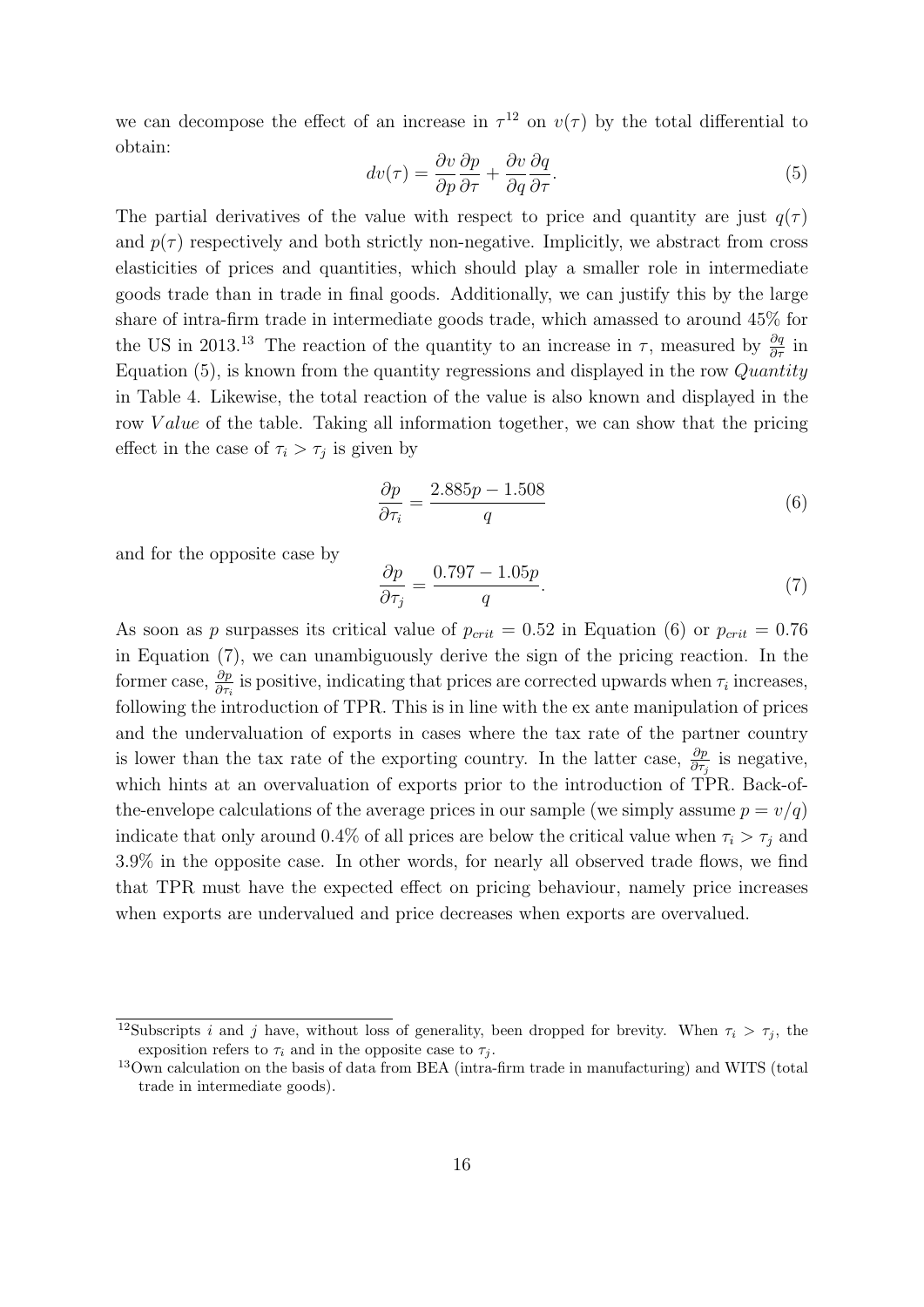#### 5.4 Discussion

The results presented here indicate a substantial response in traded quantities following the introduction of TPR. They show the presence of allocative inefficiencies through exploitation of tax rate differentials by MNEs. Our results are consistent with the hypothesis that TPR help to partly correct these misallocations, as we find a reduction in traded quantities with countries that have a lower tax rate than the exporting country. This suggests that part of the trade in intermediate goods between two countries was purely driven by tax considerations. Following the introduction of TPR, this channel became unprofitable and we observe relatively more trade with countries that exhibit a higher tax rate than the exporting country. Egger and Seidel (2013) report a 7% increase in intra-firm trade as a reaction to a one percentage point increase in the tax gap between the US and the average host country in their reduced form estimation. The fact that we find a smaller decrease (2.89%) as a reaction to the introduction of TPR suggests that TPR fail to fully combat the distortive effects that taxation has on traded quantities.

Our findings confirm the results from earlier studies on the misuse of transfer prices on the firm level: Clausing (2003) reports significant distortions of prices and Davies et al. (2015) find low internal prices for low tax trading partners, especially very low tax trading partners such as tax havens. We add to this by showing that quantities were distorted as well, amplifying the effect of TPR. Whilst the manipulation of transfer prices is de facto a manipulation of bookkeeping, manipulation of quantities can have real economic consequences such as labour market responses and any regulatory changes should therefore carefully consider the reaction in quantities.

In line with Lohse and Riedel (2013) and Beer and Loeprick (2015), we can identify that TPR have a dampening effect on profit shifting behaviour, which is also visible in traded quantities. Thus, we are able to show that following the introduction of TPR, quantities exported to lower tax countries are reduced. This could in turn lead to negative real responses in the respective low tax countries, at least from a global welfare perspective.

Next to analysing the effect of TPR on quantities in a log-linearised model, we also showed results from estimations of a multiplicative model via PPML. As advocated by Silva and Tenreyro (2006), OLS estimates of the log-linearised model could be severely biased and although we found significant quantitative differences in the estimated coefficients arising from this, the qualitative results remain the same. This is in line with several previous studies from the international trade literature that compared OLS and PPML results, such as Baltagi et al. (2014), Gómez-Herrera (2013) and Silva and Tenreyro (2011).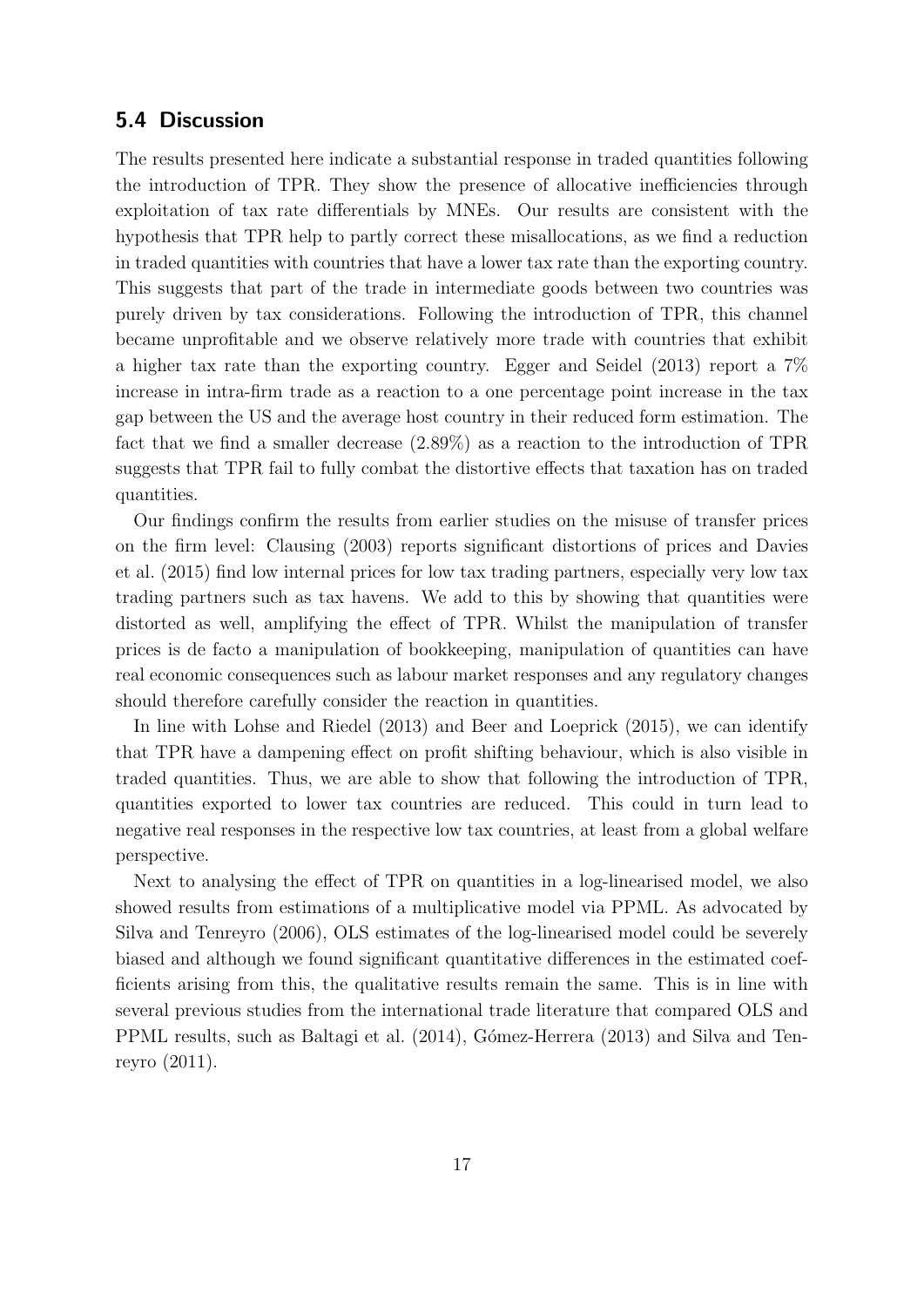Utilising the value of exports, we were able to identify the sign of the pricing reaction. In cases where there was an incentive to undervalue exports in order to minimise profits accrued in the exporting country, we find a positive pricing reaction following the introduction of TPR. Likewise, when an incentive existed to overvalue exports, because the exporting nation was the country with the lowest tax rate, TPR seem to correct prices downward. Both results resemble the findings of earlier studies, for example Lohse and Riedel (2013), Zinn et al. (2014) or Cristea and Nguyen (2013).

## 6 Conclusion

We analyse the effect of transfer pricing regulations on international trade flows in intermediate goods. We exploit bilateral trade data for the automobile industry from the BACI database for the years 1995 to 2012, as well as information on the introduction of transfer pricing regulations. We find evidence that is in line with the ex ante manipulation of transfer prices for tax optimising reasons. This reduces trade quantities for importing countries with higher tax rates than the exporting country and significantly increases trade quantities with countries that exhibit lower tax rates. The effects are strongly driven by the tax rate difference, which is as expected given that the tax rate difference represents the incentive to manipulate transfer prices for profit shifting purposes.

A potential shortcoming of our study is the focus on one industry. The automotive industry is characterised by highly specialised products that are seldomly traded with unrelated third parties, thus providing ample opportunities for the manipulation of transfer prices. We would thus expect the effectiveness of TPR to decrease or even vanish when looking at less specialised or more open sectors. Especially when looking at intermediate goods trade as a whole, the positive effects of TPR on the reduction of transfer mispricing in cases where the opportunities are manifold could be confounded by the insignificance of TPR for other sectors of the economy.<sup>14</sup> Given the significant economic burden on companies and the tax administration, social desirability of TPR depends on the extent of sectors present in an economy that have the opportunity to excessively manipulate transfer prices. Our study adds to the discussion on the effectiveness of TPR that the allocative distortions through quantity reactions need to be considered on top of the pricing reactions.

<sup>&</sup>lt;sup>14</sup>This is confirmed in a specification that includes all industries. Here, no significant effect of TPR on traded quantities can be found. Results are available from the author upon request.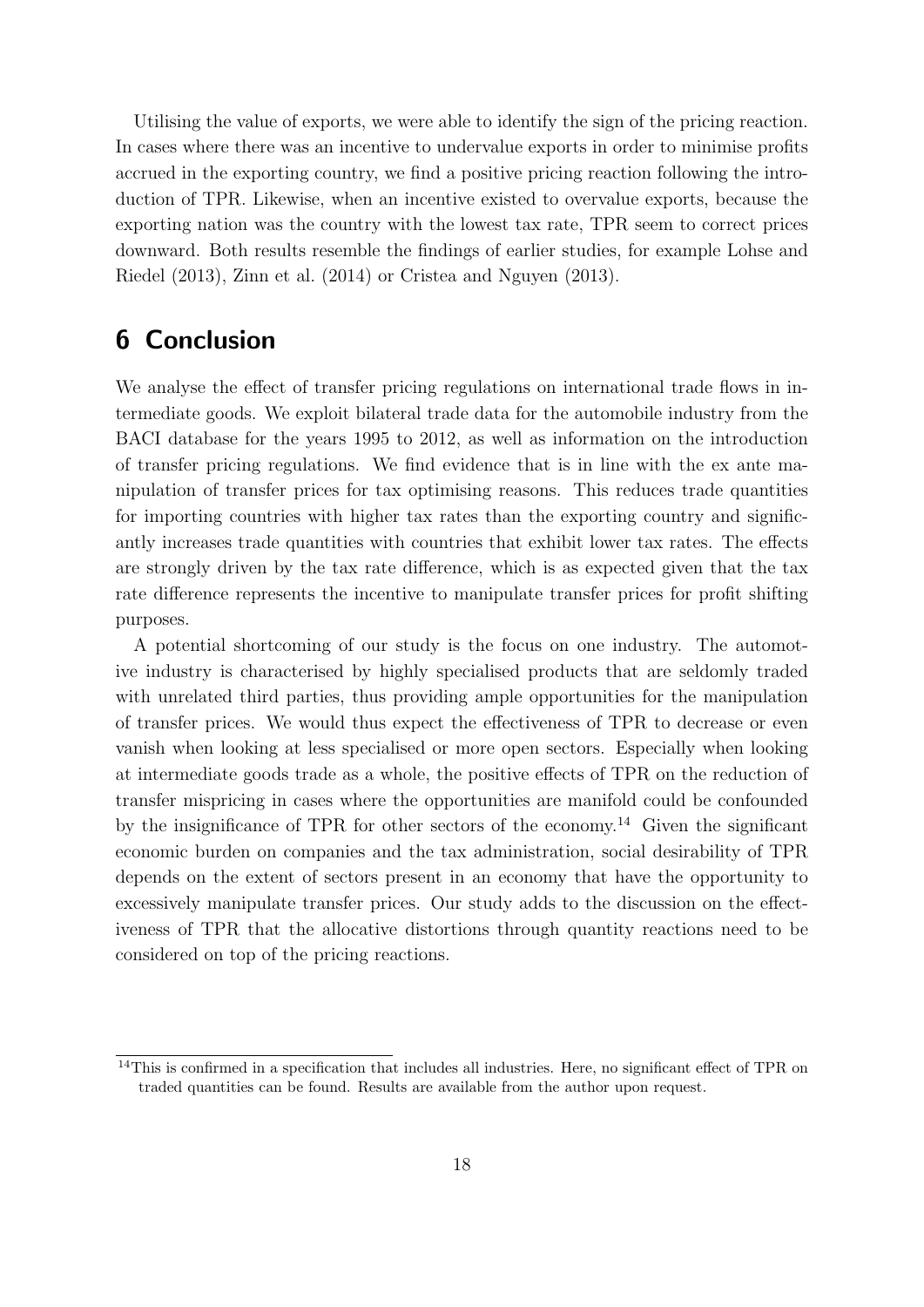## **References**

- Anderson, J. E. and E. Van Wincoop (2003): "Gravity with gravitas: a solution to the border puzzle," The American Economic Review, 93, 170–192.
- BALTAGI, B. H., P. EGGER, AND M. PFAFFERMAYR (2003): "A generalized design for bilateral trade flow models," Economics Letters, 80, 391–397.

 $-$  (2014): "Panel data gravity models of international trade," CESifo Working Paper Series No. 4616.

- BARRIOS, T., R. DIAMOND, G. W. IMBENS, AND M. KOLESÁR (2012): "Clustering, spatial correlations, and randomization inference," Journal of the American Statistical Association, 107, 578–591.
- BARTELSMAN, E. J. AND R. M. BEETSMA (2003): "Why pay more? Corporate tax avoidance through transfer pricing in OECD countries," Journal of Public Economics, 87, 2225–2252.
- BEER, S. AND J. LOEPRICK (2015): "Profit shifting: drivers of transfer (mis) pricing and the potential of countermeasures," International Tax and Public Finance, 22, 426–451.
- Clausing, K. A. (2003): "Tax-motivated transfer pricing and US intrafirm trade prices," Journal of Public Economics, 87, 2207–2223.
- Cristea, A. D. and D. X. Nguyen (2013): "Transfer Pricing by Multinational Firms: New Evidence from Foreign Firm Ownerships," mimeo.
- DAVIES, R. B., J. MARTIN, M. PARENTI, AND F. TOUBAL (2015): "Knocking on Tax Haven's Door: Multinational Firms and Transfer Pricing," CBT Working Papers WP 15/01.
- DELOITTE (2015): "Global Transfer Pricing Country Guide," Tech. rep.
- EGGER, P. AND T. SEIDEL (2013): "Corporate taxes and intra-firm trade," European Economic Review, 63, 225–242.
- Ernst&Young (2014): "Worldwide Transfer Pricing Reference Guide," Tech. rep.
- Fisher, R. A. (1935): "The design of experiments," Oliver and Boyd, Edinburgh.
- $G$ <sup> $\acute{o}$ MEZ-HERRERA, E. (2013): "Comparing alternative methods to estimate gravity</sup> models of bilateral trade," Empirical Economics, 44, 1087–1111.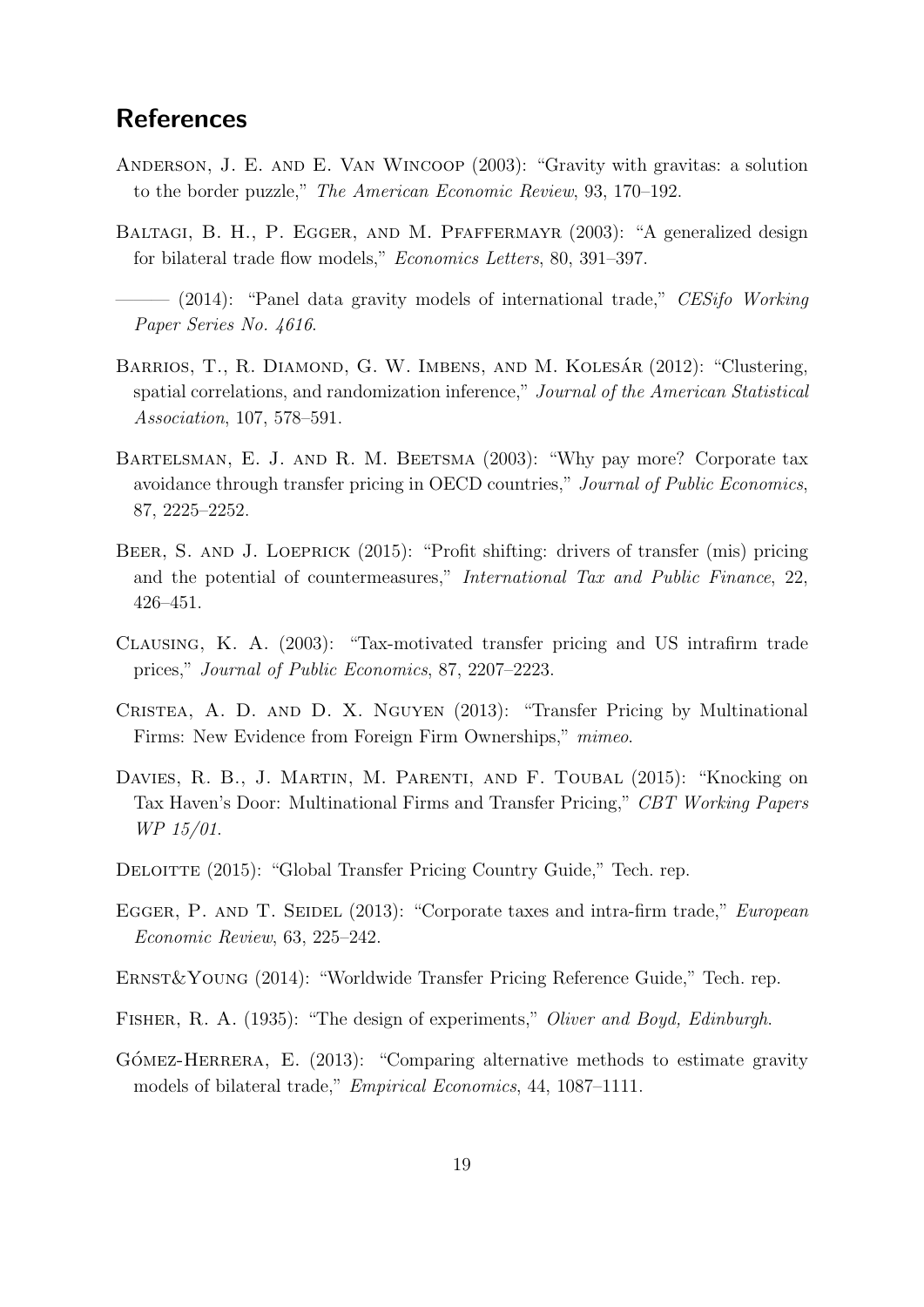- Ho, D. E. AND K. IMAI (2006): "Randomization inference with natural experiments: An analysis of ballot effects in the 2003 California recall election," Journal of the American Statistical Association, 101, 888–900.
- HUIZINGA, H. AND L. LAEVEN (2008): "International profit shifting within multinationals: A multi-country perspective," Journal of Public Economics, 92, 1164–1182.
- KPMG (2014): "Global Transfer Pricing Review," Tech. rep.
- LOHSE, T. AND N. RIEDEL (2013): "Do transfer pricing laws limit international income shifting? Evidence from European multinationals," Tech. rep., Oxford University Centre for Business Taxation.
- LORETZ, S.  $(2008)$ : "Corporate taxation in the OECD in a wider context," Oxford Review of Economic Policy, 24, 639–660.
- PWC (2016): "International Transfer Pricing Guide," Tech. rep.
- Silva, J. S. and S. Tenreyro (2006): "The log of gravity," The Review of Economics and statistics, 88, 641–658.
- (2011): "Further simulation evidence on the performance of the Poisson pseudomaximum likelihood estimator," Economics Letters, 112, 220–222.
- TINBERGEN, J. (1962): Shaping the world economy; suggestions for an international economic policy, Twentieth Century Fund, New York.
- ZINN, T., N. RIEDEL, AND C. SPENGEL (2014): "The Increasing Importance of Transfer Pricing Regulations: A Worldwide Overview," Intertax, 42, 352–404.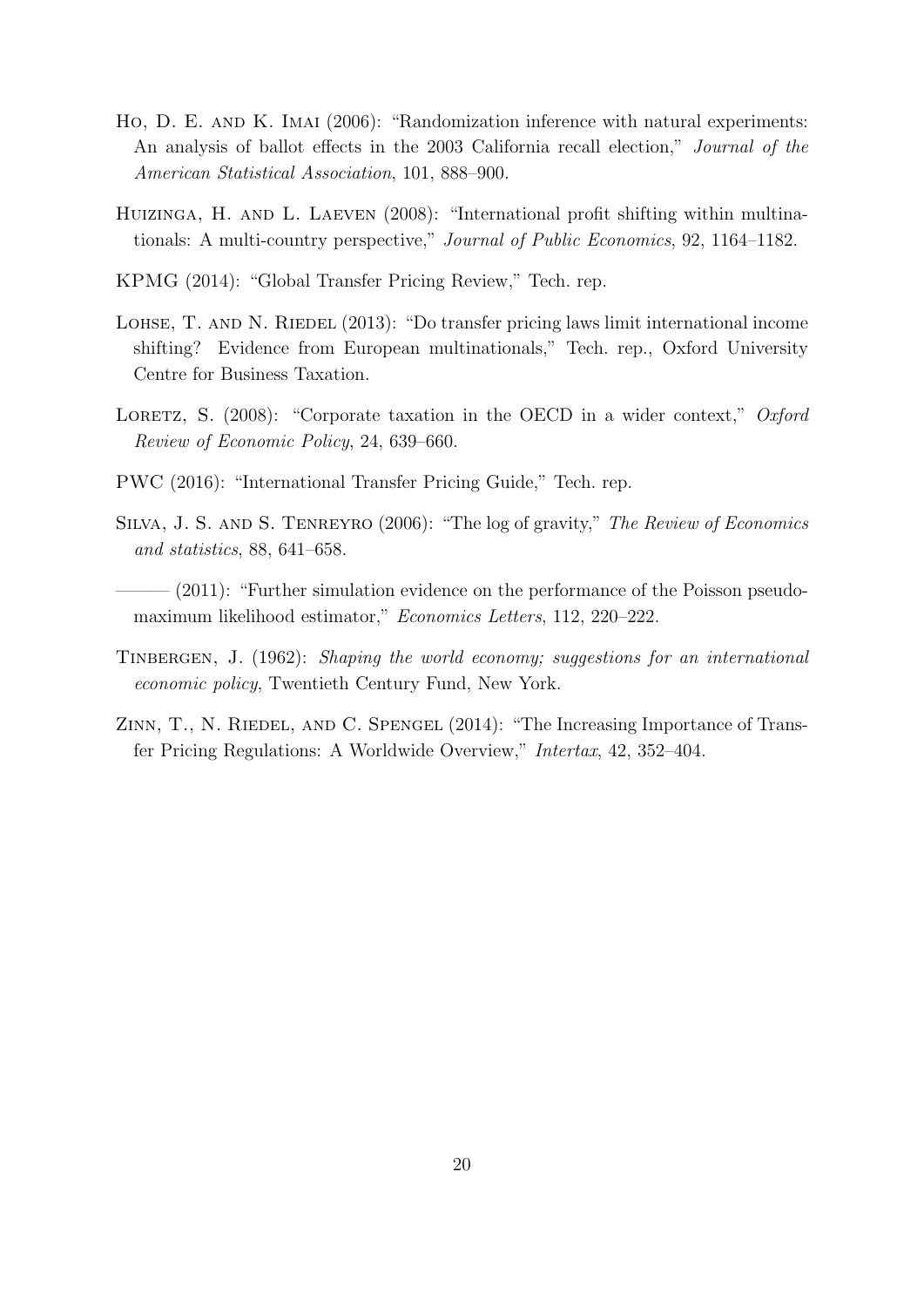#### **Hohenheim Discussion Papers in Business, Economics and Social Sciences**

The Faculty of Business, Economics and Social Sciences continues since 2015 the established "FZID Discussion Paper Series" of the "Centre for Research on Innovation and Services (FZID)" under the name "Hohenheim Discussion Papers in Business, Economics and Social Sciences".

#### **Institutes**

- 510 Institute of Financial Management<br>520 Institute of Economics
- 520 Institute of Economics<br>530 Institute of Health Care
- 530 Institute of Health Care & Public Management<br>540 Institute of Communication Science
- 540 Institute of Communication Science<br>550 Institute of Law and Social Sciences
- 550 Institute of Law and Social Sciences<br>560 Institute of Economic and Business E
- 560 Institute of Economic and Business Education<br>570 Institute of Marketing & Management
- 570 Institute of Marketing & Management<br>580 Institute of Interorganizational Manage
- Institute of Interorganizational Management & Performance

#### **Research Areas (since 2017)**

| <b>INEPA</b>     | "Inequality and Economic Policy Analysis"                            |
|------------------|----------------------------------------------------------------------|
| TKID             | "Transformation der Kommunikation - Integration und Desintegration"  |
| <b>NegoTrans</b> | "Negotiation Research – Transformation, Technology, Media and Costs" |
| <b>INEF</b>      | "Innovation, Entrepreneurship and Finance"                           |

Download Hohenheim Discussion Papers in Business, Economics and Social Sciences from our homepage: https://wiso.uni-hohenheim.de/papers

| No.     | <b>Author</b>                                                                     | <b>Title</b>                                                                                                                     | <b>Inst</b> |
|---------|-----------------------------------------------------------------------------------|----------------------------------------------------------------------------------------------------------------------------------|-------------|
| 01-2015 | Thomas Beissinger,<br>Philipp Baudy                                               | THE IMPACT OF TEMPORARY AGENCY WORK<br>ON TRADE UNION WAGE SETTING:<br>A Theoretical Analysis                                    | 520         |
| 02-2015 | Fabian Wahl                                                                       | PARTICIPATIVE POLITICAL INSTITUTIONS AND<br>CITY DEVELOPMENT 800-1800                                                            | 520         |
| 03-2015 | Tommaso Proietti,<br>Martyna Marczak,<br>Gianluigi Mazzi                          | EUROMIND-D: A DENSITY ESTIMATE OF<br>MONTHLY GROSS DOMESTIC PRODUCT FOR<br>THE EURO AREA                                         | 520         |
| 04-2015 | Thomas Beissinger,<br>Nathalie Chusseau,<br>Joël Hellier                          | OFFSHORING AND LABOUR MARKET REFORMS:<br>MODELLING THE GERMAN EXPERIENCE                                                         | 520         |
| 05-2015 | Matthias Mueller,<br>Kristina Bogner,<br>Tobias Buchmann,<br><b>Muhamed Kudic</b> | SIMULATING KNOWLEDGE DIFFUSION IN FOUR<br>STRUCTURALLY DISTINCT NETWORKS<br>- AN AGENT-BASED SIMULATION MODEL                    | 520         |
| 06-2015 | Martyna Marczak,<br><b>Thomas Beissinger</b>                                      | BIDIRECTIONAL RELATIONSHIP BETWEEN<br><b>INVESTOR SENTIMENT AND EXCESS RETURNS:</b><br>NEW EVIDENCE FROM THE WAVELET PERSPECTIVE | 520         |
| 07-2015 | Peng Nie,<br>Galit Nimrod,<br>Alfonso Sousa-Poza                                  | INTERNET USE AND SUBJECTIVE WELL-BEING<br><b>IN CHINA</b>                                                                        | 530         |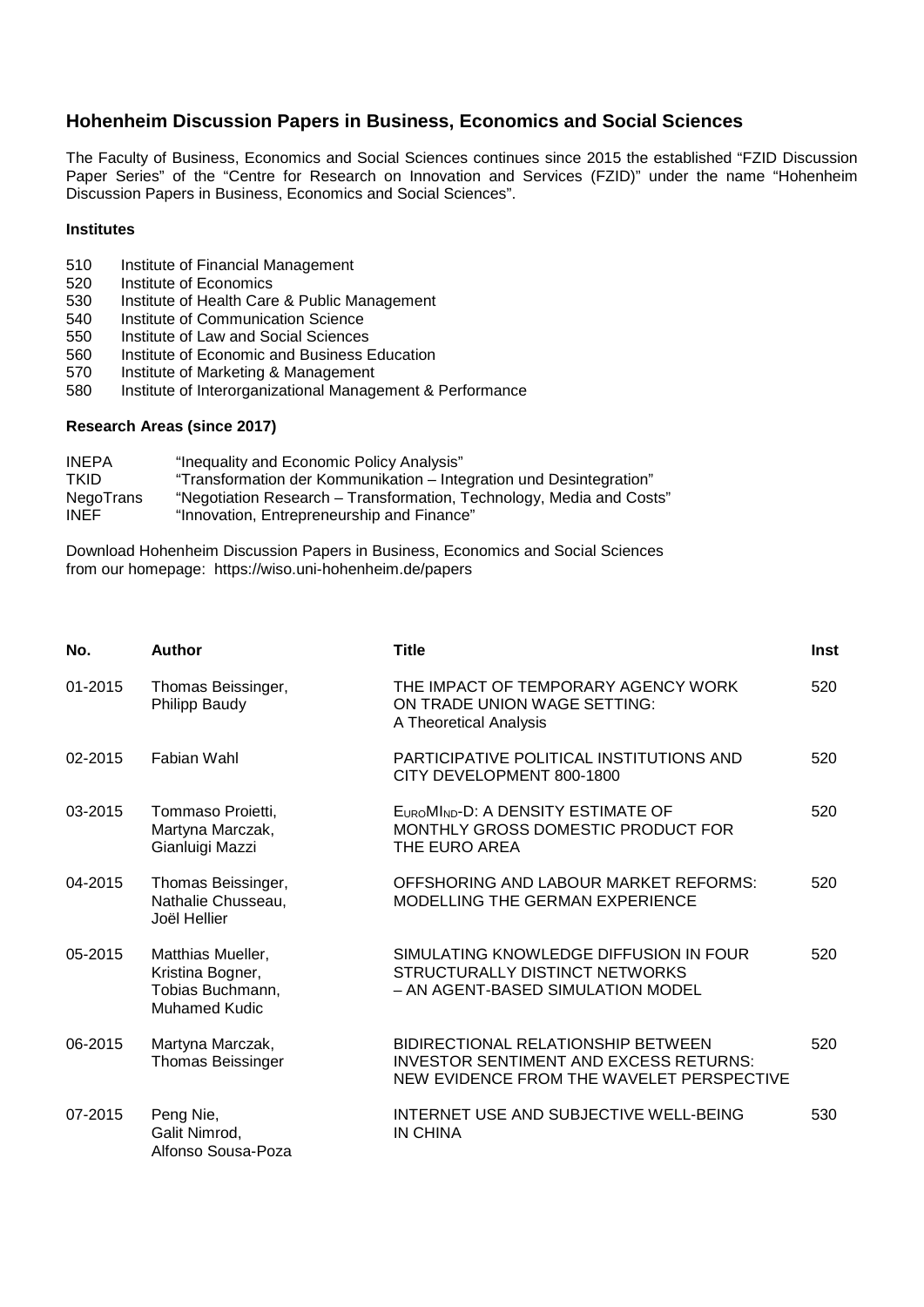| No.     | <b>Author</b>                                                     | <b>Title</b>                                                                                                                                | Inst |
|---------|-------------------------------------------------------------------|---------------------------------------------------------------------------------------------------------------------------------------------|------|
| 08-2015 | Fabian Wahl                                                       | THE LONG SHADOW OF HISTORY<br>ROMAN LEGACY AND ECONOMIC DEVELOPMENT<br>- EVIDENCE FROM THE GERMAN LIMES                                     | 520  |
| 09-2015 | Peng Nie,<br>Alfonso Sousa-Poza                                   | COMMUTE TIME AND SUBJECTIVE WELL-BEING IN<br><b>URBAN CHINA</b>                                                                             | 530  |
| 10-2015 | Kristina Bogner                                                   | THE EFFECT OF PROJECT FUNDING ON<br><b>INNOVATIVE PERFORMANCE</b><br>AN AGENT-BASED SIMULATION MODEL                                        | 520  |
| 11-2015 | Bogang Jun,<br>Tai-Yoo Kim                                        | A NEO-SCHUMPETERIAN PERSPECTIVE ON THE<br>ANALYTICAL MACROECONOMIC FRAMEWORK:<br>THE EXPANDED REPRODUCTION SYSTEM                           | 520  |
| 12-2015 | Volker Grossmann<br>Aderonke Osikominu<br><b>Marius Osterfeld</b> | ARE SOCIOCULTURAL FACTORS IMPORTANT FOR<br>STUDYING A SCIENCE UNIVERSITY MAJOR?                                                             | 520  |
| 13-2015 | Martyna Marczak<br>Tommaso Proietti<br>Stefano Grassi             | A DATA-CLEANING AUGMENTED KALMAN FILTER<br>FOR ROBUST ESTIMATION OF STATE SPACE<br><b>MODELS</b>                                            | 520  |
| 14-2015 | Carolina Castagnetti<br>Luisa Rosti<br>Marina Töpfer              | THE REVERSAL OF THE GENDER PAY GAP AMONG<br>PUBLIC-CONTEST SELECTED YOUNG EMPLOYEES                                                         | 520  |
| 15-2015 | <b>Alexander Opitz</b>                                            | DEMOCRATIC PROSPECTS IN IMPERIAL RUSSIA:<br>THE REVOLUTION OF 1905 AND THE POLITICAL<br><b>STOCK MARKET</b>                                 | 520  |
| 01-2016 | Michael Ahlheim,<br>Jan Neidhardt                                 | NON-TRADING BEHAVIOUR IN CHOICE<br><b>EXPERIMENTS</b>                                                                                       | 520  |
| 02-2016 | Bogang Jun,<br>Alexander Gerybadze,<br>Tai-Yoo Kim                | THE LEGACY OF FRIEDRICH LIST: THE EXPANSIVE<br>REPRODUCTION SYSTEM AND THE KOREAN<br>HISTORY OF INDUSTRIALIZATION                           | 520  |
| 03-2016 | Peng Nie,<br>Alfonso Sousa-Poza                                   | FOOD INSECURITY AMONG OLDER EUROPEANS:<br>EVIDENCE FROM THE SURVEY OF HEALTH, AGEING,<br>AND RETIREMENT IN EUROPE                           | 530  |
| 04-2016 | Peter Spahn                                                       | POPULATION GROWTH, SAVING, INTEREST RATES<br>AND STAGNATION. DISCUSSING THE EGGERTSSON-<br>MEHROTRA-MODEL                                   | 520  |
| 05-2016 | Vincent Dekker,<br>Kristina Strohmaier,<br>Nicole Bosch           | A DATA-DRIVEN PROCEDURE TO DETERMINE THE<br>BUNCHING WINDOW - AN APPLICATION TO THE<br><b>NETHERLANDS</b>                                   | 520  |
| 06-2016 | Philipp Baudy,<br>Dario Cords                                     | DEREGULATION OF TEMPORARY AGENCY<br>EMPLOYMENT IN A UNIONIZED ECONOMY: DOES<br>THIS REALLY LEAD TO A SUBSTITUTION OF<br>REGULAR EMPLOYMENT? | 520  |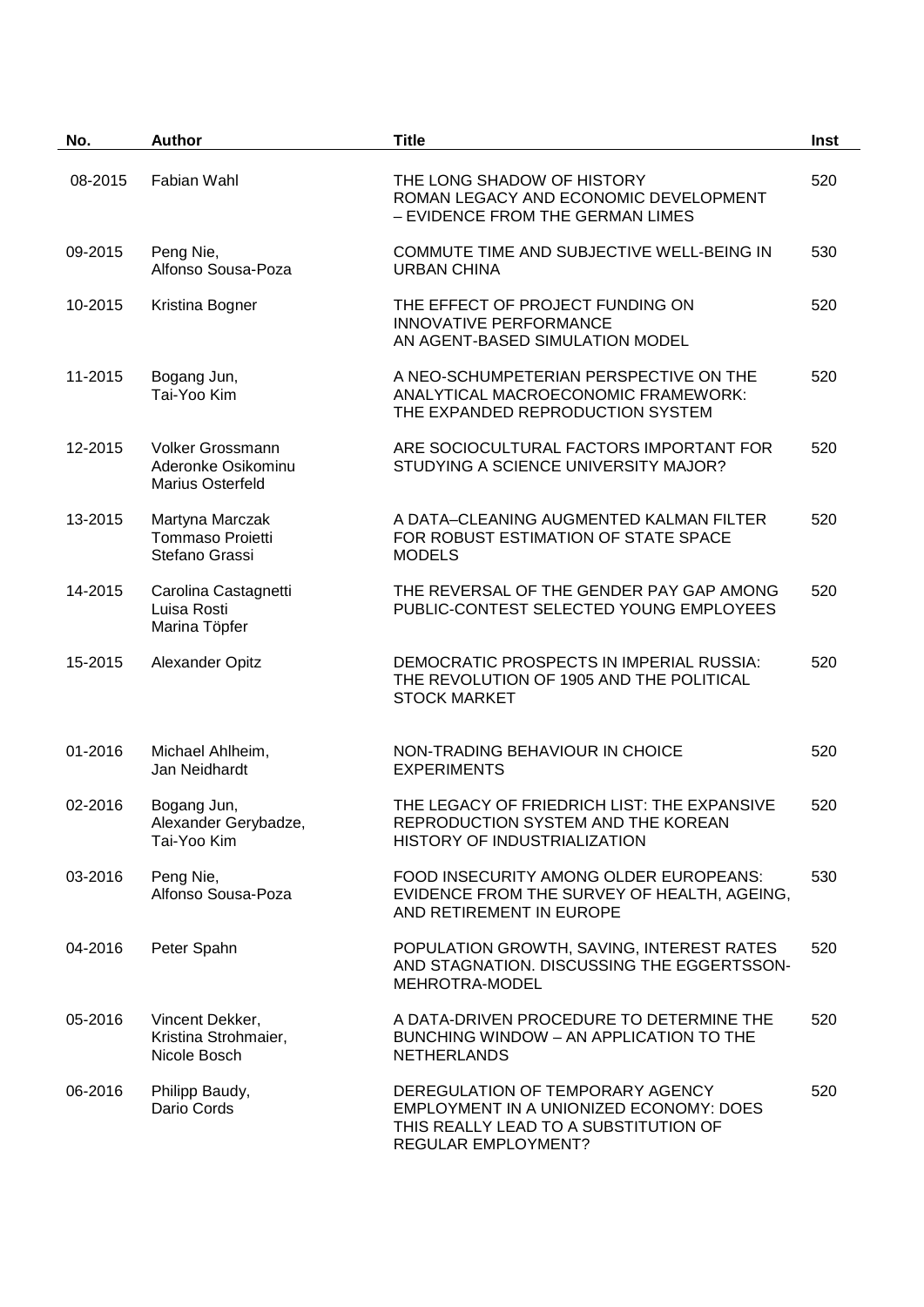| No.     | <b>Author</b>                                                                                          | <b>Title</b>                                                                                                                                                     | Inst |
|---------|--------------------------------------------------------------------------------------------------------|------------------------------------------------------------------------------------------------------------------------------------------------------------------|------|
| 07-2016 | Robin Jessen,<br>Davud Rostam-Afschar,<br>Sebastian Schmitz                                            | HOW IMPORTANT IS PRECAUTIONARY LABOR<br>SUPPLY?                                                                                                                  | 520  |
| 08-2016 | Peng Nie,<br>Alfonso Sousa-Poza,<br>Jianhong Xue                                                       | FUEL FOR LIFE: DOMESTIC COOKING FUELS<br>AND WOMEN'S HEALTH IN RURAL CHINA                                                                                       | 530  |
| 09-2016 | Bogang Jun,<br>Seung Kyu-Yi,<br>Tobias Buchmann,<br>Matthias Müller                                    | THE CO-EVOLUTION OF INNOVATION<br>NETWORKS: COLLABORATION BETWEEN WEST<br>AND EAST GERMANY FROM 1972 TO 2014                                                     | 520  |
| 10-2016 | Vladan Ivanovic,<br>Vadim Kufenko,<br><b>Boris Begovic</b><br>Nenad Stanisic,<br><b>Vincent Geloso</b> | CONTINUITY UNDER A DIFFERENT NAME.<br>THE OUTCOME OF PRIVATISATION IN SERBIA                                                                                     | 520  |
| 11-2016 | David E. Bloom<br>Michael Kuhn<br><b>Klaus Prettner</b>                                                | THE CONTRIBUTION OF FEMALE HEALTH TO<br>ECONOMIC DEVELOPMENT                                                                                                     | 520  |
| 12-2016 | Franz X. Hof<br><b>Klaus Prettner</b>                                                                  | THE QUEST FOR STATUS AND R&D-BASED<br><b>GROWTH</b>                                                                                                              | 520  |
| 13-2016 | Jung-In Yeon<br>Andreas Pyka<br>Tai-Yoo Kim                                                            | STRUCTURAL SHIFT AND INCREASING VARIETY<br>IN KOREA, 1960-2010: EMPIRICAL EVIDENCE OF<br>THE ECONOMIC DEVELOPMENT MODEL BY THE<br><b>CREATION OF NEW SECTORS</b> | 520  |
| 14-2016 | <b>Benjamin Fuchs</b>                                                                                  | THE EFFECT OF TEENAGE EMPLOYMENT ON<br>CHARACTER SKILLS, EXPECTATIONS AND<br><b>OCCUPATIONAL CHOICE STRATEGIES</b>                                               | 520  |
| 15-2016 | Seung-Kyu Yi<br>Bogang Jun                                                                             | HAS THE GERMAN REUNIFICATION<br>STRENGTHENED GERMANY'S NATIONAL<br><b>INNOVATION SYSTEM? TRIPLE HELIX DYNAMICS</b><br>OF GERMANY'S INNOVATION SYSTEM             | 520  |
| 16-2016 | <b>Gregor Pfeifer</b><br><b>Fabian Wahl</b><br>Martyna Marczak                                         | ILLUMINATING THE WORLD CUP EFFECT: NIGHT<br>LIGHTS EVIDENCE FROM SOUTH AFRICA                                                                                    | 520  |
| 17-2016 | <b>Malte Klein</b><br>Andreas Sauer                                                                    | CELEBRATING 30 YEARS OF INNOVATION<br>SYSTEM RESEARCH: WHAT YOU NEED TO<br>KNOW ABOUT INNOVATION SYSTEMS                                                         | 570  |
| 18-2016 | <b>Klaus Prettner</b>                                                                                  | THE IMPLICATIONS OF AUTOMATION FOR<br>ECONOMIC GROWTH AND THE LABOR SHARE                                                                                        | 520  |
| 19-2016 | <b>Klaus Prettner</b><br>Andreas Schaefer                                                              | HIGHER EDUCATION AND THE FALL AND RISE<br>OF INEQUALITY                                                                                                          | 520  |
| 20-2016 | Vadim Kufenko<br><b>Klaus Prettner</b>                                                                 | YOU CAN'T ALWAYS GET WHAT YOU WANT?<br>ESTIMATOR CHOICE AND THE SPEED OF<br><b>CONVERGENCE</b>                                                                   | 520  |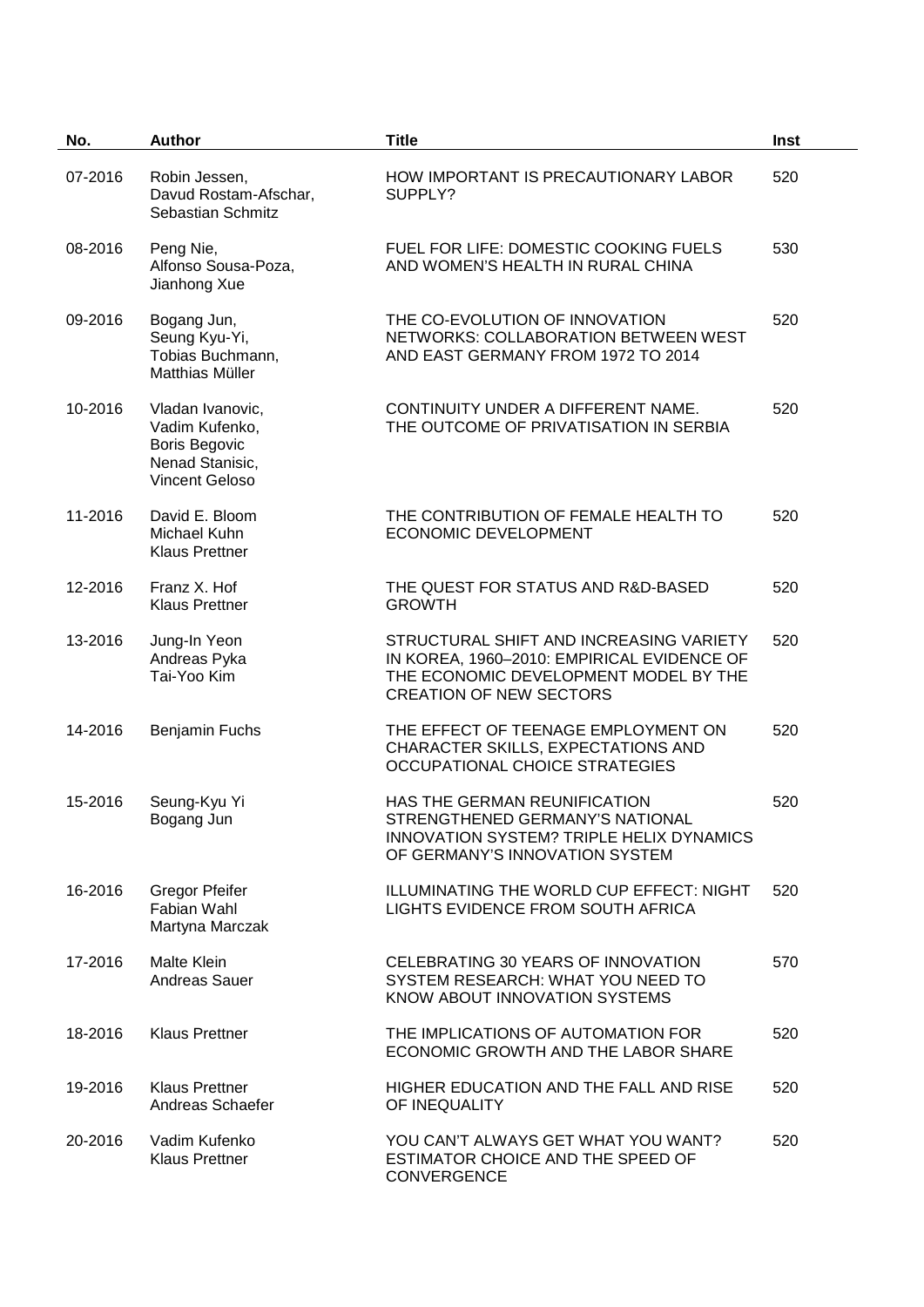| No.     | <b>Author</b>                                                                                           | <b>Title</b>                                                                                                                                               | Inst         |
|---------|---------------------------------------------------------------------------------------------------------|------------------------------------------------------------------------------------------------------------------------------------------------------------|--------------|
| 01-2017 | Annarita Baldanzi<br>Alberto Bucci<br><b>Klaus Prettner</b>                                             | CHILDRENS HEALTH, HUMAN CAPITAL<br>ACCUMULATION, AND R&D-BASED ECONOMIC<br><b>GROWTH</b>                                                                   | <b>INEPA</b> |
| 02-2017 | Julius Tennert<br>Marie Lambert<br>Hans-Peter Burghof                                                   | MORAL HAZARD IN VC-FINANCE: MORE<br><b>EXPENSIVE THAN YOU THOUGHT</b>                                                                                      | <b>INEF</b>  |
| 03-2017 | Michael Ahlheim<br>Oliver Frör<br>Nguyen Minh Duc<br>Antonia Rehl<br>Ute Siepmann<br>Pham Van Dinh      | LABOUR AS A UTILITY MEASURE<br><b>RECONSIDERED</b>                                                                                                         | 520          |
| 04-2017 | Bohdan Kukharskyy<br><b>Sebastian Seiffert</b>                                                          | <b>GUN VIOLENCE IN THE U.S.: CORRELATES AND</b><br><b>CAUSES</b>                                                                                           | 520          |
| 05-2017 | Ana Abeliansky<br><b>Klaus Prettner</b>                                                                 | AUTOMATION AND DEMOGRAPHIC CHANGE                                                                                                                          | 520          |
| 06-2017 | <b>Vincent Geloso</b><br>Vadim Kufenko                                                                  | INEQUALITY AND GUARD LABOR, OR<br>PROHIBITION AND GUARD LABOR?                                                                                             | <b>INEPA</b> |
| 07-2017 | <b>Emanuel Gasteiger</b><br><b>Klaus Prettner</b>                                                       | ON THE POSSIBILITY OF AUTOMATION-INDUCED<br><b>STAGNATION</b>                                                                                              | 520          |
| 08-2017 | <b>Klaus Prettner</b><br><b>Holger Strulik</b>                                                          | THE LOST RACE AGAINST THE MACHINE:<br>AUTOMATION, EDUCATION, AND INEQUALITY IN<br>AN R&D-BASED GROWTH MODEL                                                | <b>INEPA</b> |
| 09-2017 | David E. Bloom<br>Simiao Chen<br>Michael Kuhn<br>Mark E. McGovern<br>Les Oxley<br><b>Klaus Prettner</b> | THE ECONOMIC BURDEN OF CHRONIC<br>DISEASES: ESTIMATES AND PROJECTIONS FOR<br>CHINA, JAPAN, AND SOUTH KOREA                                                 | 520          |
| 10-2017 | Sebastian Till Braun<br>Nadja Dwenger                                                                   | THE LOCAL ENVIRONMENT SHAPES REFUGEE<br><b>INTEGRATION: EVIDENCE FROM POST-WAR</b><br><b>GERMANY</b>                                                       | <b>INEPA</b> |
| 11-2017 | Vadim Kufenko<br><b>Klaus Prettner</b><br><b>Vincent Geloso</b>                                         | DIVERGENCE, CONVERGENCE, AND THE<br><b>HISTORY-AUGMENTED SOLOW MODEL</b>                                                                                   | <b>INEPA</b> |
| 12-2017 | Frank M. Fossen<br>Ray Rees<br>Davud Rostam-Afschar<br><b>Viktor Steiner</b>                            | HOW DO ENTREPRENEURIAL PORTFOLIOS<br>RESPOND TO INCOME TAXATION?                                                                                           | 520          |
| 13-2017 | Steffen Otterbach<br>Michael Rogan                                                                      | SPATIAL DIFFERENCES IN STUNTING AND<br>HOUSEHOLD AGRICULTURAL PRODUCTION IN<br>SOUTH AFRICA: (RE-) EXAMINING THE LINKS<br>USING NATIONAL PANEL SURVEY DATA | <b>INEPA</b> |
| 14-2017 | Carolina Castagnetti<br>Luisa Rosti<br>Marina Töpfer                                                    | THE CONVERGENCE OF THE GENDER PAY GAP<br>- AN ALTERNATIVE ESTIMATION APPROACH                                                                              | <b>INEPA</b> |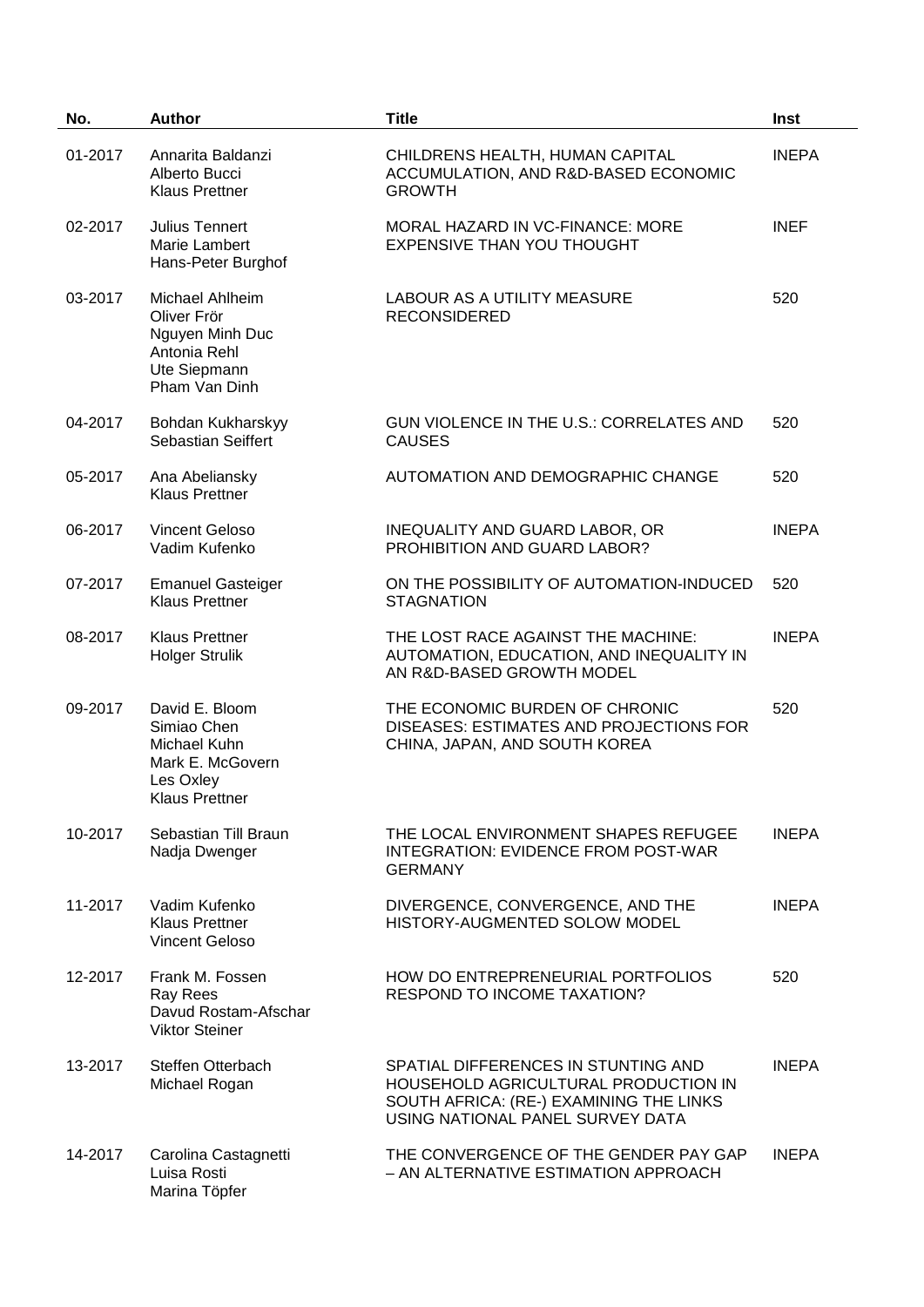| No.     | <b>Author</b>                                                        | <b>Title</b>                                                                                                                                      | Inst         |
|---------|----------------------------------------------------------------------|---------------------------------------------------------------------------------------------------------------------------------------------------|--------------|
| 15-2017 | Andreas Hecht                                                        | ON THE DETERMINANTS OF SPECULATION - A<br>CASE FOR EXTENDED DISCLOSURES IN<br><b>CORPORATE RISK MANAGEMENT</b>                                    | 510          |
| 16-2017 | Mareike Schoop<br>D. Marc Kilgour (Editors)                          | PROCEEDINGS OF THE 17TH INTERNATIONAL<br>CONFERENCE ON GROUP DECISION AND<br><b>NEGOTIATION</b>                                                   | NegoTrans    |
| 17-2017 | Mareike Schoop<br>D. Marc Kilgour (Editors)                          | DOCTORAL CONSORTIUM OF THE 17TH<br>INTERNATIONAL CONFERENCE ON GROUP<br><b>DECISION AND NEGOTIATION</b>                                           | NegoTrans    |
| 18-2017 | Sibylle Lehmann-Hasemeyer<br>Fabian Wahl                             | SAVING BANKS AND THE INDUSTRIAL<br><b>REVOLUTION IN PRUSSIA</b><br>SUPPORTING REGIONAL DEVELOPMENT WITH<br>PUBLIC FINANCIAL INSTITUTIONS          | 520          |
| 19-2017 | Stephanie Glaser                                                     | A REVIEW OF SPATIAL ECONOMETRIC MODELS<br>FOR COUNT DATA                                                                                          | 520          |
| 20-2017 | Dario Cords                                                          | ENDOGENOUS TECHNOLOGY, MATCHING, AND<br>LABOUR UNIONS: DOES LOW-SKILLED<br>IMMIGRATION AFFECT THE TECHNOLOGICAL<br>ALIGNMENT OF THE HOST COUNTRY? | <b>INEPA</b> |
| 21-2017 | Micha Kaiser<br>Jan M. Bauer                                         | PRESCHOOL CHILD CARE AND CHILD WELL-<br>BEING IN GERMANY: DOES THE MIGRANT<br><b>EXPERIENCE DIFFER?</b>                                           | <b>INEPA</b> |
| 22-2017 | Thilo R. Huning<br>Fabian Wahl                                       | LORD OF THE LEMONS: ORIGIN AND DYNAMICS<br>OF STATE CAPACITY                                                                                      | 520          |
| 23-2017 | <b>Matthias Busse</b><br>Ceren Erdogan<br>Henning Mühlen             | STRUCTURAL TRANSFORMATION AND ITS<br>RELEVANCE FOR ECONOMIC GROWTH IN SUB-<br><b>SHARAN AFRICA</b>                                                | <b>INEPA</b> |
| 24-2017 | Sibylle Lehmann-Hasemeyer<br>Alexander Opitz                         | THE VALUE OF POLITICAL CONNECTIONS IN THE<br>FIRST GERMAN DEMOCRACY - EVIDENCE FROM<br>THE BERLIN STOCK EXCHANGE                                  | 520          |
| 25-2017 | Samuel Mburu<br>Micha Kaiser<br>Alfonso Sousa-Poza                   | LIFESTOCK ASSET DYNAMICS AMONG<br>PASTORALISTS IN NORTHERN KENYA                                                                                  | <b>INEPA</b> |
| 26-2017 | Marina Töpfer                                                        | DETAILED RIF DECOMPOSITION WITH<br>SELECTION - THE GENDER PAY GAP IN ITALY                                                                        | <b>INEPA</b> |
| 27-2017 | Robin Jessen<br>Maria Metzing<br>Davud Rostam-Afschar                | OPTIMAL TAXATION UNDER DIFFERENT<br><b>CONCEPTS OF JUSTNESS</b>                                                                                   | <b>INEPA</b> |
| 28-2017 | Alexander Kressner<br>Katja Schimmelpfeng                            | CLUSTERING SURGICAL PROCEDURES FOR<br>MASTER SURGICAL SCHEDULING                                                                                  | 580          |
| 29-2017 | <b>Clemens Lankisch</b><br><b>Klaus Prettner</b><br>Alexia Prskawetz | ROBOTS AND THE SKILL PREMIUM: AN<br>AUTOMATION-BASED EXPLANATION OF WAGE<br><b>INEQUALITY</b>                                                     | <b>INEPA</b> |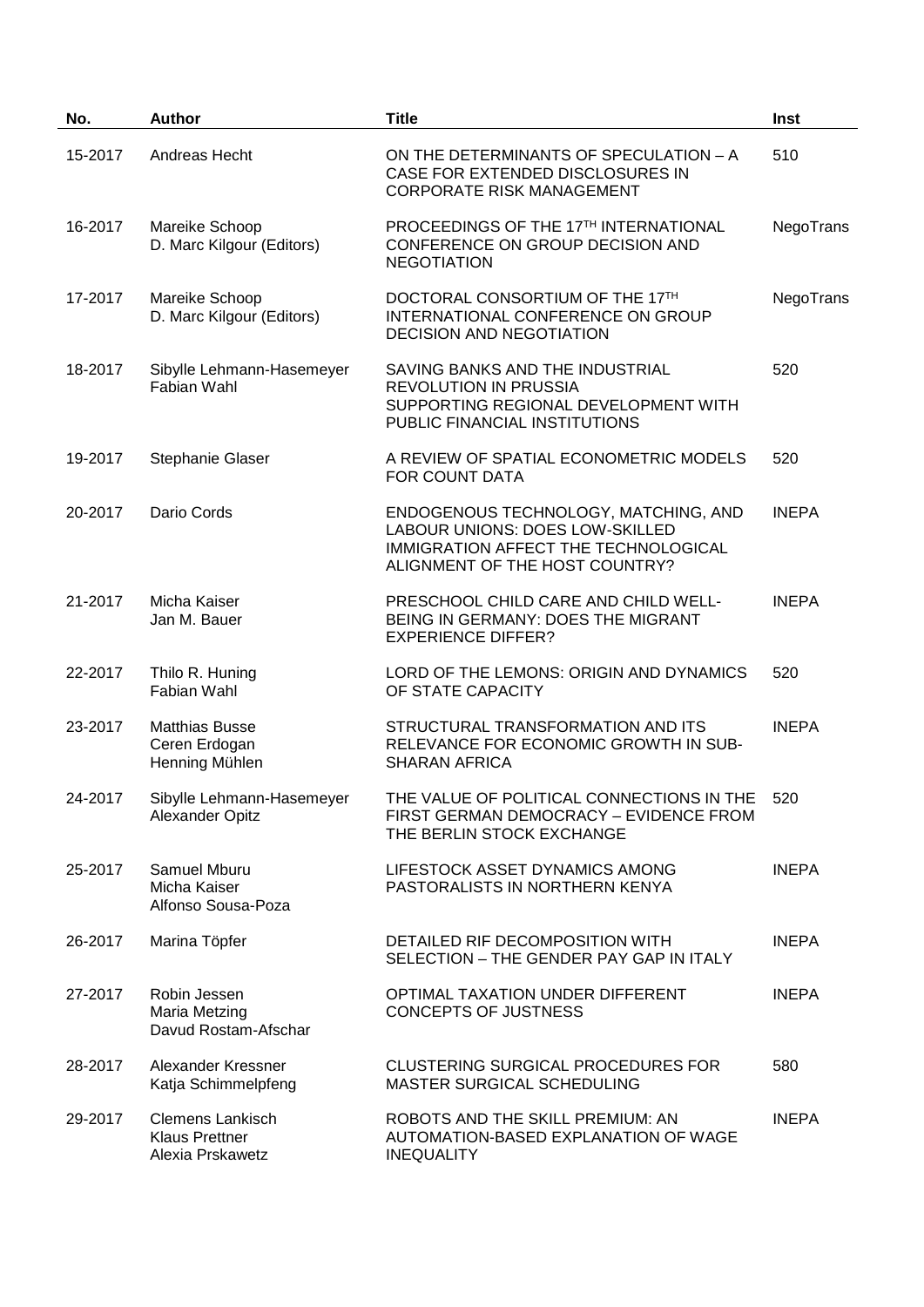| No.     | <b>Author</b>                                                                                                                                      | <b>Title</b>                                                                                                                            | Inst |
|---------|----------------------------------------------------------------------------------------------------------------------------------------------------|-----------------------------------------------------------------------------------------------------------------------------------------|------|
| 30-2017 | Ann-Sophie Adelhelm<br><b>Melanie Bathelt</b><br>Mirjam Bathelt<br>Bettina Bürkin<br>Sascha Klein<br>Sabrina Straub<br>Lea Wagner<br>Fabienne Walz | ARBEITSWELT: DIGITAL - BELASTUNG: REAL?<br>DER ERLEBTE WANDEL DER ARBEITSWELT<br>INNERHALB DER IT-BRANCHE AUS SICHT DER<br>ARBEITNEHMER | 550  |
| 31-2017 | Annarita Baldanzi<br><b>Klaus Prettner</b><br>Paul Tscheuschner                                                                                    | LONGEVITY-INDUCED VERICAL INNOVATION<br>AND THE TRADEOFF BETWEEN LIFE AND<br><b>GROWTH</b>                                              | 520  |
| 32-2017 | Vincent Dekker<br>Kristina Strohmaier                                                                                                              | THE EFFECT OF TRANSFER PRICING<br><b>REGULATIONS ON INTRA-INDUSTRY TRADE</b>                                                            | 520  |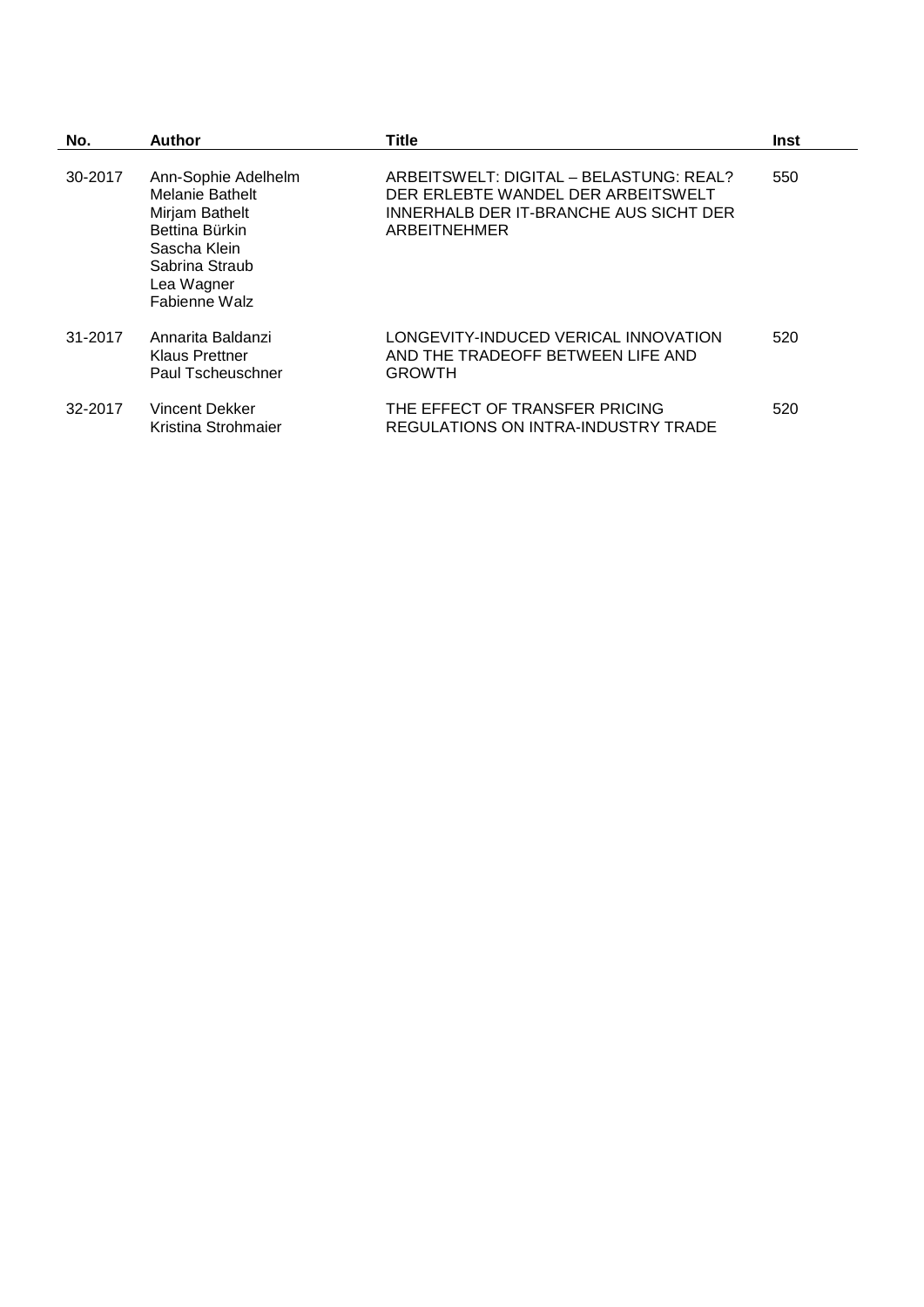#### **FZID Discussion Papers**

(published 2009-2014)

#### **Competence Centers**

| IK          | Innovation and Knowledge                      |
|-------------|-----------------------------------------------|
| <b>ICT</b>  | Information Systems and Communication Systems |
| <b>CRFM</b> | Corporate Finance and Risk Management         |
| <b>HCM</b>  | <b>Health Care Management</b>                 |
| <b>CM</b>   | <b>Communication Management</b>               |
| MМ          | <b>Marketing Management</b>                   |
| ECO         | Economics                                     |

Download FZID Discussion Papers from our homepage: https://wiso.uni-hohenheim.de/archiv\_fzid\_papers

| Nr.     | Autor                                                         | <b>Titel</b>                                                                                                  | cc         |
|---------|---------------------------------------------------------------|---------------------------------------------------------------------------------------------------------------|------------|
| 01-2009 | Julian P. Christ                                              | NEW ECONOMIC GEOGRAPHY RELOADED:<br>Localized Knowledge Spillovers and the Geography of Innovation            | IK         |
| 02-2009 | André P. Slowak                                               | MARKET FIELD STRUCTURE & DYNAMICS IN INDUSTRIAL<br><b>AUTOMATION</b>                                          | IK         |
| 03-2009 | Pier Paolo Saviotti,<br>Andreas Pyka                          | <b>GENERALIZED BARRIERS TO ENTRY AND ECONOMIC</b><br><b>DEVELOPMENT</b>                                       | IK         |
| 04-2009 | Uwe Focht, Andreas<br>Richter and Jörg<br>Schiller            | INTERMEDIATION AND MATCHING IN INSURANCE MARKETS                                                              | <b>HCM</b> |
| 05-2009 | Julian P. Christ,<br>André P. Slowak                          | WHY BLU-RAY VS. HD-DVD IS NOT VHS VS. BETAMAX:<br>THE CO-EVOLUTION OF STANDARD-SETTING CONSORTIA              | IK         |
| 06-2009 | Gabriel Felbermayr,<br>Mario Larch and<br>Wolfgang Lechthaler | UNEMPLOYMENT IN AN INTERDEPENDENT WORLD                                                                       | <b>ECO</b> |
| 07-2009 | Steffen Otterbach                                             | MISMATCHES BETWEEN ACTUAL AND PREFERRED WORK<br>TIME: Empirical Evidence of Hours Constraints in 21 Countries | <b>HCM</b> |
| 08-2009 | Sven Wydra                                                    | PRODUCTION AND EMPLOYMENT IMPACTS OF NEW<br>TECHNOLOGIES - ANALYSIS FOR BIOTECHNOLOGY                         | IK         |
| 09-2009 | Ralf Richter,<br>Jochen Streb                                 | CATCHING-UP AND FALLING BEHIND<br>KNOWLEDGE SPILLOVER FROM AMERICAN<br>TO GERMAN MACHINE TOOL MAKERS          | IK         |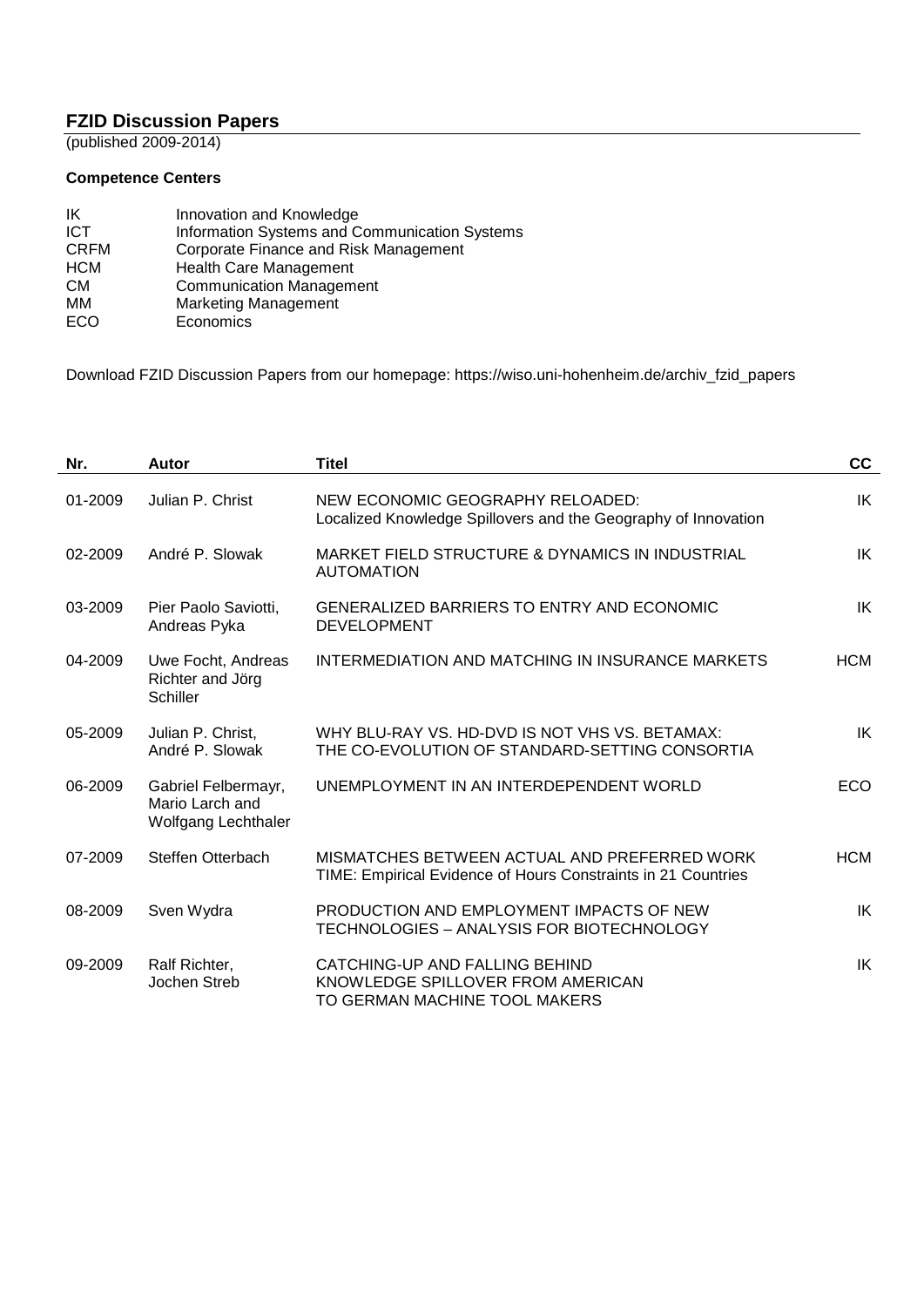| Nr.     | Autor                                                                                        | <b>Titel</b>                                                                                                                       | cc         |
|---------|----------------------------------------------------------------------------------------------|------------------------------------------------------------------------------------------------------------------------------------|------------|
| 10-2010 | Rahel Aichele,<br><b>Gabriel Felbermayr</b>                                                  | KYOTO AND THE CARBON CONTENT OF TRADE                                                                                              | ECO        |
| 11-2010 | David E. Bloom,<br>Alfonso Sousa-Poza                                                        | ECONOMIC CONSEQUENCES OF LOW FERTILITY IN EUROPE                                                                                   | <b>HCM</b> |
| 12-2010 | Michael Ahlheim,<br>Oliver Frör                                                              | DRINKING AND PROTECTING - A MARKET APPROACH TO THE<br>PRESERVATION OF CORK OAK LANDSCAPES                                          | ECO        |
| 13-2010 | Michael Ahlheim,<br>Oliver Frör,<br>Antonia Heinke,<br>Nguyen Minh Duc,<br>and Pham Van Dinh | LABOUR AS A UTILITY MEASURE IN CONTINGENT VALUATION<br>STUDIES - HOW GOOD IS IT REALLY?                                            | ECO        |
| 14-2010 | Julian P. Christ                                                                             | THE GEOGRAPHY AND CO-LOCATION OF EUROPEAN<br>TECHNOLOGY-SPECIFIC CO-INVENTORSHIP NETWORKS                                          | IK         |
| 15-2010 | <b>Harald Degner</b>                                                                         | WINDOWS OF TECHNOLOGICAL OPPORTUNITY<br>DO TECHNOLOGICAL BOOMS INFLUENCE THE RELATIONSHIP<br>BETWEEN FIRM SIZE AND INNOVATIVENESS? | IK         |
| 16-2010 | Tobias A. Jopp                                                                               | THE WELFARE STATE EVOLVES:<br>GERMAN KNAPPSCHAFTEN, 1854-1923                                                                      | <b>HCM</b> |
| 17-2010 | Stefan Kirn (Ed.)                                                                            | PROCESS OF CHANGE IN ORGANISATIONS THROUGH<br>eHEALTH                                                                              | <b>ICT</b> |
| 18-2010 | Jörg Schiller                                                                                | ÖKONOMISCHE ASPEKTE DER ENTLOHNUNG<br>UND REGULIERUNG UNABHÄNGIGER<br><b>VERSICHERUNGSVERMITTLER</b>                               | <b>HCM</b> |
| 19-2010 | Frauke Lammers,<br>Jörg Schiller                                                             | CONTRACT DESIGN AND INSURANCE FRAUD: AN<br><b>EXPERIMENTAL INVESTIGATION</b>                                                       | <b>HCM</b> |
| 20-2010 | Martyna Marczak,<br><b>Thomas Beissinger</b>                                                 | REAL WAGES AND THE BUSINESS CYCLE IN GERMANY                                                                                       | <b>ECO</b> |
| 21-2010 | Harald Degner,<br>Jochen Streb                                                               | FOREIGN PATENTING IN GERMANY, 1877-1932                                                                                            | IK         |
| 22-2010 | Heiko Stüber,<br><b>Thomas Beissinger</b>                                                    | DOES DOWNWARD NOMINAL WAGE RIGIDITY<br>DAMPEN WAGE INCREASES?                                                                      | ECO        |
| 23-2010 | Mark Spoerer,<br>Jochen Streb                                                                | GUNS AND BUTTER - BUT NO MARGARINE: THE IMPACT OF<br>NAZI ECONOMIC POLICIES ON GERMAN FOOD<br>CONSUMPTION, 1933-38                 | ECO        |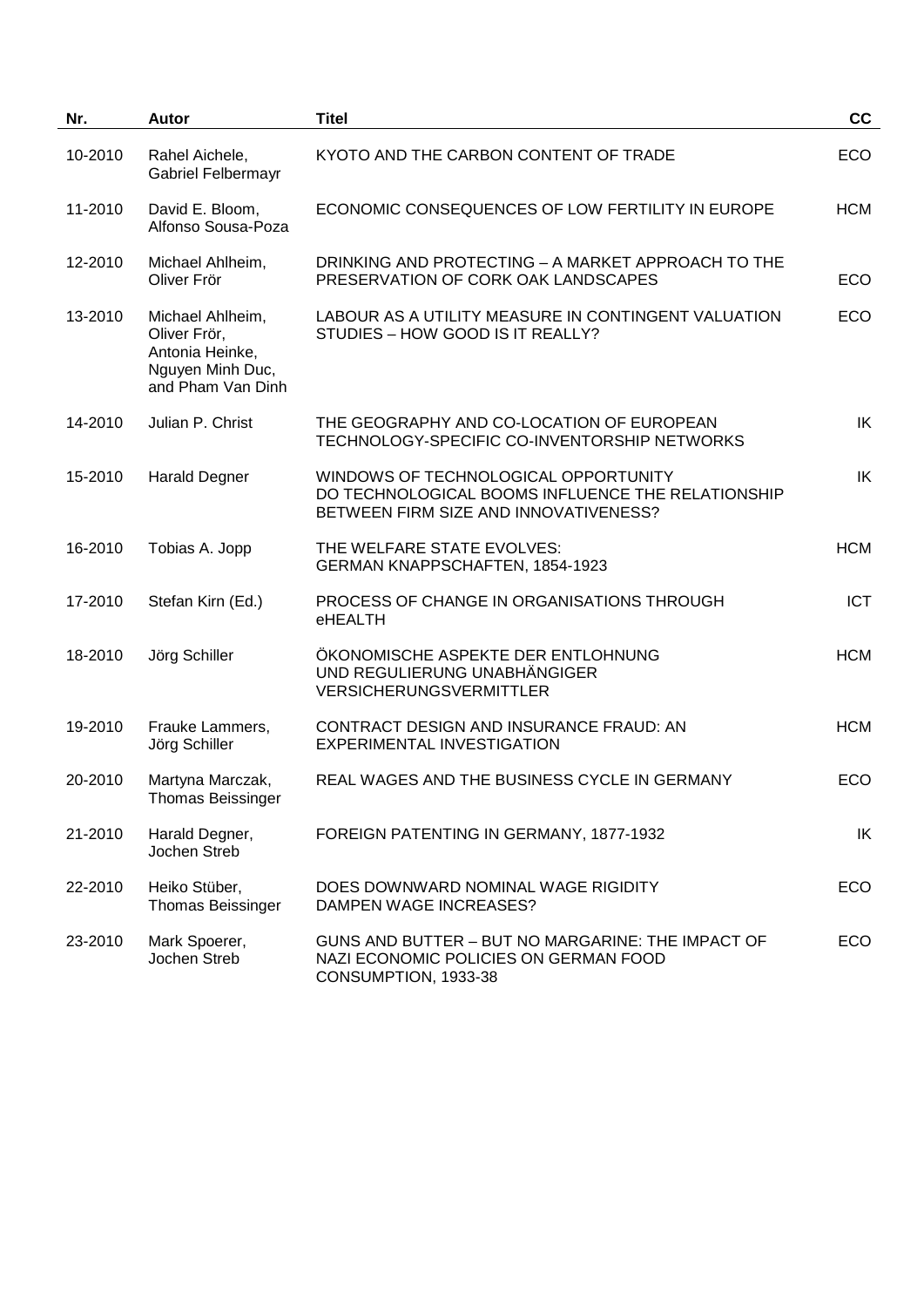| Nr.     | <b>Autor</b>                                                          | <b>Titel</b>                                                                                                                            | cc         |
|---------|-----------------------------------------------------------------------|-----------------------------------------------------------------------------------------------------------------------------------------|------------|
| 24-2011 | Dhammika<br>Dharmapala,<br><b>Nadine Riedel</b>                       | EARNINGS SHOCKS AND TAX-MOTIVATED INCOME-SHIFTING:<br>EVIDENCE FROM EUROPEAN MULTINATIONALS                                             | ECO        |
| 25-2011 | Michael Schuele,<br>Stefan Kirn                                       | QUALITATIVES, RÄUMLICHES SCHLIEßEN ZUR<br>KOLLISIONSERKENNUNG UND KOLLISIONSVERMEIDUNG<br><b>AUTONOMER BDI-AGENTEN</b>                  | <b>ICT</b> |
| 26-2011 | Marcus Müller,<br>Guillaume Stern,<br>Ansger Jacob and<br>Stefan Kirn | VERHALTENSMODELLE FÜR SOFTWAREAGENTEN IM<br>PUBLIC GOODS GAME                                                                           | <b>ICT</b> |
| 27-2011 | Monnet Benoit,<br>Patrick Gbakoua and<br>Alfonso Sousa-Poza           | ENGEL CURVES, SPATIAL VARIATION IN PRICES AND<br>DEMAND FOR COMMODITIES IN CÔTE D'IVOIRE                                                | <b>ECO</b> |
| 28-2011 | Nadine Riedel,<br>Hannah Schildberg-<br>Hörisch                       | <b>ASYMMETRIC OBLIGATIONS</b>                                                                                                           | <b>ECO</b> |
| 29-2011 | Nicole Waidlein                                                       | CAUSES OF PERSISTENT PRODUCTIVITY DIFFERENCES IN<br>THE WEST GERMAN STATES IN THE PERIOD FROM 1950 TO<br>1990                           | IK         |
| 30-2011 | Dominik Hartmann,<br>Atilio Arata                                     | MEASURING SOCIAL CAPITAL AND INNOVATION IN POOR<br>AGRICULTURAL COMMUNITIES. THE CASE OF CHÁPARRA -<br>PERU                             | IK         |
| 31-2011 | Peter Spahn                                                           | DIE WÄHRUNGSKRISENUNION<br>DIE EURO-VERSCHULDUNG DER NATIONALSTAATEN ALS<br>SCHWACHSTELLE DER EWU                                       | <b>ECO</b> |
| 32-2011 | Fabian Wahl                                                           | DIE ENTWICKLUNG DES LEBENSSTANDARDS IM DRITTEN<br>REICH - EINE GLÜCKSÖKONOMISCHE PERSPEKTIVE                                            | <b>ECO</b> |
| 33-2011 | Giorgio Triulzi,<br>Ramon Scholz and<br>Andreas Pyka                  | R&D AND KNOWLEDGE DYNAMICS IN UNIVERSITY-INDUSTRY<br>RELATIONSHIPS IN BIOTECH AND PHARMACEUTICALS: AN<br><b>AGENT-BASED MODEL</b>       | IK         |
| 34-2011 | Claus D. Müller-<br>Hengstenberg,<br>Stefan Kirn                      | ANWENDUNG DES ÖFFENTLICHEN VERGABERECHTS AUF<br>MODERNE IT SOFTWAREENTWICKLUNGSVERFAHREN                                                | <b>ICT</b> |
| 35-2011 | Andreas Pyka                                                          | AVOIDING EVOLUTIONARY INEFFICIENCIES<br>IN INNOVATION NETWORKS                                                                          | IK         |
| 36-2011 | David Bell, Steffen<br>Otterbach and<br>Alfonso Sousa-Poza            | WORK HOURS CONSTRAINTS AND HEALTH                                                                                                       | <b>HCM</b> |
| 37-2011 | Lukas Scheffknecht,<br>Felix Geiger                                   | A BEHAVIORAL MACROECONOMIC MODEL WITH<br>ENDOGENOUS BOOM-BUST CYCLES AND LEVERAGE<br><b>DYNAMICS</b>                                    | <b>ECO</b> |
| 38-2011 | Yin Krogmann,<br><b>Ulrich Schwalbe</b>                               | INTER-FIRM R&D NETWORKS IN THE GLOBAL<br>PHARMACEUTICAL BIOTECHNOLOGY INDUSTRY DURING<br>1985-1998: A CONCEPTUAL AND EMPIRICAL ANALYSIS | IK         |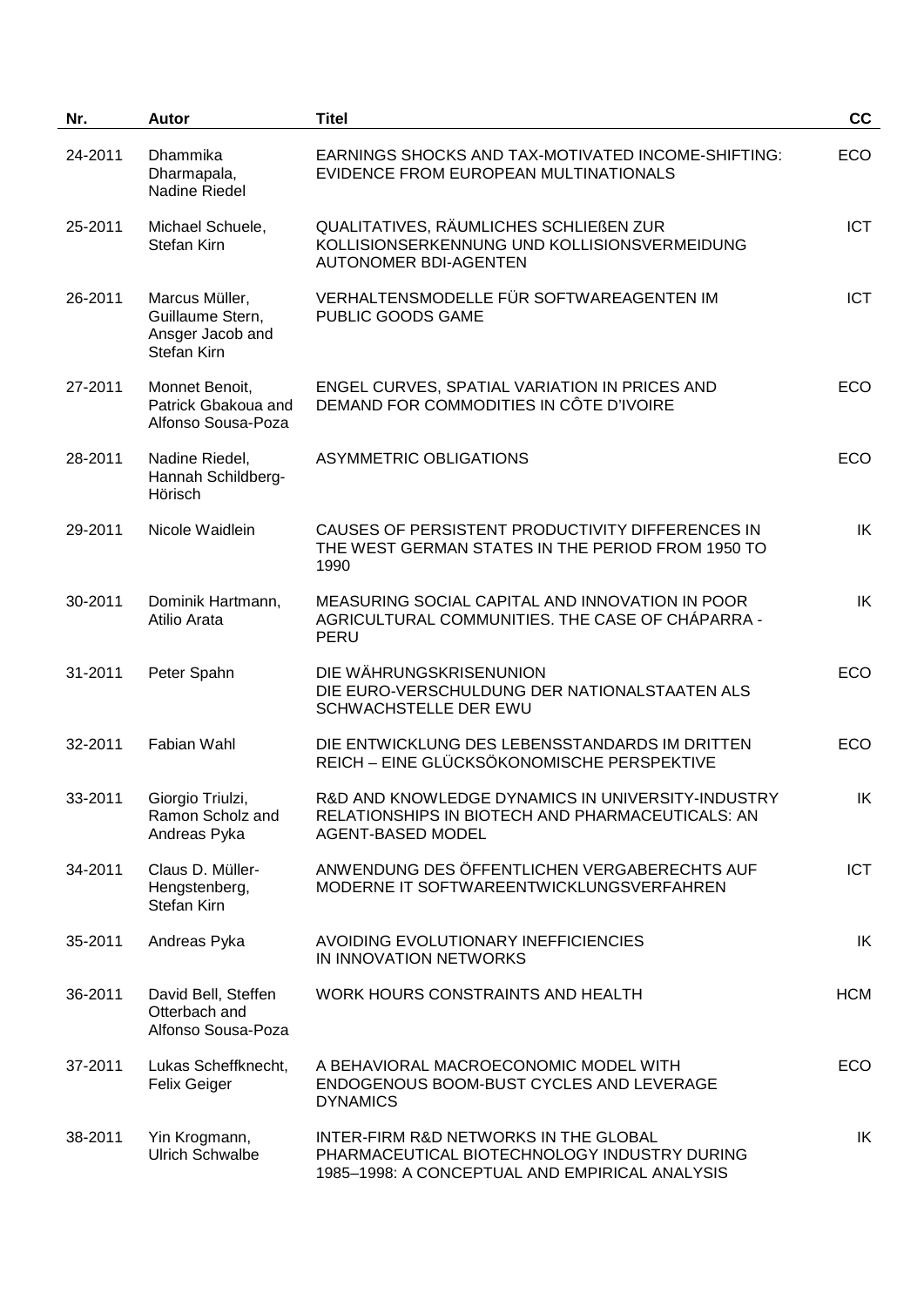| Nr.     | <b>Autor</b>                                         | Titel                                                                                                  | cc  |
|---------|------------------------------------------------------|--------------------------------------------------------------------------------------------------------|-----|
| 39-2011 | Michael Ahlheim,<br>Tobias Börger and<br>Oliver Frör | RESPONDENT INCENTIVES IN CONTINGENT VALUATION: THE<br>ROLE OF RECIPROCITY                              | ECO |
| 40-2011 | Tobias Börger                                        | A DIRECT TEST OF SOCIALLY DESIRABLE RESPONDING IN<br>CONTINGENT VALUATION INTERVIEWS                   | ECO |
| 41-2011 | Ralf Rukwid,<br>Julian P. Christ                     | <b>QUANTITATIVE CLUSTERIDENTIFIKATION AUF EBENE</b><br>DER DEUTSCHEN STADT- UND LANDKREISE (1999-2008) | ΙK  |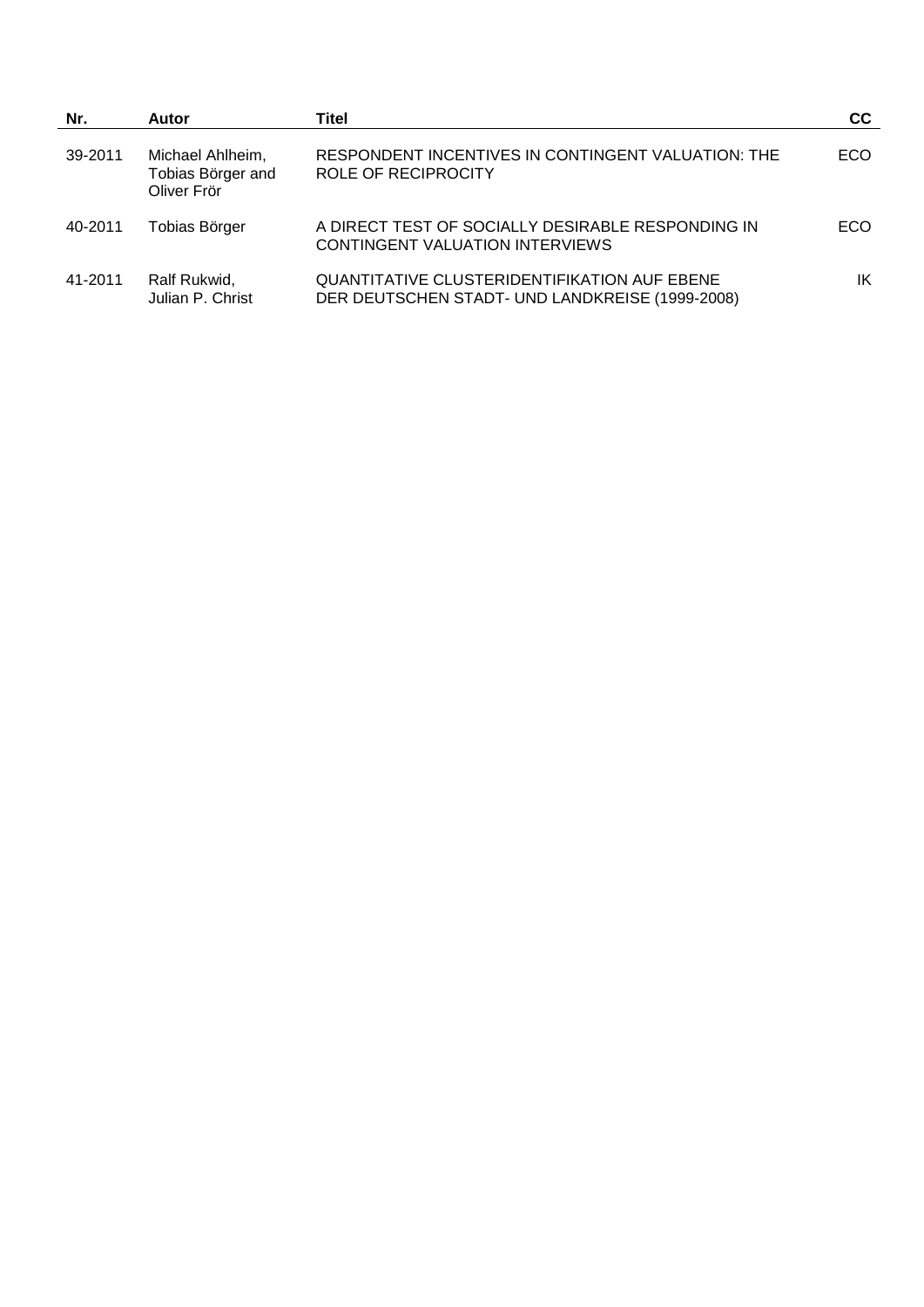| Nr.     | <b>Autor</b>                                                                                                                                                                        | <b>Titel</b>                                                                                                                                                                      | cc         |
|---------|-------------------------------------------------------------------------------------------------------------------------------------------------------------------------------------|-----------------------------------------------------------------------------------------------------------------------------------------------------------------------------------|------------|
| 42-2012 | Benjamin Schön,<br>Andreas Pyka                                                                                                                                                     | A TAXONOMY OF INNOVATION NETWORKS                                                                                                                                                 | IK         |
| 43-2012 | Dirk Foremny,<br>Nadine Riedel                                                                                                                                                      | <b>BUSINESS TAXES AND THE ELECTORAL CYCLE</b>                                                                                                                                     | ECO        |
| 44-2012 | Gisela Di Meglio,<br>Andreas Pyka and<br>Luis Rubalcaba                                                                                                                             | VARIETIES OF SERVICE ECONOMIES IN EUROPE                                                                                                                                          | IK         |
| 45-2012 | Ralf Rukwid,<br>Julian P. Christ                                                                                                                                                    | INNOVATIONSPOTENTIALE IN BADEN-WÜRTTEMBERG:<br>PRODUKTIONSCLUSTER IM BEREICH "METALL, ELEKTRO, IKT"<br>UND REGIONALE VERFÜGBARKEIT AKADEMISCHER<br>FACHKRÄFTE IN DEN MINT-FÄCHERN | IK         |
| 46-2012 | Julian P. Christ,<br><b>Ralf Rukwid</b>                                                                                                                                             | INNOVATIONSPOTENTIALE IN BADEN-WÜRTTEMBERG:<br>BRANCHENSPEZIFISCHE FORSCHUNGS- UND<br>ENTWICKLUNGSAKTIVITÄT, REGIONALES<br>PATENTAUFKOMMEN UND BESCHÄFTIGUNGSSTRUKTUR             | IK         |
| 47-2012 | <b>Oliver Sauter</b>                                                                                                                                                                | ASSESSING UNCERTAINTY IN EUROPE AND THE<br>US - IS THERE A COMMON FACTOR?                                                                                                         | ECO        |
| 48-2012 | Dominik Hartmann                                                                                                                                                                    | SEN MEETS SCHUMPETER. INTRODUCING STRUCTURAL AND<br>DYNAMIC ELEMENTS INTO THE HUMAN CAPABILITY<br><b>APPROACH</b>                                                                 | IK         |
| 49-2012 | Harold Paredes-<br>Frigolett,<br>Andreas Pyka                                                                                                                                       | DISTAL EMBEDDING AS A TECHNOLOGY INNOVATION<br>NETWORK FORMATION STRATEGY                                                                                                         | IK         |
| 50-2012 | Martyna Marczak,<br>Víctor Gómez                                                                                                                                                    | CYCLICALITY OF REAL WAGES IN THE USA AND GERMANY:<br>NEW INSIGHTS FROM WAVELET ANALYSIS                                                                                           | ECO        |
| 51-2012 | André P. Slowak                                                                                                                                                                     | DIE DURCHSETZUNG VON SCHNITTSTELLEN<br>IN DER STANDARDSETZUNG:<br>FALLBEISPIEL LADESYSTEM ELEKTROMOBILITÄT                                                                        | IK         |
| 52-2012 | Fabian Wahl                                                                                                                                                                         | WHY IT MATTERS WHAT PEOPLE THINK - BELIEFS, LEGAL<br>ORIGINS AND THE DEEP ROOTS OF TRUST                                                                                          | <b>ECO</b> |
| 53-2012 | Dominik Hartmann,<br>Micha Kaiser                                                                                                                                                   | STATISTISCHER ÜBERBLICK DER TÜRKISCHEN MIGRATION IN<br>BADEN-WÜRTTEMBERG UND DEUTSCHLAND                                                                                          | IK         |
| 54-2012 | Dominik Hartmann,<br>Andreas Pyka, Seda<br>Aydin, Lena Klauß,<br>Fabian Stahl, Ali<br>Santircioglu, Silvia<br>Oberegelsbacher,<br>Sheida Rashidi, Gaye<br>Onan and Suna<br>Erginkoç | IDENTIFIZIERUNG UND ANALYSE DEUTSCH-TÜRKISCHER<br>INNOVATIONSNETZWERKE. ERSTE ERGEBNISSE DES TGIN-<br><b>PROJEKTES</b>                                                            | IK         |
| 55-2012 | Michael Ahlheim,<br>Tobias Börger and<br>Oliver Frör                                                                                                                                | THE ECOLOGICAL PRICE OF GETTING RICH IN A GREEN<br>DESERT: A CONTINGENT VALUATION STUDY IN RURAL<br>SOUTHWEST CHINA                                                               | <b>ECO</b> |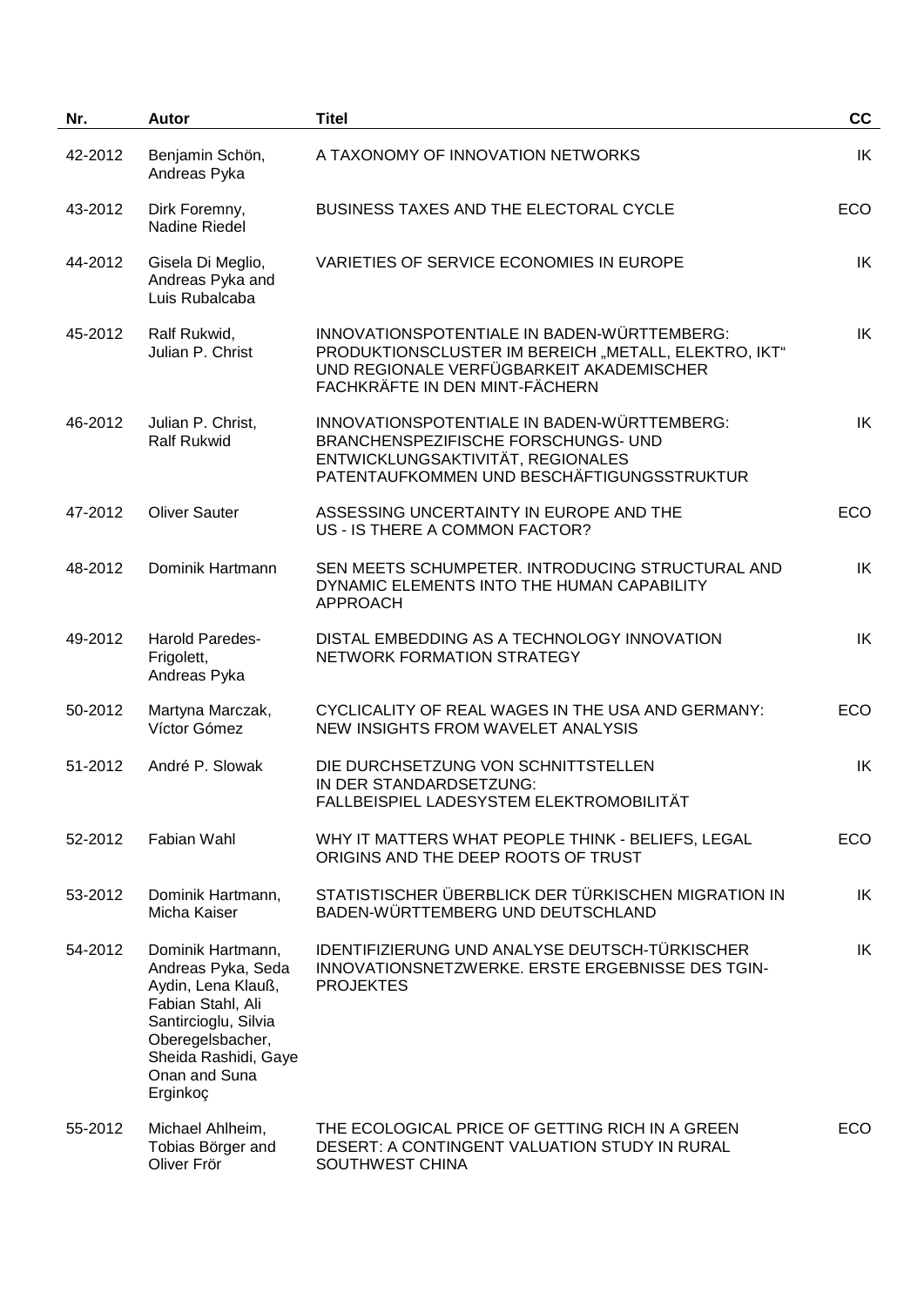| Nr.     | Autor                                                        | Titel                                                                                                               | cc         |
|---------|--------------------------------------------------------------|---------------------------------------------------------------------------------------------------------------------|------------|
| 56-2012 | <b>Matthias Strifler</b><br><b>Thomas Beissinger</b>         | <b>FAIRNESS CONSIDERATIONS IN LABOR UNION WAGE</b><br>SETTING - A THEORETICAL ANALYSIS                              | ECO.       |
| 57-2012 | Peter Spahn                                                  | INTEGRATION DURCH WÄHRUNGSUNION?<br>DER FALL DER EURO-ZONE                                                          | ECO.       |
| 58-2012 | Sibylle H. Lehmann                                           | TAKING FIRMS TO THE STOCK MARKET:<br><b>IPOS AND THE IMPORTANCE OF LARGE BANKS IN IMPERIAL</b><br>GERMANY 1896-1913 | ECO.       |
| 59-2012 | Sibylle H. Lehmann,<br>Philipp Hauber and<br>Alexander Opitz | POLITICAL RIGHTS, TAXATION, AND FIRM VALUATION -<br>EVIDENCE FROM SAXONY AROUND 1900                                | ECO.       |
| 60-2012 | Martyna Marczak,<br>Víctor Gómez                             | SPECTRAN, A SET OF MATLAB PROGRAMS FOR SPECTRAL<br><b>ANALYSIS</b>                                                  | ECO.       |
| 61-2012 | Theresa Lohse,<br>Nadine Riedel                              | THE IMPACT OF TRANSFER PRICING REGULATIONS ON<br><b>PROFIT SHIFTING WITHIN EUROPEAN MULTINATIONALS</b>              | <b>ECO</b> |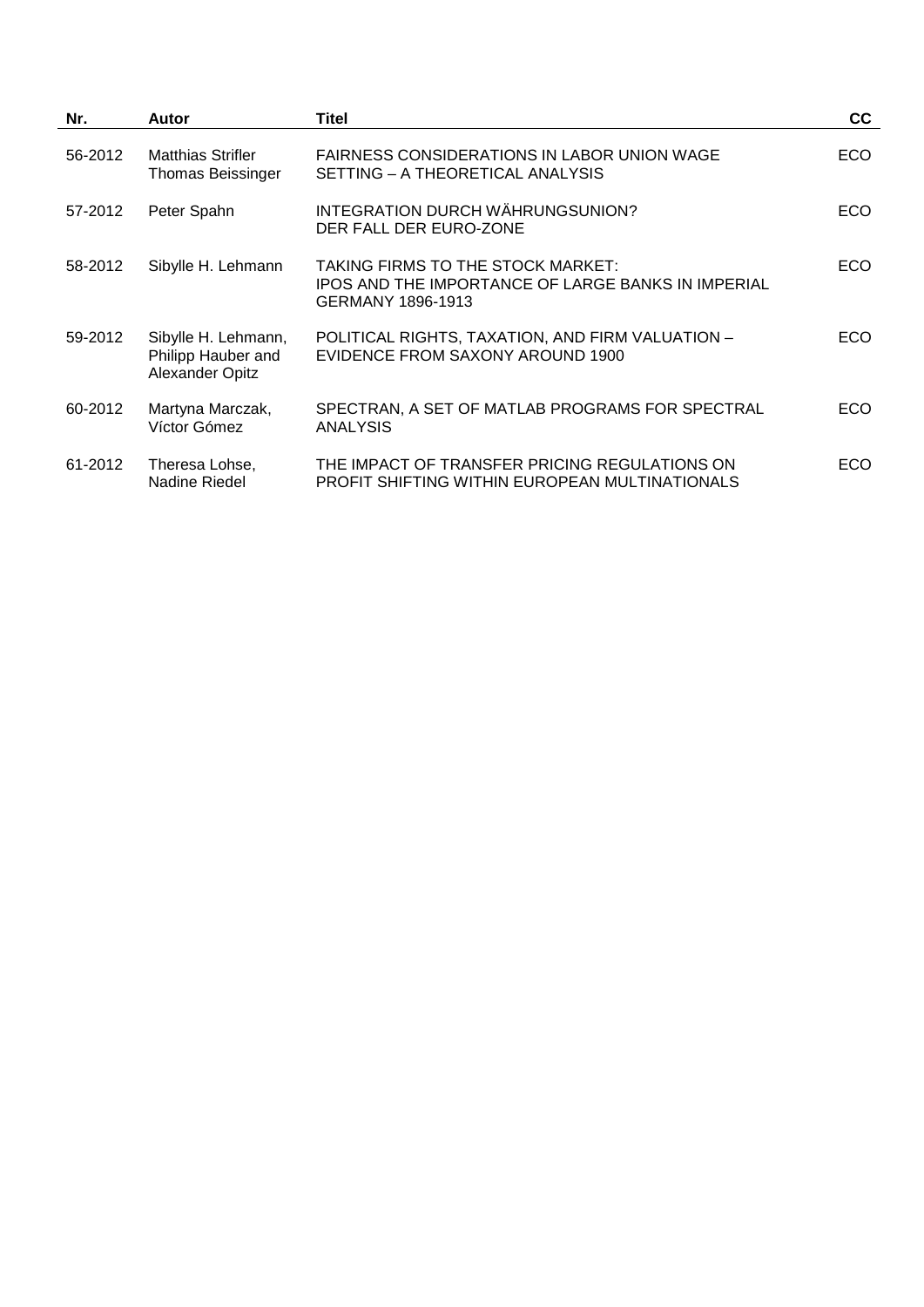| Nr.     | <b>Autor</b>                                                                                                                                                                                                                                                                 | <b>Titel</b>                                                                                                         | cc          |
|---------|------------------------------------------------------------------------------------------------------------------------------------------------------------------------------------------------------------------------------------------------------------------------------|----------------------------------------------------------------------------------------------------------------------|-------------|
| 62-2013 | Heiko Stüber                                                                                                                                                                                                                                                                 | REAL WAGE CYCLICALITY OF NEWLY HIRED WORKERS                                                                         | ECO         |
| 63-2013 | David E. Bloom,<br>Alfonso Sousa-Poza                                                                                                                                                                                                                                        | <b>AGEING AND PRODUCTIVITY</b>                                                                                       | <b>HCM</b>  |
| 64-2013 | Martyna Marczak,<br>Víctor Gómez                                                                                                                                                                                                                                             | MONTHLY US BUSINESS CYCLE INDICATORS:<br>A NEW MULTIVARIATE APPROACH BASED ON A BAND-PASS<br><b>FILTER</b>           | ECO         |
| 65-2013 | Dominik Hartmann,<br>Andreas Pyka                                                                                                                                                                                                                                            | INNOVATION, ECONOMIC DIVERSIFICATION AND HUMAN<br><b>DEVELOPMENT</b>                                                 | IK          |
| 66-2013 | Christof Ernst,<br>Katharina Richter and<br><b>Nadine Riedel</b>                                                                                                                                                                                                             | CORPORATE TAXATION AND THE QUALITY OF RESEARCH<br>AND DEVELOPMENT                                                    | ECO         |
| 67-2013 | Michael Ahlheim,<br>Oliver Frör, Jiang<br>Tong, Luo Jing and<br>Sonna Pelz                                                                                                                                                                                                   | NONUSE VALUES OF CLIMATE POLICY - AN EMPIRICAL STUDY<br>IN XINJIANG AND BEIJING                                      | ECO         |
| 68-2013 | Michael Ahlheim,<br><b>Friedrich Schneider</b>                                                                                                                                                                                                                               | CONSIDERING HOUSEHOLD SIZE IN CONTINGENT VALUATION<br><b>STUDIES</b>                                                 | ECO         |
| 69-2013 | Fabio Bertoni,<br>Tereza Tykvová                                                                                                                                                                                                                                             | WHICH FORM OF VENTURE CAPITAL IS MOST SUPPORTIVE<br>OF INNOVATION?<br>EVIDENCE FROM EUROPEAN BIOTECHNOLOGY COMPANIES | <b>CFRM</b> |
| 70-2013 | Tobias Buchmann,<br>Andreas Pyka                                                                                                                                                                                                                                             | THE EVOLUTION OF INNOVATION NETWORKS:<br>THE CASE OF A GERMAN AUTOMOTIVE NETWORK                                     | IK          |
| 71-2013 | B. Vermeulen, A.<br>Pyka, J. A. La Poutré<br>and A. G. de Kok                                                                                                                                                                                                                | CAPABILITY-BASED GOVERNANCE PATTERNS OVER THE<br>PRODUCT LIFE-CYCLE                                                  | IK          |
| 72-2013 | Beatriz Fabiola López<br>Ulloa, Valerie Møller<br>and Alfonso Sousa-<br>Poza                                                                                                                                                                                                 | HOW DOES SUBJECTIVE WELL-BEING EVOLVE WITH AGE?<br>A LITERATURE REVIEW                                               | <b>HCM</b>  |
| 73-2013 | Wencke Gwozdz,<br>Alfonso Sousa-Poza,<br>Lucia A. Reisch,<br>Wolfgang Ahrens,<br>Stefaan De Henauw,<br>Gabriele Eiben, Juan<br>M. Fernández-Alvira,<br>Charalampos<br>Hadjigeorgiou, Eva<br>Kovács, Fabio Lauria,<br>Toomas Veidebaum,<br>Garrath Williams,<br>Karin Bammann | MATERNAL EMPLOYMENT AND CHILDHOOD OBESITY -<br>A EUROPEAN PERSPECTIVE                                                | <b>HCM</b>  |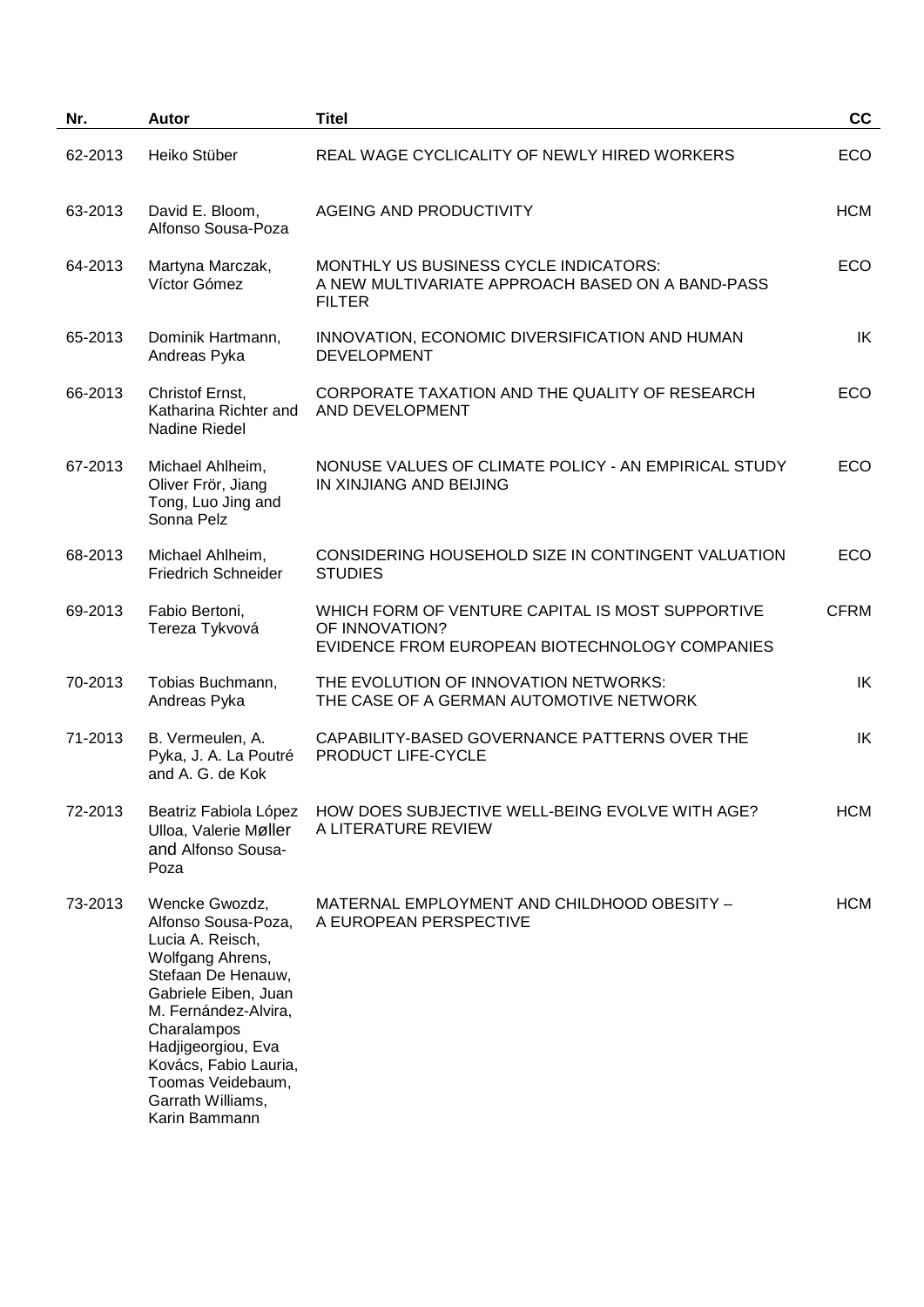| Nr.     | <b>Autor</b>                                                   | <b>Titel</b>                                                                                                                                | cc         |
|---------|----------------------------------------------------------------|---------------------------------------------------------------------------------------------------------------------------------------------|------------|
| 74-2013 | Andreas Haas,<br>Annette Hofmann                               | RISIKEN AUS CLOUD-COMPUTING-SERVICES:<br>FRAGEN DES RISIKOMANAGEMENTS UND ASPEKTE DER<br><b>VERSICHERBARKEIT</b>                            | <b>HCM</b> |
| 75-2013 | Yin Krogmann,<br>Nadine Riedel and<br><b>Ulrich Schwalbe</b>   | INTER-FIRM R&D NETWORKS IN PHARMACEUTICAL<br>BIOTECHNOLOGY: WHAT DETERMINES FIRM'S<br>CENTRALITY-BASED PARTNERING CAPABILITY?               | ECO, IK    |
| 76-2013 | Peter Spahn                                                    | MACROECONOMIC STABILISATION AND BANK LENDING:<br>A SIMPLE WORKHORSE MODEL                                                                   | ECO        |
| 77-2013 | Sheida Rashidi,<br>Andreas Pyka                                | MIGRATION AND INNOVATION - A SURVEY                                                                                                         | IK         |
| 78-2013 | Benjamin Schön,<br>Andreas Pyka                                | THE SUCCESS FACTORS OF TECHNOLOGY-SOURCING<br>THROUGH MERGERS & ACQUISITIONS - AN INTUITIVE META-<br><b>ANALYSIS</b>                        | IK         |
| 79-2013 | Irene Prostolupow,<br>Andreas Pyka and<br>Barbara Heller-Schuh | TURKISH-GERMAN INNOVATION NETWORKS IN THE<br>EUROPEAN RESEARCH LANDSCAPE                                                                    | IK         |
| 80-2013 | Eva Schlenker,<br>Kai D. Schmid                                | CAPITAL INCOME SHARES AND INCOME<br>INEQUALITY IN THE EUROPEAN UNION                                                                        | ECO        |
| 81-2013 | Michael Ahlheim,<br>Tobias Börger and<br>Oliver Frör           | THE INFLUENCE OF ETHNICITY AND CULTURE ON THE<br>VALUATION OF ENVIRONMENTAL IMPROVEMENTS<br>- RESULTS FROM A CVM STUDY IN SOUTHWEST CHINA - | <b>ECO</b> |
| 82-2013 | Fabian Wahl                                                    | DOES MEDIEVAL TRADE STILL MATTER? HISTORICAL TRADE<br>CENTERS, AGGLOMERATION AND CONTEMPORARY<br><b>ECONOMIC DEVELOPMENT</b>                | ECO        |
| 83-2013 | Peter Spahn                                                    | SUBPRIME AND EURO CRISIS: SHOULD WE BLAME THE<br>ECONOMISTS?                                                                                | ECO        |
| 84-2013 | Daniel Guffarth,<br>Michael J. Barber                          | THE EUROPEAN AEROSPACE R&D COLLABORATION<br><b>NETWORK</b>                                                                                  | IK         |
| 85-2013 | Athanasios Saitis                                              | KARTELLBEKÄMPFUNG UND INTERNE KARTELLSTRUKTUREN:<br>EIN NETZWERKTHEORETISCHER ANSATZ                                                        | IK         |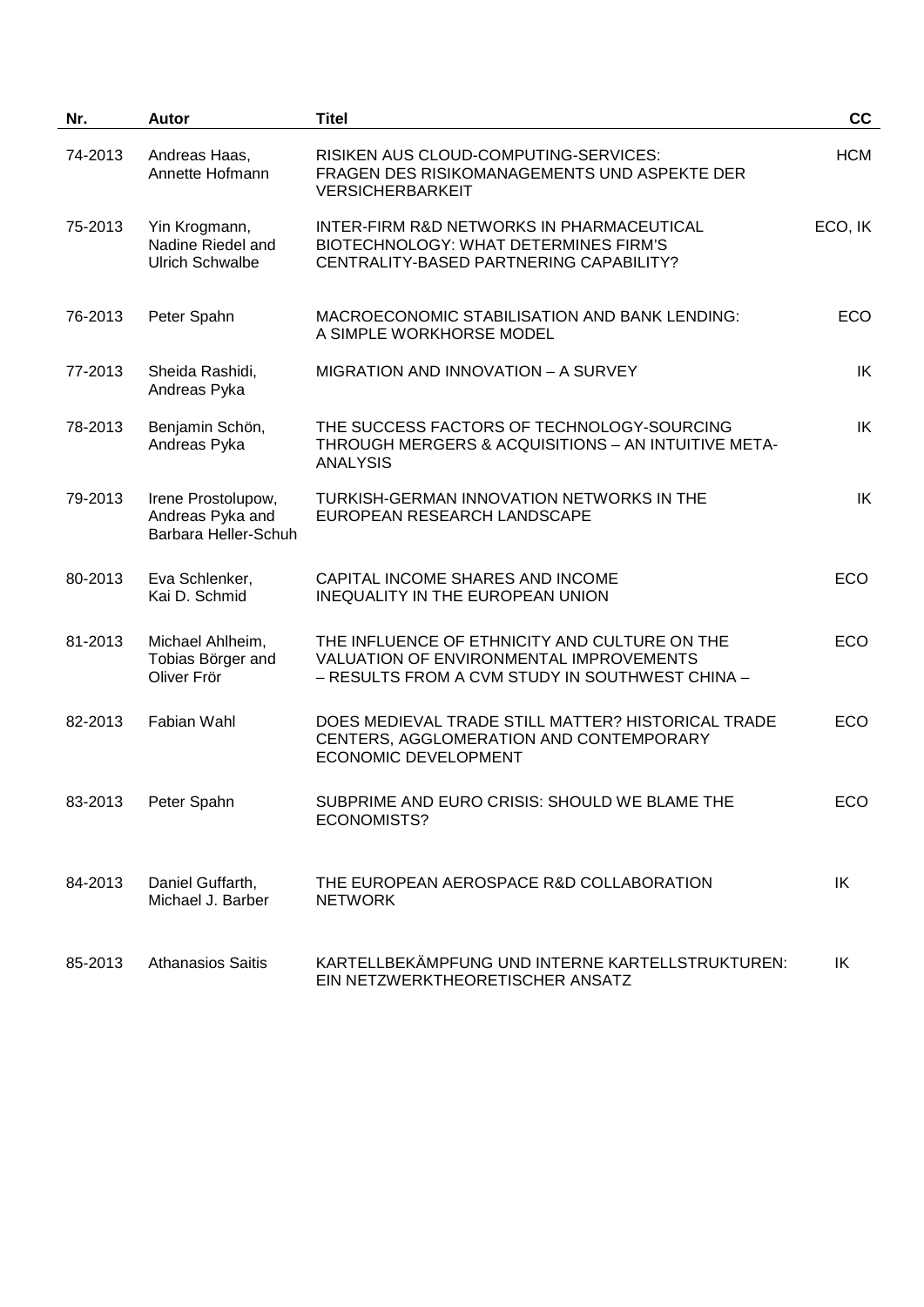| Nr.     | <b>Autor</b>                                                                                                        | <b>Titel</b>                                                                                                                                           | cc         |  |
|---------|---------------------------------------------------------------------------------------------------------------------|--------------------------------------------------------------------------------------------------------------------------------------------------------|------------|--|
| 86-2014 | Stefan Kirn, Claus D.<br>Müller-Hengstenberg                                                                        | INTELLIGENTE (SOFTWARE-)AGENTEN: EINE NEUE<br>HERAUSFORDERUNG FÜR DIE GESELLSCHAFT UND UNSER<br>RECHTSSYSTEM?                                          | <b>ICT</b> |  |
| 87-2014 | Peng Nie, Alfonso<br>Sousa-Poza                                                                                     | MATERNAL EMPLOYMENT AND CHILDHOOD OBESITY IN<br>CHINA: EVIDENCE FROM THE CHINA HEALTH AND NUTRITION<br><b>SURVEY</b>                                   | <b>HCM</b> |  |
| 88-2014 | Steffen Otterbach,<br>Alfonso Sousa-Poza                                                                            | JOB INSECURITY, EMPLOYABILITY, AND HEALTH:<br>AN ANALYSIS FOR GERMANY ACROSS GENERATIONS                                                               | <b>HCM</b> |  |
| 89-2014 | Carsten Burhop,<br>Sibylle H. Lehmann-<br>Hasemeyer                                                                 | THE GEOGRAPHY OF STOCK EXCHANGES IN IMPERIAL<br><b>GERMANY</b>                                                                                         | ECO        |  |
| 90-2014 | Martyna Marczak,<br><b>Tommaso Proietti</b>                                                                         | OUTLIER DETECTION IN STRUCTURAL TIME SERIES<br>MODELS: THE INDICATOR SATURATION APPROACH                                                               | ECO        |  |
| 91-2014 | Sophie Urmetzer,<br>Andreas Pyka                                                                                    | VARIETIES OF KNOWLEDGE-BASED BIOECONOMIES                                                                                                              | IK         |  |
| 92-2014 | Bogang Jun,<br>Joongho Lee                                                                                          | THE TRADEOFF BETWEEN FERTILITY AND EDUCATION:<br>EVIDENCE FROM THE KOREAN DEVELOPMENT PATH                                                             | IK         |  |
| 93-2014 | Bogang Jun,<br>Tai-Yoo Kim                                                                                          | NON-FINANCIAL HURDLES FOR HUMAN CAPITAL<br>ACCUMULATION: LANDOWNERSHIP IN KOREA UNDER<br>JAPANESE RULE                                                 | IK         |  |
| 94-2014 | Michael Ahlheim,<br>Oliver Frör,<br>Gerhard<br>Langenberger and<br>Sonna Pelz                                       | CHINESE URBANITES AND THE PRESERVATION OF RARE<br>SPECIES IN REMOTE PARTS OF THE COUNTRY - THE<br><b>EXAMPLE OF EAGLEWOOD</b>                          | ECO        |  |
| 95-2014 | Harold Paredes-<br>Frigolett,<br>Andreas Pyka,<br>Javier Pereira and<br>Luiz Flávio Autran<br><b>Monteiro Gomes</b> | RANKING THE PERFORMANCE OF NATIONAL INNOVATION<br>SYSTEMS IN THE IBERIAN PENINSULA AND LATIN AMERICA<br>FROM A NEO-SCHUMPETERIAN ECONOMICS PERSPECTIVE | IK         |  |
| 96-2014 | Daniel Guffarth,<br>Michael J. Barber                                                                               | NETWORK EVOLUTION, SUCCESS, AND REGIONAL<br>DEVELOPMENT IN THE EUROPEAN AEROSPACE INDUSTRY                                                             | IK         |  |